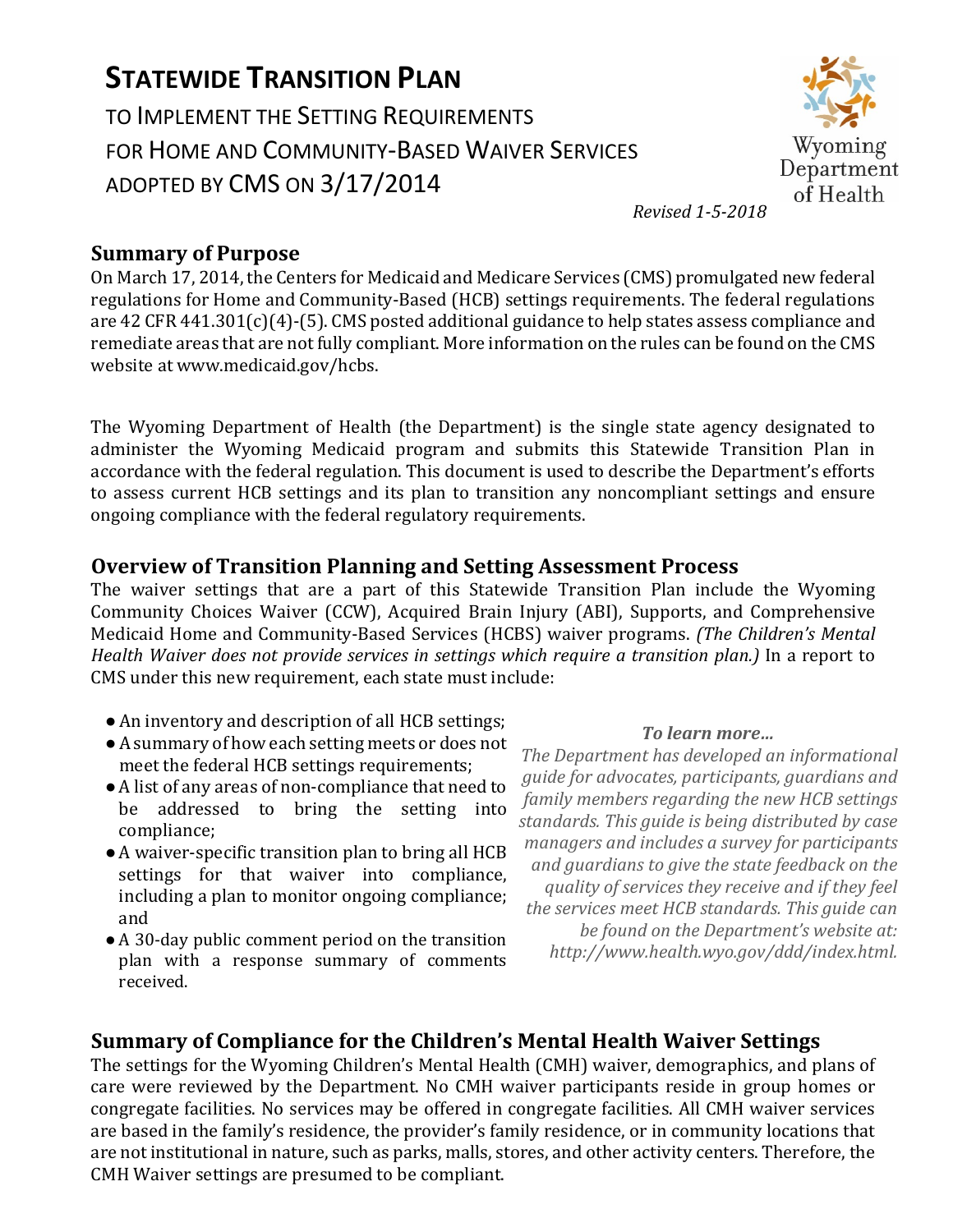### **Systemic Assessment**

In order to assess compliance with the federal regulation, the Department has conducted an internal review of its administrative rules and program policies. The results of this assessment are included as an addendum to this plan. This addendum specifies the areas of state rule and policy that are presently compliant, silent, or in conflict with the federal regulation. For areas that are silent or in conflict with the regulation, the Department has included proposed language that will bring the state authorities into compliance with federal regulation. Each change to administrative rule will undergo a separate public notice process, as required by the Wyoming Administrative Procedure Act. The Department intends to have all rules and policies in compliance with federal regulation by no later than July 1, 2021.

## **Revision of Chapter 45 – DD Waiver Provider Standards, Certification, and Sanctions**

Medicaid Chapter 45 – DD Waiver Provider Standards, Certification, and Sanctions, governs certification of providers under the Supports and Comprehensive waivers, and is currently undergoing revision and promulgation. The Department has proposed significant changes to this chapter, due in large part to its response to changes in federal regulatory requirements. Many of the required elements of the federal regulation can be found in new Section 13 – Home and Community Based Services Standards for Waiver Services.

Due to the significant nature of these revisions, a full listing of substantive changes, deletions, and additions are described in the Statement of Changes and Reasons. This document, as well as the entirety of proposed Chapter 45 can be found on pages 7-16 and 165-218 at the following link: [https://rules.wyo.gov/DownloadFile.aspx?source\\_id=178&source\\_type\\_id=109&doc\\_type\\_id](https://rules.wyo.gov/DownloadFile.aspx?source_id=178&source_type_id=109&doc_type_id=2122&file_type=pdf&filename=178.pdf&token=119145087157066245172241029229012095191096145118) [=2122&file\\_type=pdf&filename=178.pdf&token=11914508715706624517224102922901209519](https://rules.wyo.gov/DownloadFile.aspx?source_id=178&source_type_id=109&doc_type_id=2122&file_type=pdf&filename=178.pdf&token=119145087157066245172241029229012095191096145118) [1096145118.](https://rules.wyo.gov/DownloadFile.aspx?source_id=178&source_type_id=109&doc_type_id=2122&file_type=pdf&filename=178.pdf&token=119145087157066245172241029229012095191096145118)

*UPDATE – Wyoming Medicaid Chapter 45 was promulgated and in effect on June 11, 2017. Chapter 45 requires in State rule the components of 42 CFR 441.301(c)(4)-(5). The entirety of Chapter 45 can be found at [https://rules.wyo.gov/.](https://rules.wyo.gov/DownloadFile.aspx?source_id=11108&source_type_id=81&doc_type_id=110&include_meta_data=Y&file_type=pdf&filename=11108.pdf&token=163093002253149203010226156246187219144121056001)*

## **Plan for Monitoring Continued Compliance of HCB Settings**

The Department oversees the provider certification processes and ongoing oversight of provider compliance with all state standards. Through provider certification visits, ongoing incident and complaint management systems described in Appendix G of the approved waivers, the Department will assess providers for ongoing compliance with the HCB Settings. Onsite provider surveys include the review of policies and procedures, employee file review, participant file review, and internal and external inspections of all locations where services are provided to ensure providers are in compliance with federal and state regulations.

Provider Support Specialists (PVS), Program Managers (PM), or other PM designees are responsible for conducting provider site surveys. The PVS team is comprised of individuals located throughout Wyoming. All surveyors must meet specific job qualifications, which include holding a bachelor's degree and one to three years of experience in human services or another related field, or an equivalent. Team composition for the on-site survey is determined by the size of the provider and the scope of the services provided. Size will vary from one (1) to four (4) team members. The team members for a specific survey are determined by the geographic location of the providers and the team member experience with the provider.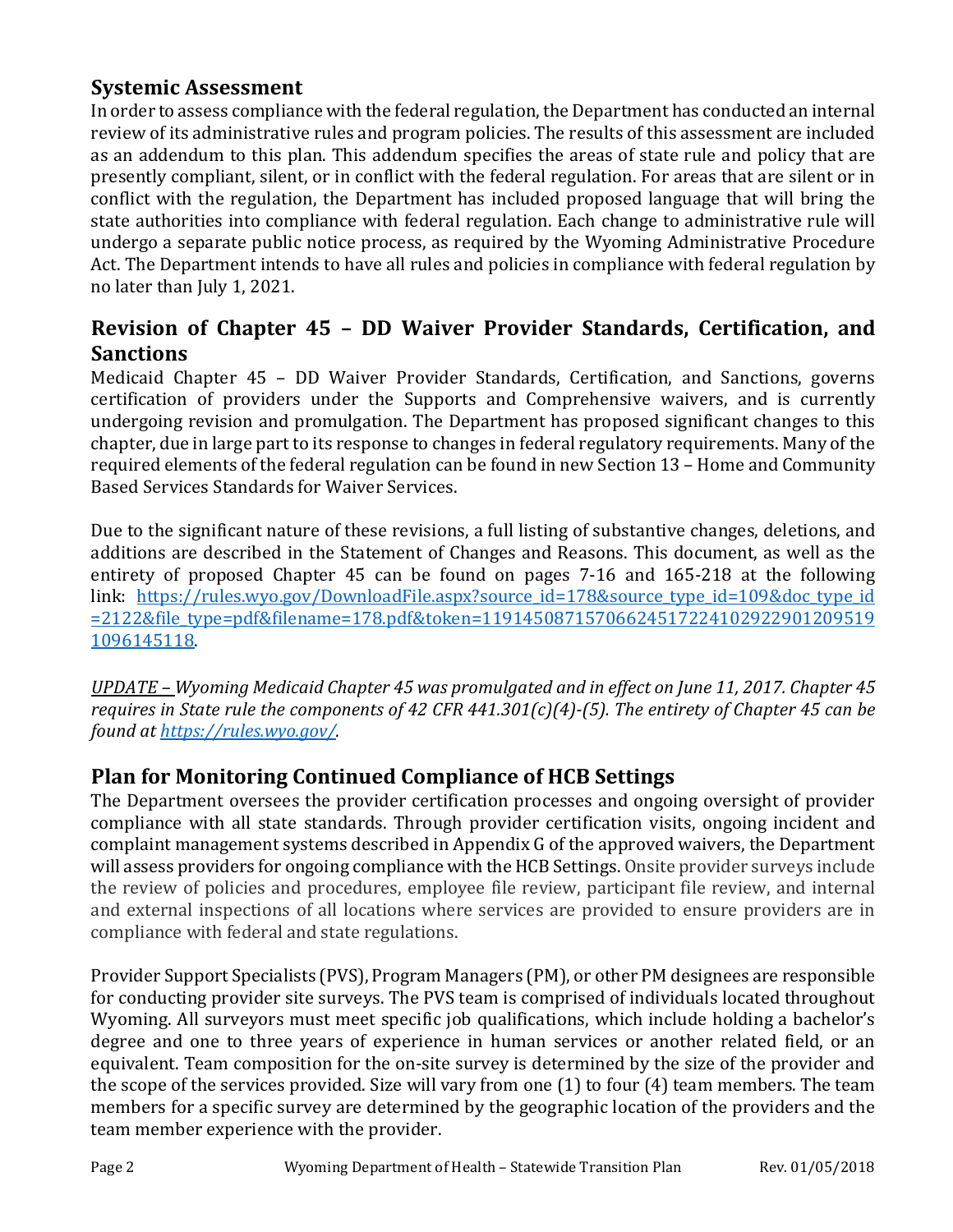PVS receive comprehensive training on state and federal rules and regulations, and receive instruction on how to use onsite survey forms and checklists, how to review documentation, and how to write the final report. Training also includes identification and implementation of corrective action and sanctioning concerns.

The Division has developed a survey tool which incorporates a review of the specific HCB setting components of Medicaid Chapter 45 and 42 CFR 441.301(c)(4)-(5). This is a departure from the 35 criterion used to determine initial compliance, but will more accurately represent the components specifically outlined in rule. The development of this tool has involved the team members who will apply the tool in the field. Team members will test this tool from October – December 2017 to identify any lingering problems with design. Training on the survey tool will occur during the testing period.

Each survey team has a lead surveyor. The lead surveyor assigns responsibilities to team members before the survey, as well as approve all information released to the provider. Instruction on the purpose of the tool will be provided for new PVS. On the job training will also be conducted during surveys as new team members work closely with a seasoned team member to apply the tool.

An annual survey of all settings in which Comprehensive and Supports waiver services are provided is required in Wyoming Medicaid rule. These surveys, during which the new survey tool will be utilized, will be conducted during Calendar Year 2018 as part of the Department's site survey process. The team member applying the tool will score each provider on compliance areas (i.e.,  $0$ not in compliance, 1 – partially complaint, 2 – compliant), and an aggregate score for the provider will be calculated. The final score will determine the time frame for subsequent on-site visits, which could occur every one (1), two (2), or three (3) years. After 2018, desk audits will occur annually and site visits will occur based on previous survey scores.

Certification requirements will be adjusted to ensure service settings for this waiver remain in settings that are not institutional or isolating in nature. Any areas of concern will be addressed the Department's corrective action and sanctioning processes pursuant to Chapter 16 of Wyoming Medicaid Rules.

## **Covered Settings**

The following settings are covered through Wyoming Medicaid as a HCB service setting on the Community Choices, ABI, Comprehensive, and Supports Waivers:

#### **Residential**

- Assisted living facility (CCW)
- Residential habilitation Host Home for adults (Comprehensive & ABI Waivers)
- Residential habilitation Group Home for adults (Comprehensive & ABI Waivers)
- Residential habilitation apartment setting for adults (Comprehensive & ABI Waivers)
- Special Family Habilitation Home for children (Comprehensive Waiver)
- Supported living (ABI, Comprehensive, and Supports Waivers)

#### **Non-residential**

- Adult day care facilities (CCW)
- Supported employment (ABI, Comprehensive, and Supports Waivers)
- Group Work Centers (ABI, Comprehensive, and Supports Waivers)
- Provider Owned Businesses (ABI, Comprehensive, and Supports Waivers)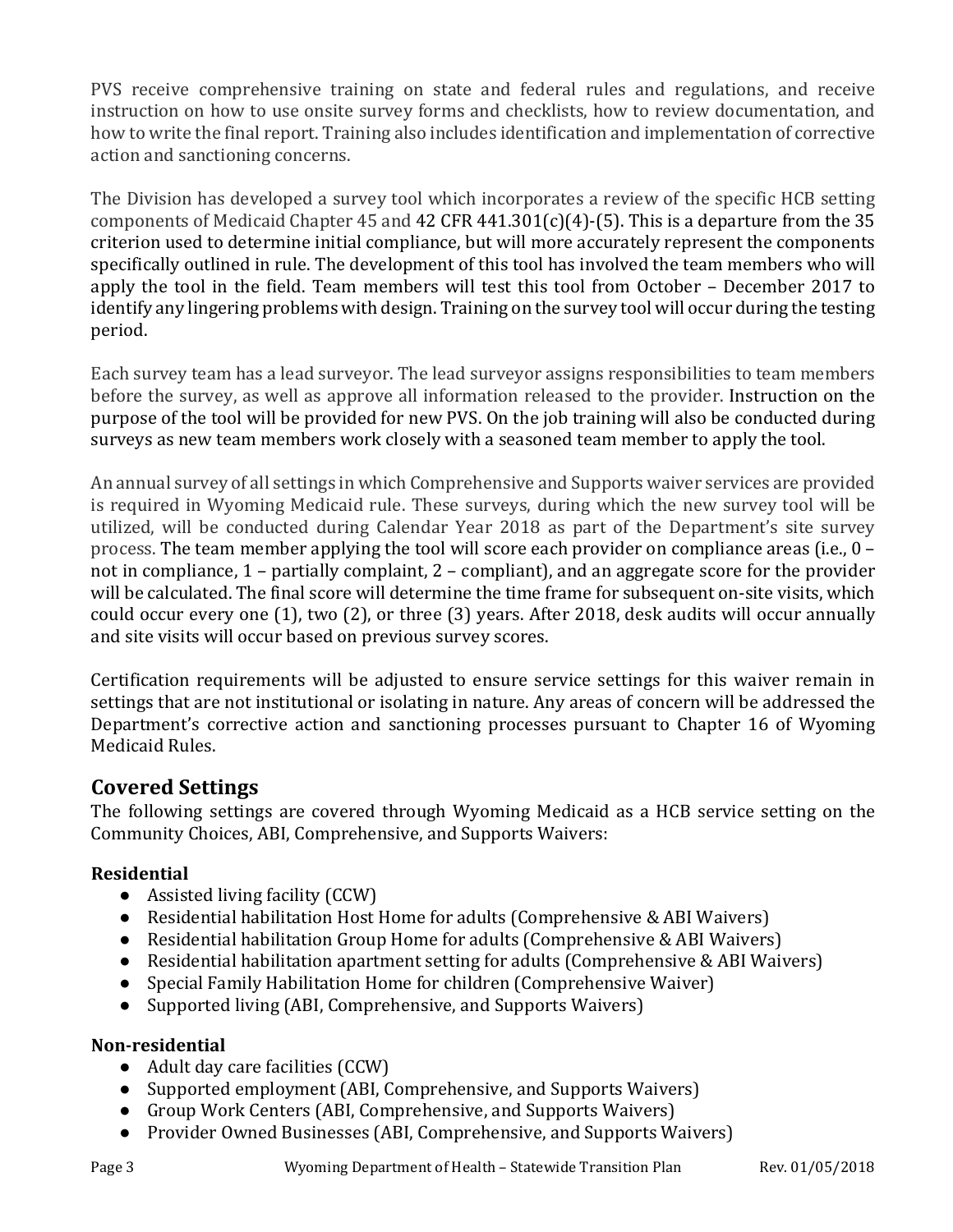- Facility Based Day Services (ABI, Comprehensive, and Supports Waivers)
- Community Integration Settings (ABI, Comprehensive, and Supports Waivers)

### **Assessment of Setting Compliance**

The Department is working with the various providers, participants, guardians, and other stakeholders involved in the waiver programs to gather the information needed to assess our current compliance with HCB setting regulations through surveys, interviews, site visits, and data analysis. The Department will also continue to work with this stakeholder group to identify methods that can be implemented to maintain the provider network for waiver services and non-disability specific settings.

## **PUBLIC COMMENT SUMMARY**

### **Public Comment**

Public comment on each of the Wyoming Waiver Transition plans was taken from October 3, 2014 through November 3, 2014. The public was invited to submit comments through an email address [\(bhdmail@wyo.gov\)](mailto:bhdmail@wyo.gov), telephone, or in writing by mail. Additionally, forums were held at six locations across the state (Laramie, Cheyenne, Jackson, Evanston, Sheridan and Casper). A presentation on the state's transition plans was conducted at this year's Mega Conference and a recording was posted using YouTube, and the link was on the Department's website for people who could not attend in person. Two conference calls were held for people during the 30 day period, so they could call in with their comments. A newsletter with information on the Transition Plan, which is available on the Department websites [\(http://www.health.wyo.gov/ddd/index.html](http://www.health.wyo.gov/ddd/index.html) and https://health.wyo.gov/healthcarefin/medicaid/homecareservices/) for download or print. The public forum schedule was sent to all waiver participants or guardians. Notice of the transition plan was also posted in the Wyoming Tribune-Eagle and Casper Star-Tribune with directions on how to obtain a hard copy of the plan and submit comments in writing. Information was sent out to nearly 2,000 people on the Department's listserv. The transition taskforce, which has members from various roles within the waiver system, reviewed and discussed input collected to help make final changes to the Transition plan. This transition plan was reposted in February 2015.

## **Changes to the Transition Plan Due To Public Comment**

Public comments overwhelmingly recommended that the Department focus on assuring services are supporting people to be integrated in the community instead of focusing on the location where services are delivered. From the initial provider survey, settings were flagged for concern due to location issues such as industrial or commercial zoning areas or a rural area. After more analysis, the state decided these flags were an unfair assumption. They are now considered an "indicator" of possible segregation or isolation where the state needs more information to ensure the person's in those settings have services provided in compliance with the new rules. The flags were removed because providers and family made the case that the zoning characteristic was not an accurate indicator of segregation or isolation and not all industrial zones are created equal in a city. Some locations in these zones are close to other businesses that are safely and regularly visited. Some zones are further from businesses that can be frequented. Providers and family members in these locations mentioned that they still get to access the community and get out more often than other family members living at the family home, so if a provider can provide regular access to the community, the provider setting should not be eliminated from HCB by location alone. Additionally, towns and cities can change the zoning of different areas quickly and easily, but that zones are not always updated to ensure that they reflect the characteristics of an area. This renders the method of enforcing the new rules ineffective, because a provider would only need to have their building's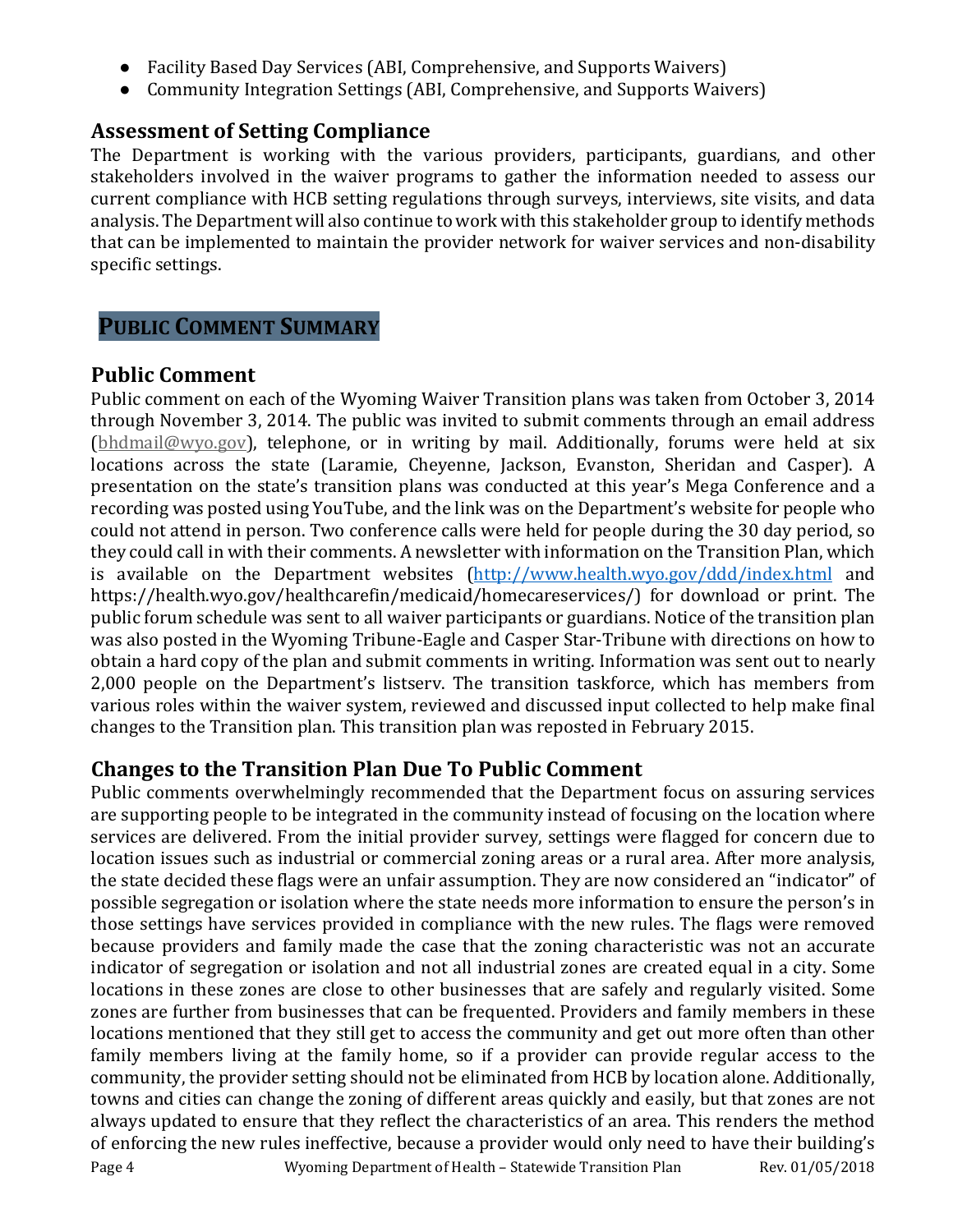zoning changed. The Department's leadership team agreed with this analysis and to make these changes that we would not disqualify a setting based on this characteristic alone. In our additional analysis in 2015, providers of settings that may appear to isolate or segregate, or are located on or adjacent to an institution, must give evidence on how people access the community, how often, and what they do so we can help them improve in this area or make modifications to their business model to meet the integration standards. Moreover, many people like to live in Wyoming due to its rural nature. Therefore, for residences that are not near other residences or near a community with businesses, the setting cannot be ruled as non-HCB by location alone. The provider must still provide evidence to the Department on how they help the person access the community, provide transportation, and integrate the person (as well as the other standards in the new rule.) The text of the public comment notice is as follows:

#### *HCBS Setting Statewide Transition Plan Public Comment*

*The Wyoming Department of Health, Behavioral Health Division and Division of Healthcare Financing seeks public input on its Statewide Transition Plan to comply with federal Medicaid Home and Community Based Settings (HCBS) requirements. In March 2014, the Centers for Medicare and Medicaid Services (CMS) passed new rules for provider setting requirements for HCBS. The new rule requires all states to evaluate their provider's settings where services are provided, and transition those settings to meet the new federal rules over five (5) years. This affects all provider controlled, owned, or operated settings in which individuals receive home and community based services through the Acquired Brain Injury, Comprehensive, Supports, Assisted Living Facility waiver programs. This plan was first posted for public input October 18, 2014 and has been revised at the request of CMS.*

*A copy of the revised Wyoming Statewide Transition Plan may be found online at [https://health.wyo.gov/behavioralhealth/dd/waivers.](https://health.wyo.gov/behavioralhealth/dd/waivers) A hard copy may be obtained by contacting the Department via phone at (307)777-6494 or by mail or in person at:*

> *Wyoming Department of Health Behavioral Health Division 6101 Yellowstone Road Suite 220 Cheyenne, WY 82009*

*A public forum will be conducted via phone conference on Monday, September 26th from 2:00pm-3:00pm. Callers should call in to 1-877-278-2734 access code 0488804.* 

*Public comment will close on October 14, 2016. Comments can be sent via e-mail to bhdmail@wyo.gov or calling 307- 777-6494. Written comments may be sent to:*

> *Wyoming Department of Health Behavioral Health Division 6101 Yellowstone Road, Suite 220 Cheyenne, WY 82009*

After receiving feedback from CMS on Wyoming's Statewide Transition Plan, the Department incorporated changes to the plan and again posted the plan in its entirety for public input. Public input was accepted through October 14, 2016, and was accepted via mail, email, and phone. Public notice was provided through the following methods:

- Wyoming Department of Health's website (posted September 9, 2016)
- Wyoming Tribune-Eagle newspaper (posted September 12, 2016)
- Behavioral Health Division, Developmental Disability Listsery (delivered September 12, 2016)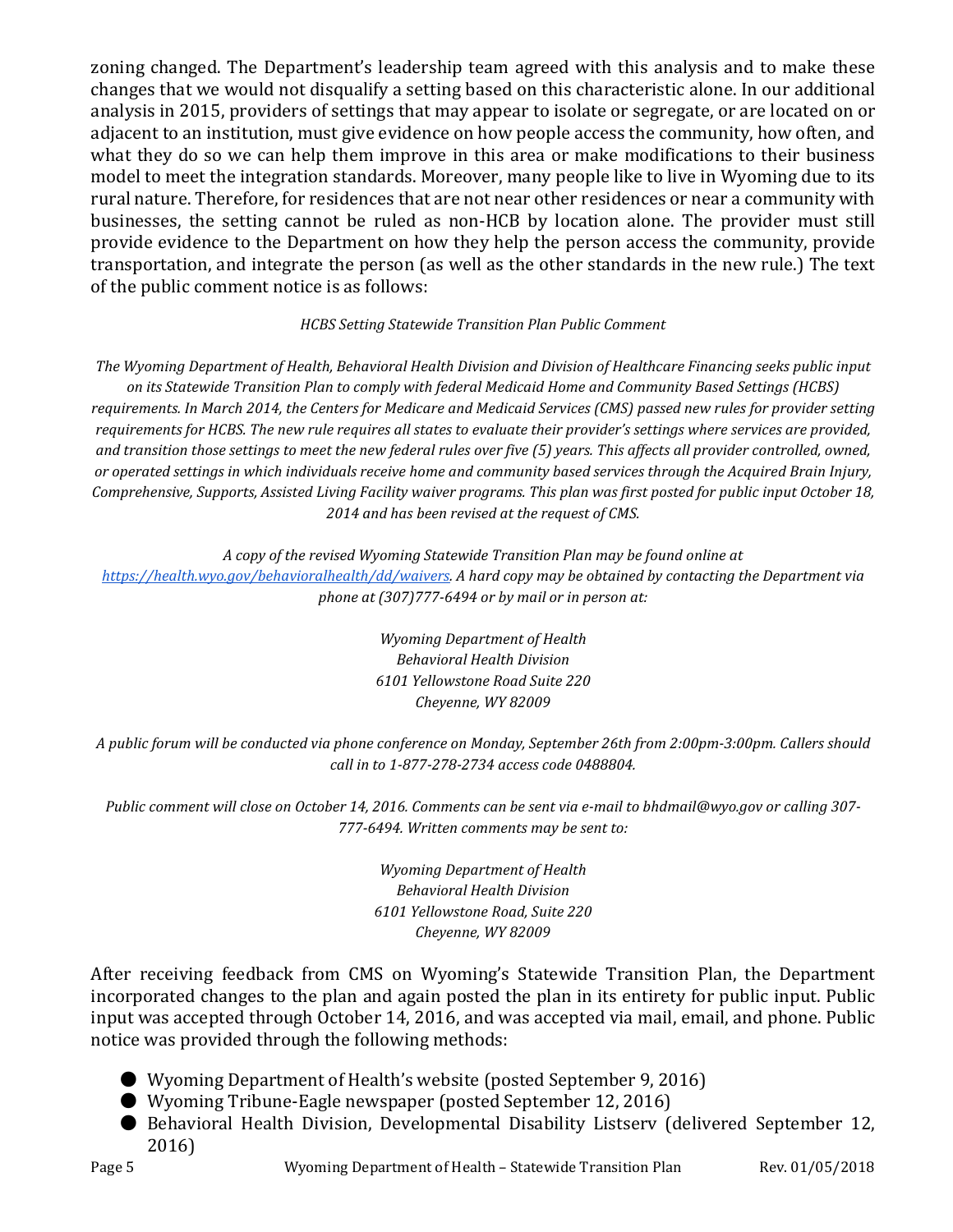● Division of Healthcare Financing Listsery (delivered September 12, 2016)

In addition, the Department provided notice through the tribal notification and consultation process as defined in the Wyoming Medicaid State Plan. The Department also partnered with the Governor's Council on Developmental Disabilities and was grateful that this organization posted the plan on its website and social media accounts. The Department hosted a statewide public forum via conference call on September 26th.

The Department received two primary points of feedback. The first point of public input was to clarify the administrative rule timeline found in Milestone 9 on page 27 of the plan, as there was concern that the rules would not be promulgated by the December 1, 2016 dated indicated in the Transition Plan.. This has been clarified to an anticipated completion date of 7/1/17 in order to reflect the anticipated completion of rules promulgation. Secondly, the Department was asked to clarify if providers could re-enroll through an HCBS waiver program if they become compliant after they are de-certified. The Department has clarified that providers may re-enroll if they have become fully compliant with the HCB settings regulation before re-enrollment. No further comment was received.

The current State Transition Plan, which has received initial approval, can be found at:<br>https://health.wyo.gov/behavioralhealth/dd/waivers/ at: [https://health.wyo.gov/behavioralhealth/dd/waivers/](https://health.wyo.gov/wp-content/uploads/2016/06/Initially-Approved-STP-5.3.2017.pdf) and [https://health.wyo.gov/healthcarefin/medicaid/homecareservices/.](https://health.wyo.gov/healthcarefin/medicaid/homecareservices/)

## **Public Comment for Final Approval of State Transition Plan**

Public comment for the State Transition Plan will again be accepted from January 14, 2018 – February 13, 2018 via mail, email, and phone. Public notice will be provided through the following methods:

- Wyoming Department of Health's website (posted January 12, 2018)
- Wyoming Tribune-Eagle and Casper Star Tribune newspapers (posted January 14, 2018)
- Behavioral Health Division, Developmental Disability Listsery (delivered January 12, 2018)
- Division of Healthcare Financing Listsery (delivered January 12, 2018)

In addition, the Department will provide notice through the tribal notification and consultation process as defined in the Wyoming Medicaid State Plan. The Department will again partner with the Governor's Council on Developmental Disabilities and Parent Information Center to post the plan on their respective websites and social media accounts. The Department will host a statewide public forum via conference call on February 6, 2018.

#### **Settings Inventory and Analysis**

The Behavioral Health Division and the Health Care Financing Division ("BHD" and "HCF" or "The Division") evaluated provider settings to determine their compliance concerning the new Home and Community-Based ("HCB") requirements using a 35 point assessment directly related to the new rules. Providers completed this assessment by listing all of their settings by type, address, and number of participants served. The Division required providers to submit a response and evidence for each compliance area if they identified they were in compliance. The Division needed to see verification of compliance, instead of just an explanation. For areas the provider marked "not in compliance", they must address a plan to come into compliance in a transition plan.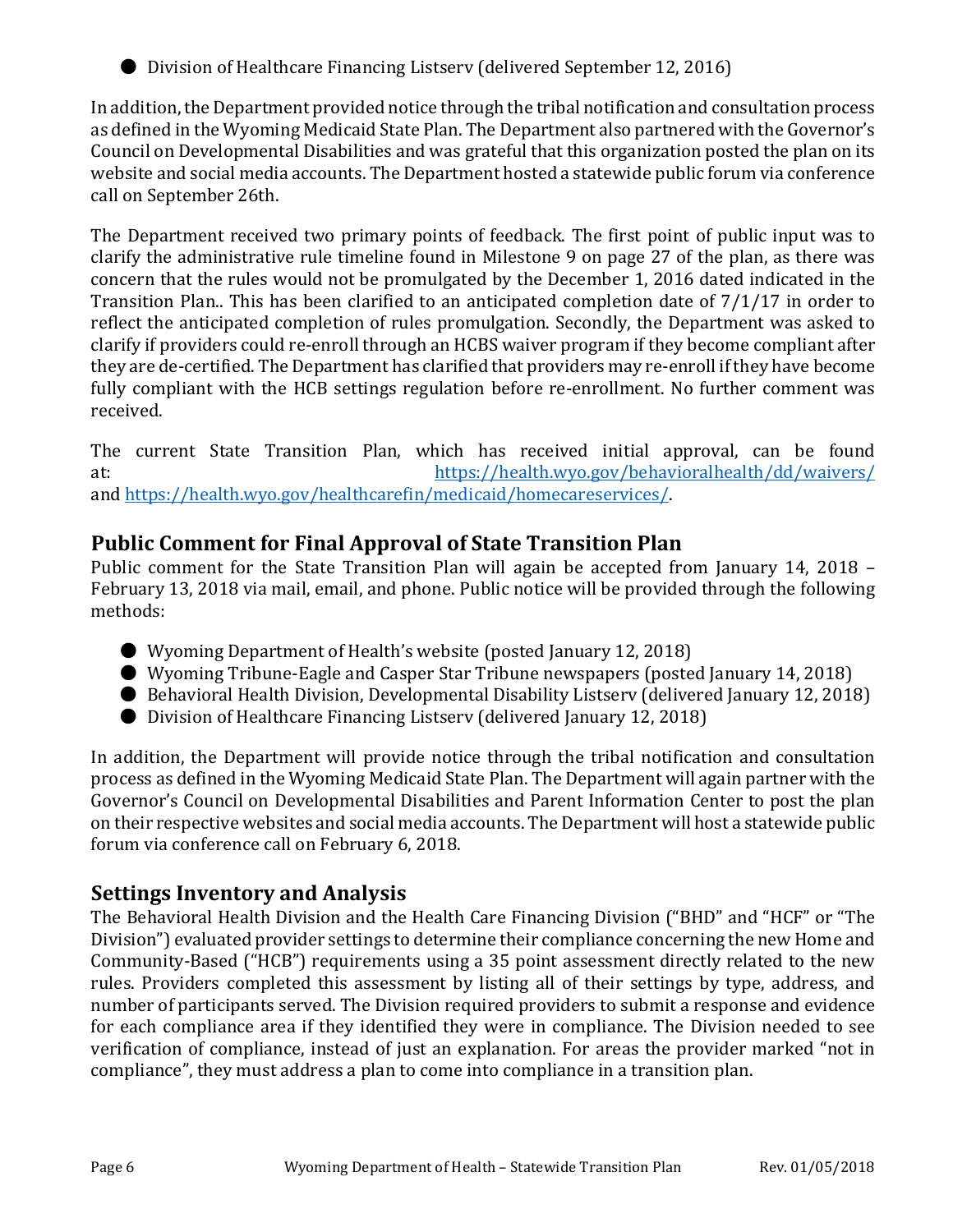# **Assessment Methodology**

The provider compliance assessment and state staff provider audit went through several drafts and iterations before a final methodology was adopted. A prior methodology and survey tool were used to gather information on provider compliance with the HCB regulations, but the tool and questions asked were new and the survey results reflected challenges in collecting this type of data. The Division kept one question from the 'old' tool – "*Is the setting located on or adjacent to an institution?"* The Division adopted a new survey tool and methodology. Staff concerns regarding the efficiency of the instrument and provider concerns regarding the opportunity to explain their answers with their own words shaped the final HCB provider survey. The provider survey instrument included 35 compliance items with "yes", "no", and "N/A" answers, and a column for a provider to record comments. In this survey, 'yes' and 'compliant' were synonymous. Providers had to send in documentation and evidence of past and future compliance for any area in which they said they were in compliance. Division staff evaluated the provider survey responses and evidence provided by the agency. Division staff also analyzed data from Division databases that track incident reports, on-site surveys, certification reports, restraint use, participant and guardian complaints, corrective action requirements, and data gathered through the representative sample case review on areas such as participant satisfaction with choice, community integration, and service satisfaction. Division staff evaluated HCB settings for compliance by comparing the information provided by the provider on each setting to the data collected and analyzed by the Division to determine compliance. Lastly, participants and guardians were asked to submit a survey to gauge if they feel the services provided are meeting areas in the new standards.

Information contained within the Division databases that were used as a comparison to provider responses is collected from a variety of sources:

- Incident Reports. Initial incident report information is submitted by the case manager or provider who witnessed or was responsible during the time of the incident. Follow up information, including any corrective action necessary on the part of the provider, is entered by Division staff. This information is collected on an ongoing basis, but trends are monitored monthly.
- Provider Information (i.e., surveys and reports, corrective action). Information related to providers, including qualifications, certifications, and sanctions, is collected and submitted by the Provider Support Specialist assigned to the provider. Information is entered annually at the time of the survey, or as corrective action is needed. Trends are monitored on a quarterly basis.
- Representative Sample and Case Review. Information surrounding participant cases and satisfaction data is collected and submitted by the Participant Support Specialist assigned to the participant's case. Information is entered as data is collected, and trends are monitored annually.
- Participant and guardian complaints. Complaints are entered into the database by the staff member who receives the complaint. All follow up and resolution measures are submitted by the appropriate Provider Support Staff. Information is entered immediately upon receipt, and trends are reviewed by the Mortality Review Committee on a monthly basis.

In evaluating the compliance status of any provider, staff reviewed any evidence of institutional characteristics, such as: cameras, standardized room décor, indicators of seclusion – such as empty rooms – regimented meal times, meals being eaten in a congregate area, lack of locks on doors or lack of keys for participants, and the geographic location of the setting. State staff evaluated the geographic locations of settings to determine if the setting's location was not isolating. Staff assessed the location of the setting relative to small businesses, such as restaurants, entertainment, Church and religious places, and cultural places.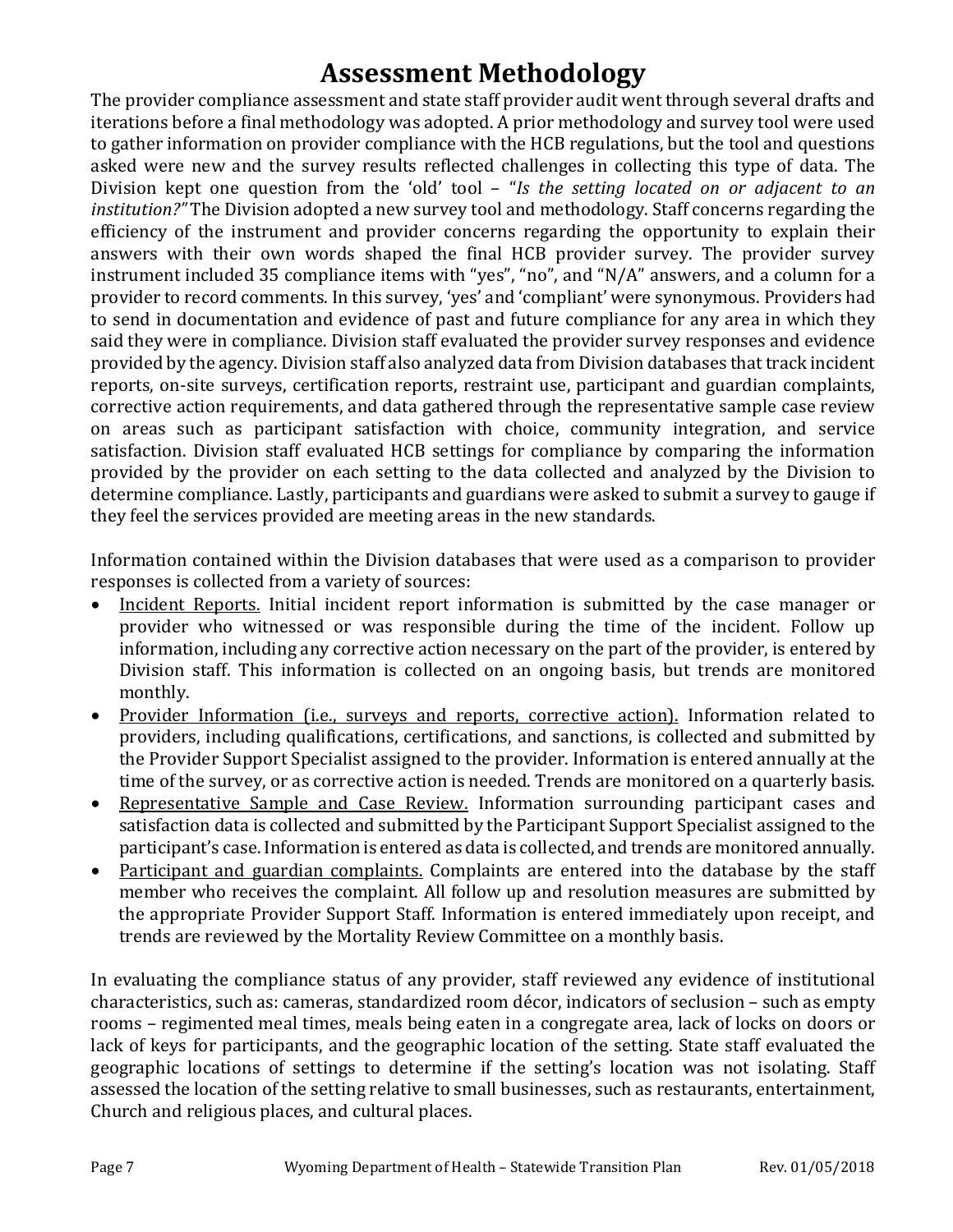Staff also reviewed provider documentation and participant plans of care. Staff looked for facility based procedures and policies, documentation of a participant's ability to choose from different settings, including non-disability specific settings. Freedom of choice for the individual's setting is a State requirement and includes the choice of non-disability specific settings. Staff reviewed participant plans of care to ensure that they were person centered, and then reviewed provider documentation to find specific policies and procedures that ensured those plans of care were being executed properly. All providers have been required to review and update policies to explain how they will ensure participant choice in these areas. Additionally, case managers have been offered training on how to facilitate these discussions prior to plan of care meetings.

The Division implemented a lease agreement review that incorporates state law. Providers that own or control property used as residential setting are required to present their lease agreements for state review. Upon this review, the state ensures that housing laws are being followed. The state laws that will be consulted during lease reviews are W.S. 1-21-1001 to -1016 (forcible entry and detainer), 1-21-1201 to -1211 (residential rental property), and 40-26-101 through -145 (fair housing act). For fair housing laws, which requires cooperation with the State Department of Housing and Urban Development, the Division will work with a representative when HUD homes are concerned. The Department will also refer to HCBS legislation when reviewing lease agreements to ensure compliance.

No participant surveys were linked to specific sites or used to ensure compliance with federal regulations. Wyoming's small population and small number of participants served per provider made anonymity of data impossible to ensure. The small sample size prevents statistical significance from being reached when assessing any quality metric stratified by provider. After discussions with the National Core Indicators project (NCI) and the Wyoming Institutional Review Board, the state concluded that our current representative sample of participant interviews could not be linked to specific settings.

Providers received a final report detailing their compliance. All providers had to address each area of non-compliance by developing a detailed transition plan with milestones. The Division will monitor progress during annual provider recertification process and other standard monitoring processes, such as incident and complaint reviews. The Division will also begin participating in the National Core Indicators (NCI) project to annually review compliance with the new regulations by conducting a representative sample of interviews and case reviews.

*UPDATE – Due to changes in project leadership, the Department extended the due date for provider transition plans to December 31, 2016. As of October 1, 2017, all 232 Wyoming Waiver providers that were required to submit transition plans have submitted transition plans with approved milestones. Wyoming has an exceptionally large number of independent providers who provide services for a small number of participants. The capacity of these providers to develop extensive policies and procedures or other documents is limited. Therefore, Provider Support Specialists (PVS) worked closely with providers, offering template forms and draft policy language to assist them through the transition process. Survey team members provided education on the rule and compliance expectations, furnished individual and group technical assistance, and offered additional guidance if submissions did not meet the requirements. Ongoing provider education regarding changes to State and Federal rule and other HCB topics will occur through provider monthly support calls, in person and online trainings, and ongoing technical assistance provided by PVS.*

For future setting assessments to ensure compliance, the staff that will be assigned to conducting the setting specific assessment will develop a uniform protocol when assessing sites. This protocol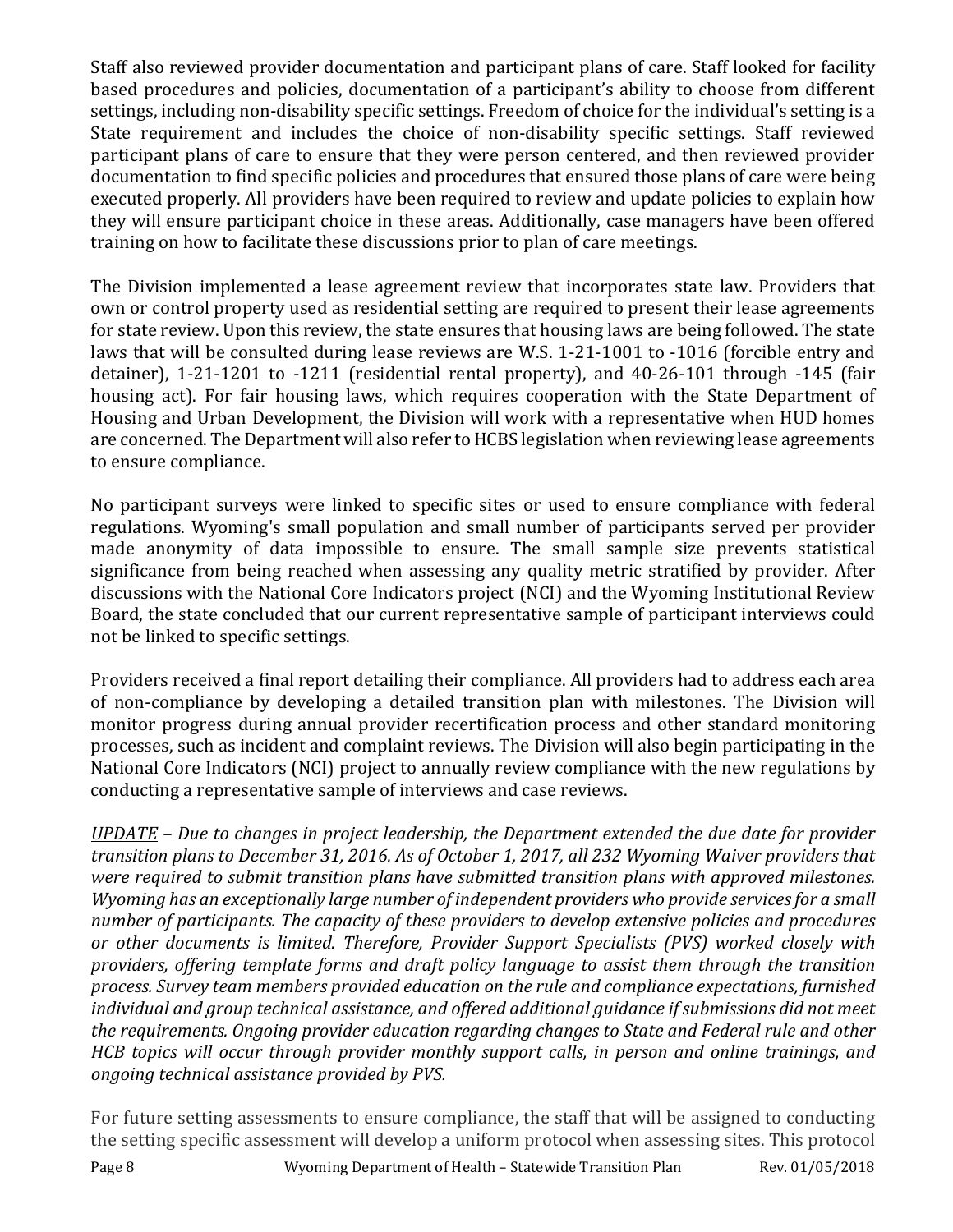will include set forms and reports that clearly outline criteria for accepting or not accepting compliance. The staff that will be conducting the assessments will also be the creators of the protocol therefore will train while developing the protocol tools. The protocol will include detailed instruction regarding criterion and what will and will not be accepted. For new employees, there will be an assessment instruction guide in how to use the forms and reports as well as how to assess compliance.

#### *See Page 2-3 for a complete update on continued monitoring.*

*UPDATE – The State has participated in National Core Indicators since SFY2016. Data received from this national survey will assist the Division in determining the participant and guardian satisfaction in areas of choice, autonomy, and independence.*

## **Response Rate**

The State assessed **233** unique providers for a total of **544** individual settings. Providers in the State of Wyoming have an average of **2.3** settings each. A high number of Residential Host Homes and single participant Supported Living settings contribute to this low average. The Division excluded **189** compliance reports wherein the provider never submitted a self-assessment or supporting evidence for the setting from all analysis, in order to understand where non-compliance occurs as a result of policy and practice, rather than from a lack of documentation. The Division estimates that there are some settings that the provider did not report as applying to these requirements (when in fact they did) or some settings that have not yet been assessed. The total number is estimated at **650 settings.** Excluding the **189** settings constitutes a **99%** confidence interval and a **+/- 5 %** margin for error, well above the CMS requirement. Including the **189** settings that were assessed but did not submit a survey constitutes a **99%** confidence level and a **+/- 2.23%** margin for error. The overall total number of settings, including those for whom these new rules **do not** apply is **1038**. There are **388** settings in Wyoming that are presumed in compliance because they are participant family homes not receiving intensive services within the home, or participants living independently.

*UPDATE – The Division has identified all settings that must meet compliance with setting requirements. 100% of these settings have been initially assessed and will undergo continual review to ensure ongoing compliance.*

*The Division will continue to monitor all settings, and if at any time it is suspected that the setting or the services provided within the setting don't meet the HCB requirements, an additional review will be conducted and corrective action will be required if deficiencies are verified.*

Additionally, the state assessed Community Choices facilities using the original survey instrument. The state assessed **19** unique Assisted Living Facility (ALF) and **4** Adult Day providers for a total of **23** unique settings. The total number of settings evaluated by type include:

- 4 Community Employment
- 2 Community Integration Services
- 1 Group Supported Living
- 58 Facility Based Day Services
- 9 Group Work Centers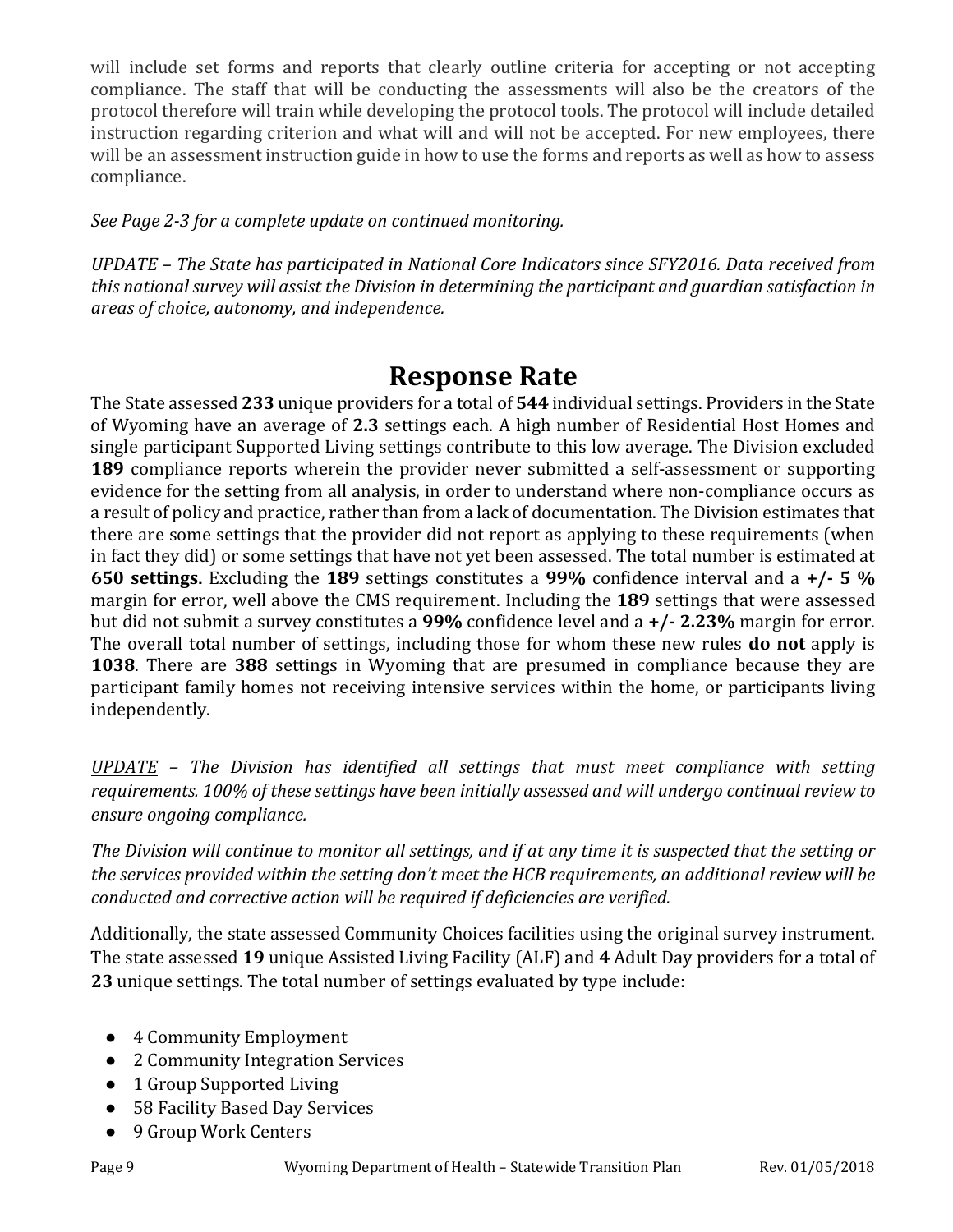- 28 Reported as being "Other"
- 1 provider owned Business
- 15 Residential Habilitation Apartment Settings
- 133 Residential Habilitation Group Homes
- 157 Residential Habilitation Host Homes
- 2 Special Family Habilitation Homes
- 2 Supported Employment
- 123 Supported Living
- 19 Assisted Living Facilities

Wyoming's population is rural and geographically dispersed across the state. Host Homes and Supported Living settings are popular residential options because they allow participants to live near their relatives and remain in rural settings. Many participants who live in Group Home settings live in larger cities. Day service settings were also evaluated for compliance with the new regulations. Some providers did not understand that they needed to report a provider work setting or Community Integration Services, which will be addressed through corrective action plans. Providers who only serve participants who live at home with their families or in a place the participant owns or leases did were not required to complete an assessment.

## **Preliminary Results**

The Division established four tier levels of compliance based on the results of the 35-point compliance assessment. Below are the tiers and the number and proportion of settings in each tier.

| <b>Tier Level Settings Setting</b>      | $#$ of | $%$ of<br>S. | <b>Description</b>                                                                                                                                                                                                                                                                                                                                                                                                    |
|-----------------------------------------|--------|--------------|-----------------------------------------------------------------------------------------------------------------------------------------------------------------------------------------------------------------------------------------------------------------------------------------------------------------------------------------------------------------------------------------------------------------------|
| Tier 1:<br><b>Full</b><br>Compliance    | 30     | 5.51%        | Providers had to submit sufficient documentation for all 35<br>questions that proved not only past compliance, but that the<br>policies and standards in place ensured future compliance.<br>Additionally, Division Staff determined that there were no concerns<br>in this provider's past the indicated non-compliance in any area.                                                                                 |
| Tier 2:<br><b>Mostly</b><br>Compliant   | 120    |              | Providers had to submit sufficient documentation for 15 questions<br>that proved not only past compliance, but also that the policies and<br>22.06% standards in place ensured future compliance. Additionally,<br>Division Staff determined that there were no concerns in this<br>setting's past the indicated non-compliance in at most 15 areas.                                                                  |
| Tier 3:<br><b>Somewhat</b><br>Compliant | 183    | 33.64%       | Providers had to submit sufficient documentation for at least 1<br>question that proved not only past compliance, but also that the<br>policies and standards in place ensured future compliance.<br>Additionally, Division staff determined that there were no concerns<br>in the provider's past that indicated non-compliance in at least 1<br>area.                                                               |
| Tier 4:<br>Did not<br><b>Respond</b>    | 189    | 34.68%       | Providers in this tier failed to submit an assessment or sufficient<br>documentation of compliance in any area. None of these settings<br>were documented by staff as having a litany of problems in all 35<br>areas of compliance as to bring into doubt their ability to comply,<br>even with documented policies, in any area. These settings will<br>likely be in compliance by October 1, 2018 once the provider |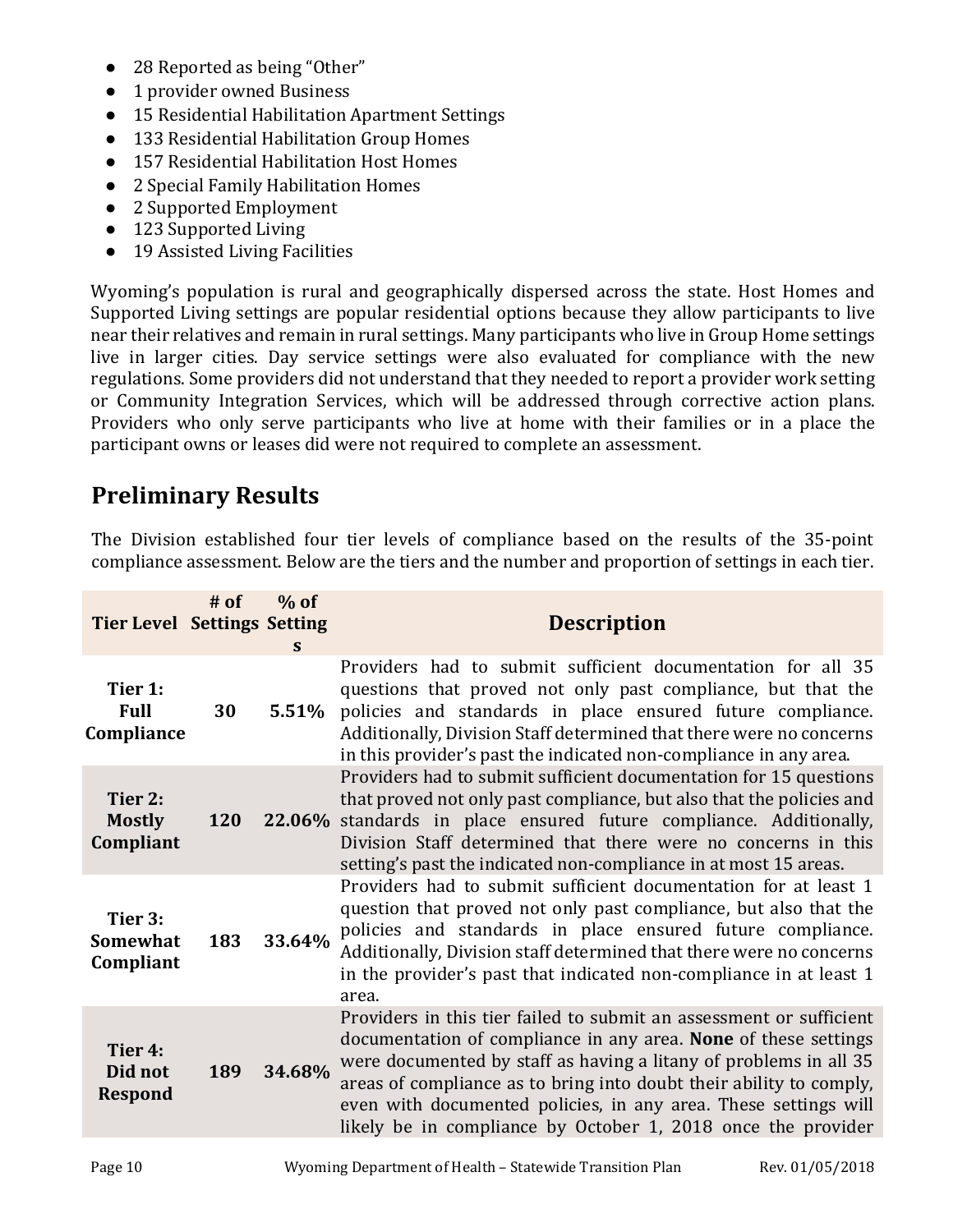|                              |          |       | completes the survey and transition plan and provides evidence<br>that they meet each area of compliance.                                                                                                                                                                                                                  |  |  |  |
|------------------------------|----------|-------|----------------------------------------------------------------------------------------------------------------------------------------------------------------------------------------------------------------------------------------------------------------------------------------------------------------------------|--|--|--|
|                              |          |       | If any provider continues to refuse to participate in the assessment<br>process, the Division will take corrective action against the provider<br>and follow the state's sanctioning process to decertify them as a<br>provider prior to October 1, 2018.                                                                  |  |  |  |
| Tier 5:<br>Non-<br>Compliant | $\bf{0}$ | $0\%$ | Providers in their tier did submit a setting survey and<br>documentation but were not found to be in compliance with any<br>area of the assessment. These providers typically had a litany of<br>past issues, such as complaints, that called into question their ability<br>to transition in any areas of the assessment. |  |  |  |

A detailed inventory and analysis of the data collected is available to CMS upon request. The detailed report outlines the percentage of compliance by setting type. It also analyzes the top concerns found overall, which the state will use in continued education and guidance for providers as they make the necessary changes to improve their services.

Results of the initial assessment of providers can be found in Appendix A of this document.

# **Participant and Guardian Survey Results by Question**

The Division developed an HCB Compliance Advocacy Guide to educate participants and guardians that had a survey at the end of it. Case managers were asked to distribute the guides and surveys, discuss the new requirements with them, then encouraged them to submit a survey response to the Division. The participant and guardian surveys gave the Division another perspective for provider compliance with home and community-based standards. The Division received **420** participant and guardian responses to the survey, which constitutes a **95%** confidence level with a **4.36** margin for error (confidence interval) for the participants served on the three Division waivers. The surveys were not linked to specific settings. Rather, this survey was used as a systemic assessment of the waiver services and supports. The results below show the expanded type of responses to these questions.

|    | <b>Survey Question</b>                                                                | <b>Yes</b> | <b>Some</b><br>what | <b>No</b> | N/A   |
|----|---------------------------------------------------------------------------------------|------------|---------------------|-----------|-------|
| 1. | Did you have a choice in the services you receive?                                    | 24.5%      | $0.0\%$             | 66.4%     | 9.0%  |
| 2. | If you are 18 or older, were you informed of other options where<br>you could live?   | 49.3%      | $0.0\%$             | 44.8%     | 6.0%  |
| 3. | Did you have full choice in providers?                                                | 62.9%      | $0.0\%$             | 36.0%     | 1.2%  |
| 4. | Have you visited other places you could live in the past year?                        | 30.2%      | $0.7\%$             | 61.7%     | 7.4%  |
| 5. | Do you want to do something else during the day than what you<br>are currently doing? | 31.4%      | $0.2\%$             | 24.8%     | 43.6% |
| 6. | Were you involved in developing your plan of care?                                    | 78.1%      | 0.5%                | 19.8%     | 1.7%  |
| 7. | Do you feel that your providers listen to you?                                        | 86.4%      | 1.0%                | 12.4%     | 0.2%  |

Page 11 Wyoming Department of Health – Statewide Transition Plan Rev. 01/05/2018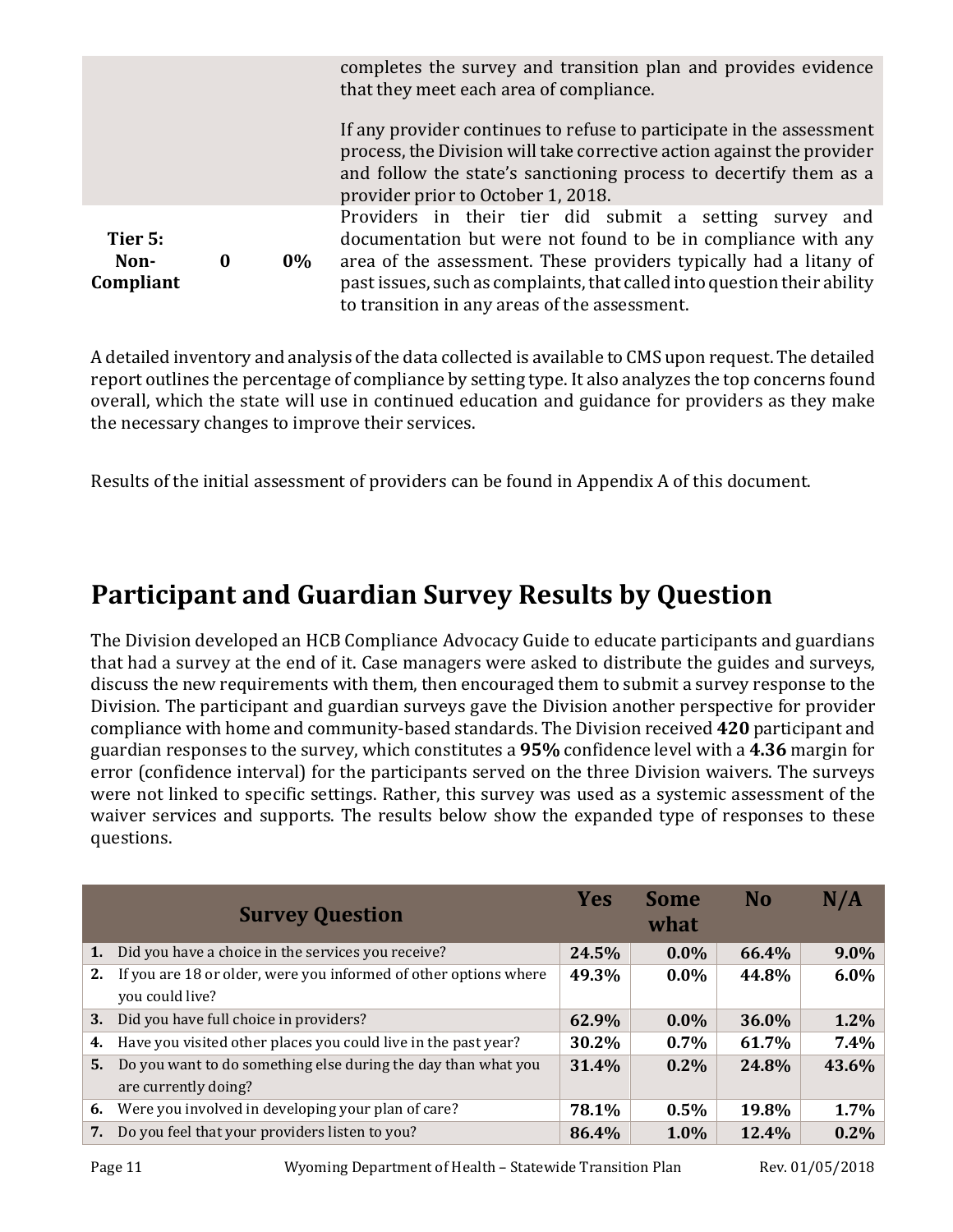| 8. | Do you know how to request new providers or services?                                                | 39.5% | $0.0\%$ | 12.1% | 48.3%   |
|----|------------------------------------------------------------------------------------------------------|-------|---------|-------|---------|
| 9. | Do you have input in choosing your daily schedule?                                                   | 70.7% | $0.0\%$ | 11.7% | 17.6%   |
|    | 10. Do you have input in how your money is spent?                                                    | 88.6% | $0.7\%$ | 8.6%  | 2.1%    |
|    | 11. Do you have input in how you spend your free time?                                               | 87.1% | $0.7\%$ | 8.1%  | 4.0%    |
|    | 12. Did you go out for entertainment in the last month?                                              | 90.0% | $0.2\%$ | 8.1%  | 1.7%    |
|    | 13. Did you go to church or cultural event in the past month?                                        | 91.7% | $0.0\%$ | 7.4%  | 1.0%    |
|    | 14. Do you have a key to where you live and your room?                                               | 91.4% | 0.5%    | 6.4%  | 1.7%    |
|    | 15. Do you have friends you hang out with other than paid staff or<br>family?                        | 74.0% | $0.2\%$ | 4.3%  | 1.9%    |
|    | 16. Do providers drive you into the community, to stores, movies, or<br>other places you like to go? | 93.3% | 0.5%    | 5.2%  | $1.0\%$ |
|    | 17. Do you get out as often as you want?                                                             | 92.9% | $0.0\%$ | 4.5%  | 2.6%    |
|    | 18. Do you have access to food when you want to eat?                                                 | 96.0% | 0.5%    | 2.9%  | 0.7%    |
|    | 19. If not working, do providers help you to find a job?                                             | 95.0% | 1.7%    | 2.4%  | 1.0%    |
|    | 20. If you are working, do your providers help you be successful at<br>work?                         | 96.9% | $0.2\%$ | 2.1%  | $0.7\%$ |
|    | 21. Are you satisfied with the waiver services you receive?                                          | 96.0% | 1.0%    | 1.9%  | 1.2%    |

# **Assessment Analysis**

## **Summary**

These data were analyzed using principle components analysis. For the HCB Provider assessment, additional structural equation modeling was used as confirmatory analysis. While the results and conclusions come with a number of limitations, overall the models were found to have adequate fit. The analysis found that questions could be aggregated by **four (4)** latent variables for the provider and advocate survey.

## **Results**

The analysis derived four variables from the HCB Provider Assessment responses that corresponded well with themes from the compliance survey, and themes found throughout the new requirements. These latent variables are described below.

|                                         | <b>Identified Latent Variables and Indicators</b><br><b>HCB Provider Assessment</b>                                                                                                                                                         |
|-----------------------------------------|---------------------------------------------------------------------------------------------------------------------------------------------------------------------------------------------------------------------------------------------|
| Participant<br><b>Autonomy</b>          | 12. The setting includes opportunities for persons to control personal<br>resources.<br>16. The setting ensures a person's rights of dignity and respect.                                                                                   |
| <b>Control of</b><br><b>Environment</b> | 27. Each person sharing a sleeping or living unit has a choice of<br>roommates.<br>28. Each person has the freedom to furnish and decorate within the<br>lease/agreement.                                                                   |
| Daily Independence                      | 29. The persons do not have to follow a regimented schedule during<br>services in this setting.<br>31. Each person has the freedom and right to support to access food at any<br>time.<br>32. Each person can decide when they want to eat. |
|                                         | 9. The setting includes opportunities to seek employment.                                                                                                                                                                                   |
|                                         |                                                                                                                                                                                                                                             |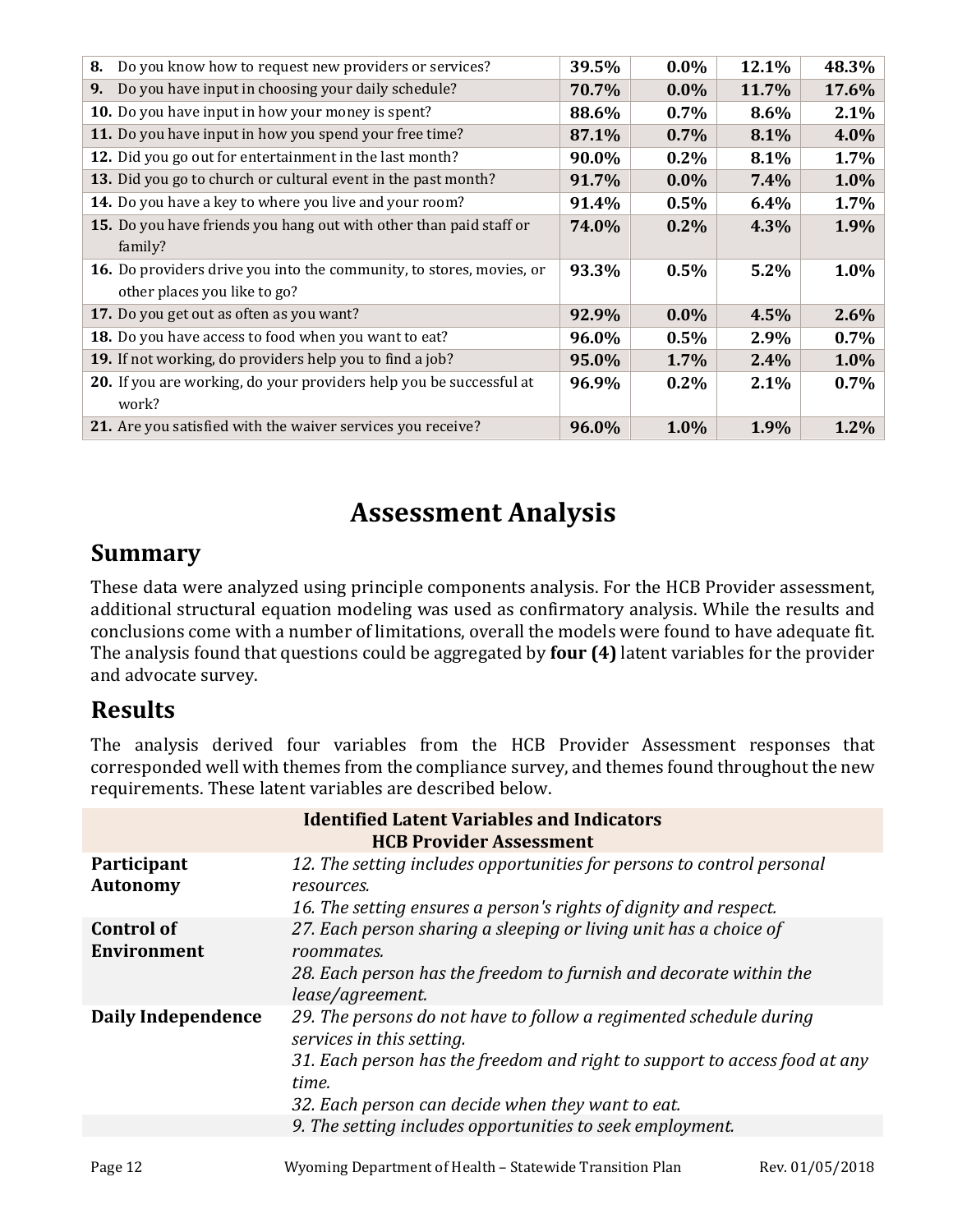Principle components analysis derived four principal components from the participant and guardian survey that have some correspondence with the HCB Provider Assessment.

| <b>Identified Latent Variables and Indicators</b> |                                                                               |  |
|---------------------------------------------------|-------------------------------------------------------------------------------|--|
|                                                   | <b>Participant and Guardian Survey</b>                                        |  |
| <b>Participant Choice</b>                         | 9. Do you have input in choosing your daily schedule?                         |  |
|                                                   | 10. Do you have input in how your money is spent?                             |  |
| <b>Choice of</b>                                  | 2. If you are 18 or older, were you informed of other options where you could |  |
| <b>Environment</b>                                | live?                                                                         |  |
|                                                   | 4. Have you visited other places you could live in the past year?             |  |
| <b>Participant</b>                                | 12. Did you go out for entertainment in the last month?                       |  |
| <b>Integration</b>                                | 13. Did you go to church or cultural event in the last month?                 |  |
| <b>Participant Input</b>                          | 11. Do you have input in how you spend your free time?                        |  |
|                                                   | 6. Were you involved in developing your plan of care?                         |  |

## **Discussion**

The following section discusses the implications and recommendations based on this report's results. These are meant to bring awareness of needs and future implementation of policy, or challenges the State faces concerning the transition to the new regulations. This discussion will focus primarily on the HCB Provider Compliance Assessment, because many factors in the HCB Advocacy Survey corresponded with it.

One should interpret these latent variables as qualities of a non-isolating and non-institutional setting. Personal autonomy, control of one's environment, daily independence, and employment are four factors that clearly distinguish an institutional and non-institutional setting.

*Personal Autonomy,* the ability to make decisions in an informed, un-coerced manner is a critical aspect of American community life. Autonomy allows participants to form willing associations with other people and live their lives as they see fit. Some suggest that personal or 'innate' qualities, such as being born with a 'strong will' determine one's *Personal Autonomy*. However, some research suggests that, when controlled for personal characteristics, a participant's environment (ie: setting) was the most significant contributor to self-determination. Therefore, characteristics of settings, such opportunities for participants to demonstrate self-determination and respect of participants' decisions, contribute to a participant's personal autonomy<sup>1</sup>. Some researchers have also suggested that the quality of a setting, in particular the quality of supports, contributes to personal autonomy (the researchers state, however, that there has been no systematic study or research conducted in this area)<sup>[2](#page-12-1)</sup>. Both studies show that the qualities of a setting matter in determining a participant's' autonomy, rather than a participant's' autonomy shaping the characteristics of the setting. Therefore, a lack of personal autonomy must be attributed to the characteristic of the setting and not the participant. Per State of Wyoming and federal requirements, the participant has the freedom of choice in providers, which must include non-disability specific settings.

<span id="page-12-0"></span> <sup>1</sup> Wehmeyer, M. L., & Bolding, N. (2001). Enhanced self-determination of adults with intellectual disability as an outcome of moving to community based work or living environments. *Journal of Intellectual Disability Research, 45, 371-383.*

<span id="page-12-1"></span><sup>2</sup> Nonnemacher, S. L., & Bambara L. M., Self-advocates' perspectives on self-determination. *Intellectual and Developmental Disabilities,* 49, 327-340.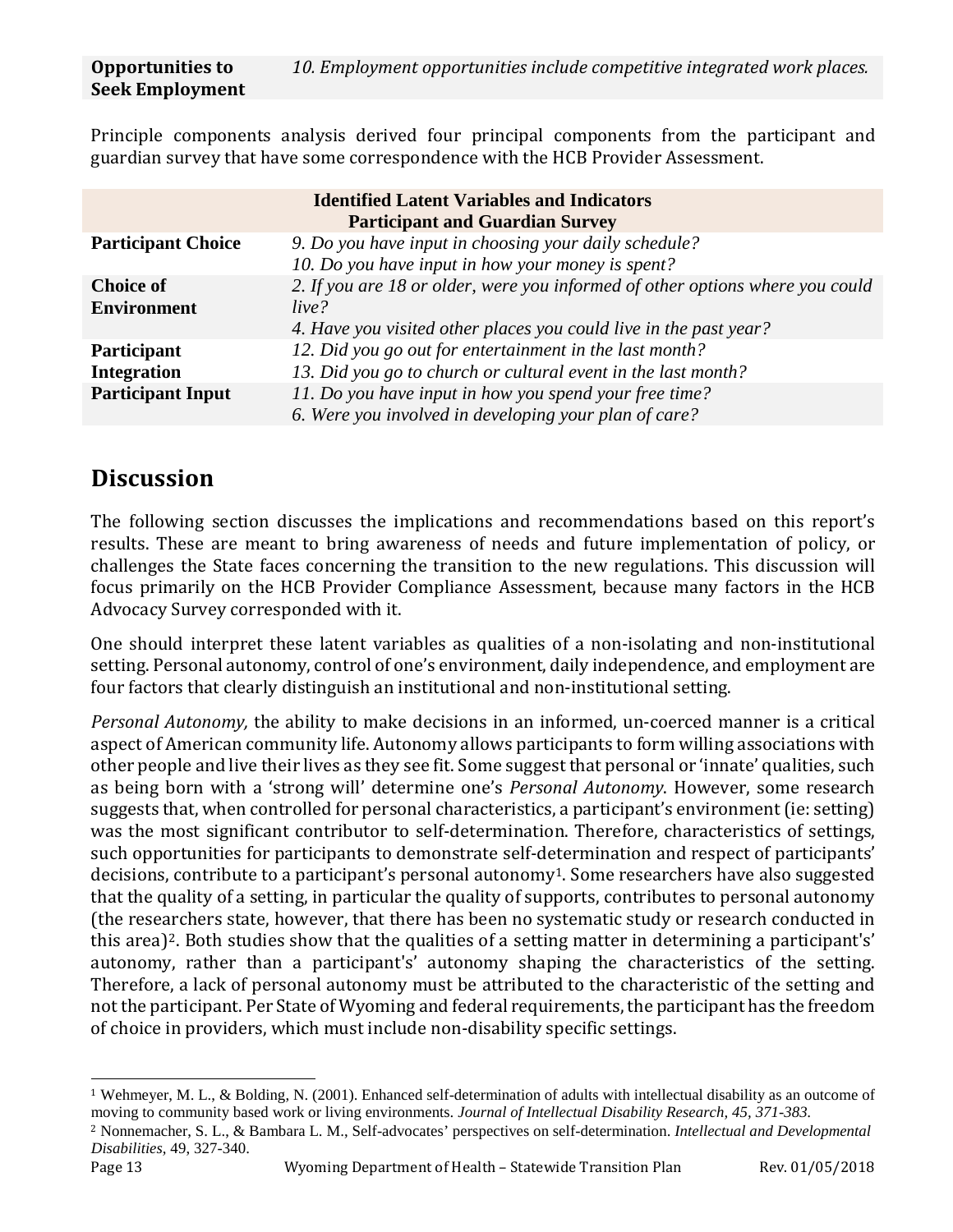In transitioning to the requirements, this analysis has revealed some barriers. Residential Host Homes and Supported Living settings had lower rates of compliance with both indicators, with about half of all settings not in compliance. There are several possible reasons. First, the culture between participants, providers, and guardians is risk adverse. Guardians want providers to minimize potential harm, such as exploitation, to participants. This is evidenced in many of the plans of care that were reviewed during plan review, public comment during the HCB Statewide Transition Plan, and on the Advocate Survey. These policies, while passed with the best of intentions, hamstring personal autonomy. Second, statewide education with regards to how an environment affects personal autonomy is needed. Advocate and provider survey comments indicated that settings were chosen on the basis of who a participant is, rather than who a participant wants to be. Statewide education would reframe this decision, and help all stakeholders align their decisions with the goals of the HCBS Waivers.

*Control of Environment* is related to personal autonomy, and is another important aspect of American community life. This is a participant's ability to determine the appearance of their living space, and to exclude or have a choice of persons allowed in that living space, whether this is visitation or cohabitation. This concept is known as the *Castle Doctrine*; "A man's house is his castle, and each man's home is his safest refuge"[3](#page-13-0). According to William [B](#page-13-1)lackstone, "for this reason no doors can in general be broken open to execute any civil process"4. Blackstone acknowledges the need for some exceptions, such as public safety. In the case of the HCB waivers, an exception should be made when a participant's health is at grave risk. When anyone regularly and routinely enters a participant's personal environment without that participant's knowledge or consent, however, that participant loses an important and fundamental aspect of American life.

*Daily Independence* is a participant's ability to decide what s/he will do on a daily basis at specific times. This is distinguishable from personal autonomy insofar as time is a component, and it relates to day to day decisions as to what a participant wants to do, rather than who a participant wants to be. The analysis revealed two barriers to this component: access to food and the implementation of regimented schedules – two common flags found during the assessment. This area is a challenge for many providers because either they provider services to many participants, and therefore have a challenge coordinating services while allowing participants liberty to do what they please when they please, and because those providers that had documentation of past compliance did not have policies to ensure future compliance. Establishing planning coordinators may be one solution to this problem, as well as allowing for more trust in the participant to exercise choice and control in every day little and big decisions.

The Self-Advocacy Survey had a corresponding component, Participant Choice and Participant Input. While participant input indicators were overall positive, those for participant choice showed that a significant minority of participants did not have choice over daily and major events in their lives. Overall, these two components paint a mixed picture of participant feelings on their daily independence. This suggests that there is room to improve with regards to control of resources and respect for participant decision making.

In fact, one study had similar findings. A study conducted among 281 adults with intellectual disabilities receiving community-based services found that "participants had little or no opportunity to exercise self-determination over major life decisions (e.g., with whom and where to live)…even in more mundane areas, such as where and when to eat" and concluded that "variation in environmental opportunities to exercise self-determination was strongly related to a range of

<span id="page-13-1"></span><span id="page-13-0"></span> <sup>3</sup> William Blackstone, Commentaries on the Laws of England, 4 vols. (Oxford 1765-1769).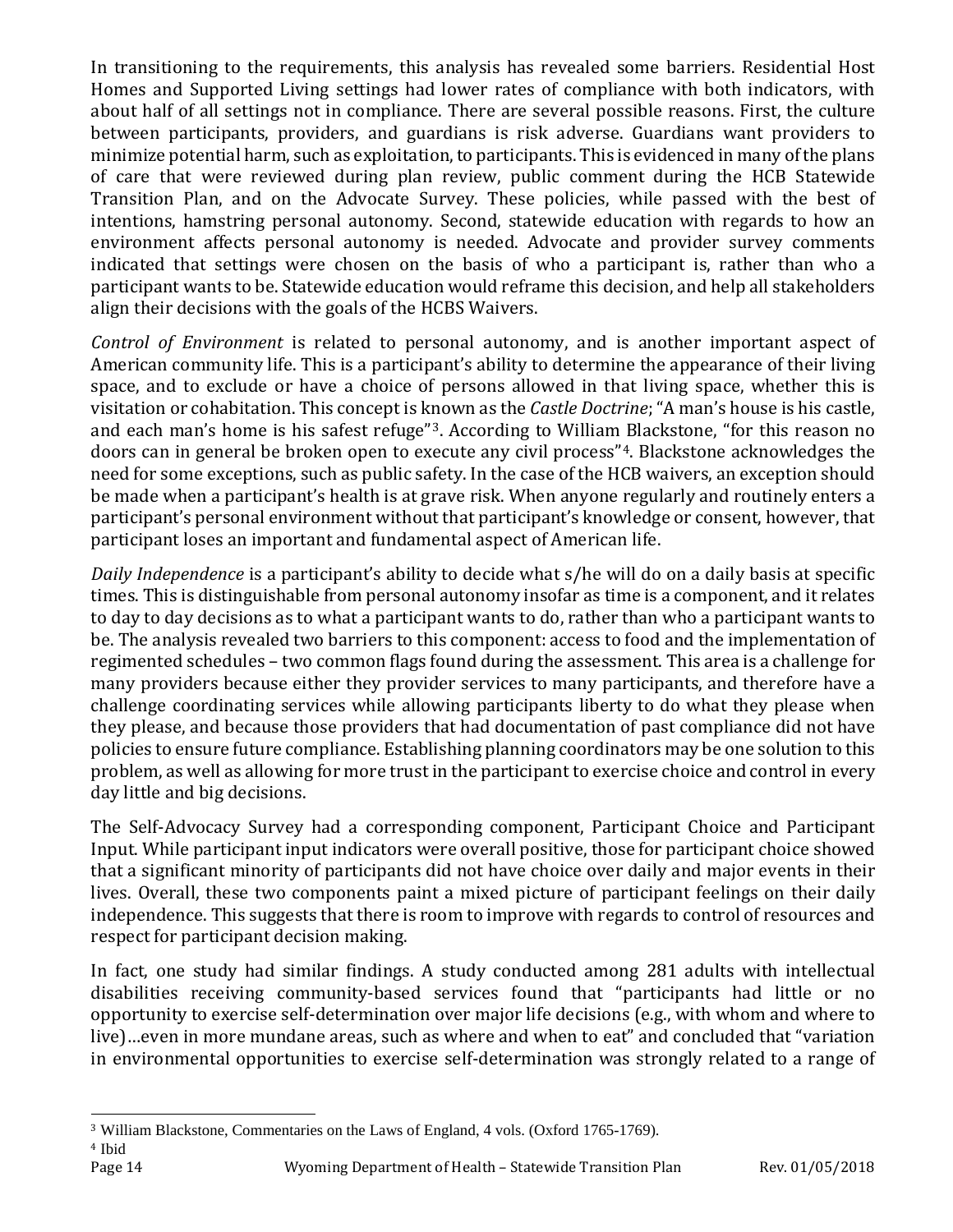factors including participant ability, previous residential history, and structural and procedural aspects of the residential supports currently provided".[5](#page-14-0)

*Employment* is the final variable, and an essential part of American community life. Employment is  $correlated$  with social capital<sup>[6](#page-14-1)</sup> and allows Medicaid participants to rise out of poverty. Unfortunately, employment and labor force participation are low in the population of individuals with intellectual or developmental disabilities (ID/DD) in both the United States and Wyoming – despite strong economic conditions, high labor force participation, and low unemployment in Wyoming. A study conducted with 200 respondents with ID/DD, both employed and unemployed, found significant differences in the locus of control scores on the Nowicki-Strickland Internal-External Scale between the groups. The study found that individuals unemployed and employed in sheltered settings perceived themselves as having less control than individuals employed in competitive and integrated employment settings<sup>7</sup>. This study lends support to the findings here  $$ that employment is an important part of American community life and distinguishes HCB settings from those settings that have qualities of an institution.

The State of Wyoming has adopted Employment First as the policy of the State, such that competitive and integrated employment shall be considered the first option when serving persons with disabilities who are of working age. The State believes that in changing some policies, potentially some service rates, and working in conjunction with the employment first task force it can strive to improve employment.

## **Assessment Conclusion**

The results from the HCB Setting analysis show the challenges that the state and providers face when transitioning service delivery to conform to the new standards. The results also show the many strengths of Wyoming's providers and the high level of satisfaction among participants and guardians in many areas. Issues like physical accessibility, privacy, customization of living area, and visitation, Wyoming's settings excel, showing fewer than 35% of all settings as not compliant in any one of these areas. It is also important to keep in mind that Wyoming set a high bar for compliance – it was not enough for providers to demonstrate past compliance, future compliance must be ensured. In many cases, providers said they were doing things in their organization that complied with the standard, but they lacked the necessary formal policies, procedures, or evidence in a client handbook that would ensure consistency and future compliance with the standards. By systematizing the provider's approach to implementing and delivering services in a way that fits the new standards, the state believes providers will reach 100% compliance with each area in all settings by October 1, 2021. However, some settings may still need to go through CMS's heightened scrutiny process with CMS in order to be fully approved as an HCB provider after October 1, 2021.

## **Process for Heightened Scrutiny**

#### **What is heightened scrutiny?**

CMS has given guidance to states regarding settings that appear to be institutional in nature and should not be approved for home and community-based services unless the provider can show that

<span id="page-14-0"></span> <sup>5</sup> Robertson, Janet, et al. "Environmental opportunities and supports for exercising self-determination in community-based residential settings." *Research in Developmental Disabilities* 22.6 (2001): 487-502.

<span id="page-14-1"></span><sup>6</sup> A Rimmerman, T Araten-Bergman 2009 Journal of social work in disability & rehabilitation 8 (3-4), 132-145 Social participation of employed and unemployed Israelis with disabilities

<span id="page-14-2"></span><sup>7</sup> Wehmeyer, Michael L. "Employment status and perceptions of control of adults with cognitive and developmental disabilities." *Research in developmental disabilities* 15.2 (1994): 119-131.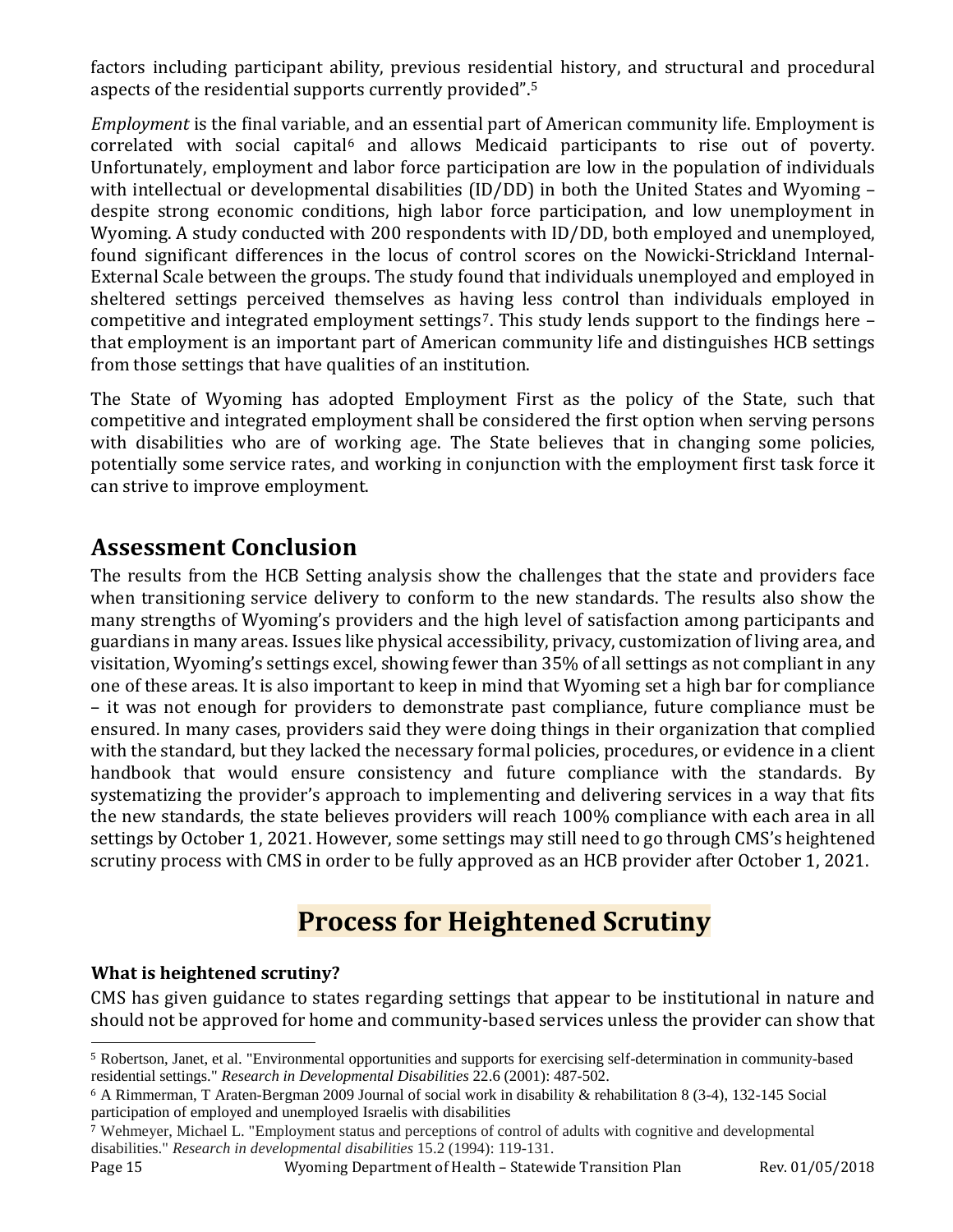they meet the HCB standards despite the location or appearance of the setting. The following list describes the criteria used to judge if a setting should be subject to heightened scrutiny:

#### **Setting qualities that will make the setting subject to heightened scrutiny or disenrollment**

- 1. Any setting that is located in a building that is also a publicly or privately operated facility that provides inpatient institutional treatment;
- 2. Any setting that is in a building on the grounds of, or immediately adjacent to a public institution;
- 3. Any other setting that has the effect of isolating individuals receiving Medicaid HCBS from the broader community of individuals not receiving Medicaid HCBS.

NOTE: These items will be evaluated and compared to the evidence of the individual's experiences in the settings to make final determinations of compliance and submit the request to CMS for heightened scrutiny, which is what is needed to make the setting eligible for HCB determination and continued funding by the waiver program.

The State used an initial survey process with providers in 2014 to ask questions about the location of their settings in relation to other areas of their community. The State also used a Geographical Information System (GIS) to map the locations of provider settings that may make a setting seem institutional in nature because it meets one of the criterion listed in the table above. After a review of provider evidence on the setting and evaluating other evidence of individual experiences in those settings, the state developed a list of setting locations that was to be subject to heightened scrutiny once the provider is deemed by the state to have come into compliance with the federal regulations.

The State developed a Heightened Scrutiny Project Plan to provide a step by step outline to implement the heightened scrutiny process. As part of this project plan, the State developed specific tools including an on-site assessment guide and a documentation review guide. A specific timeline was determined in which providers must be assessed, provide documentation examples, and participate in a public forum. The simple timeline is as follows:<br>• March 2018 – All identified sites receive a letter of

- March 2018 All identified sites receive a letter of notification that they fall under heightened scrutiny. Letter will indicate:
	- o When the on-site visit will occur
	- o What evidence will be reviewed
- July 2018 Request participant schedules and documentation for all participants receiving services in identified settings
	- o This documentation will be reviewed prior to the site visit
- October 2018 Site visits and interviews conducted
	- o Interviews of participants, guardians, and case managers, scheduled prior to the onsite interview
	- o Public meeting scheduled during on-site visit to collect public input on provider services
- December 2018 On-Site Team generates a Heightened Scrutiny Report and publishes to Division website
- January 2019 Public forums to receive input on Heightened Scrutiny Report
- February 2019 If site does not meet heightened scrutiny standards, On-Site Team will meet with Internal HCBS team to review evidence and standards. Based on decision from the Internal HCBS Team, one of the following actions will occur: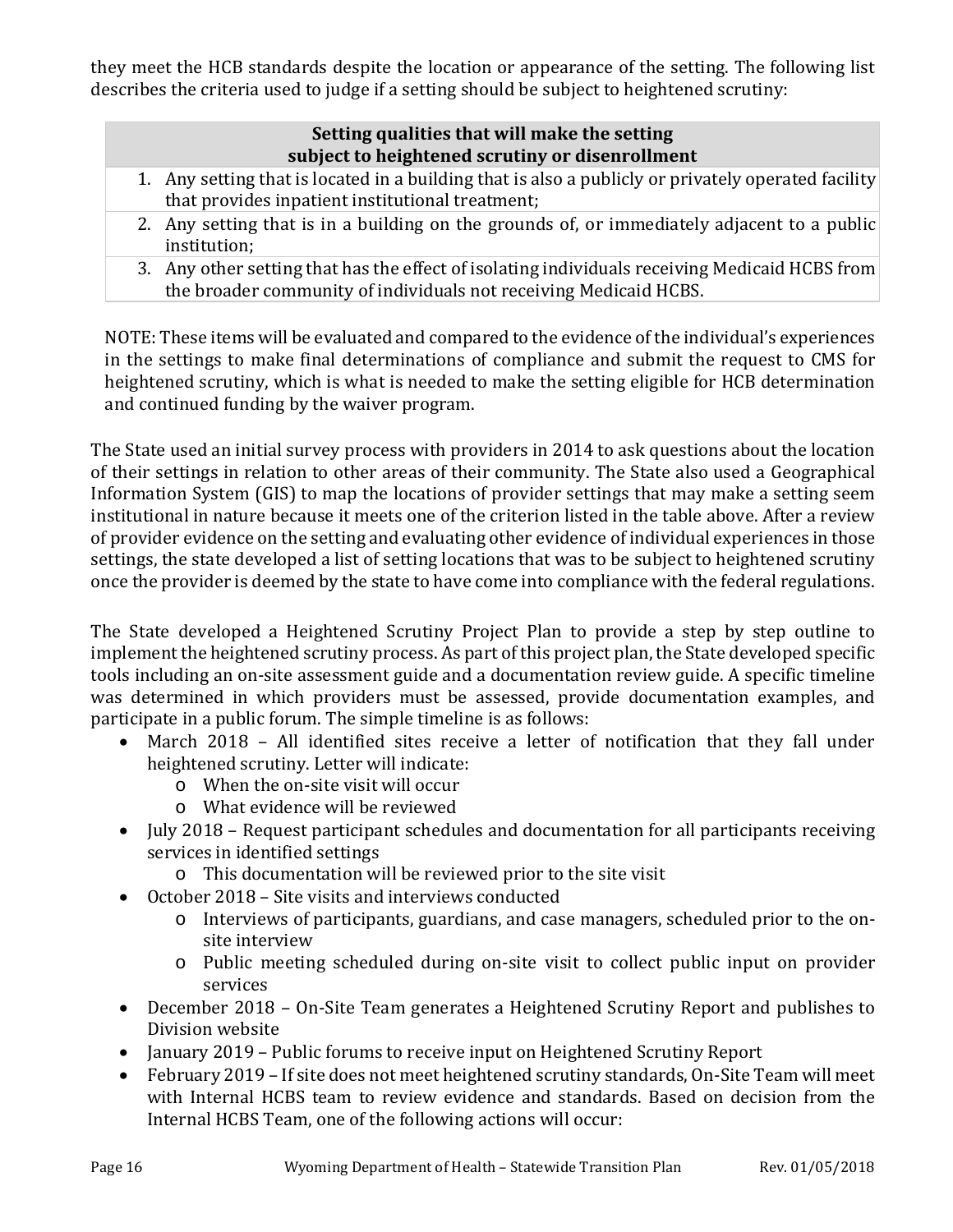- o Letter to provider indicating failure to meet heightened scrutiny. Due to the extension of the HCB deadline, State will provide additional time for settings to come into compliance with HCB standards. or
- o Heightened Scrutiny Report is sent to CMS for consideration.
- March 2019 Reports sent to CMS
	- o A letter to the provider will be sent at time report is sent, indicating that their case has been submitted for heightened scrutiny
- January 2021 Reassessment of providers that don't meet heightened scrutiny requirements.
- July 2021 Notification to all participants, guardians, case managers that setting will be decertified due to failure to come into compliance with HCB standards.

Initially, over 100 settings were identified as requiring heightened scrutiny. However, after a review of the guidance provided by CMS, the State determined that these settings were incorrectly identified and areas of non-compliance could be rectified through the provider transition plan. The number of settings which required heightened scrutiny was reduced to five (5).

The State worked with the leadership of one provider organization with settings under heightened scrutiny to gather participant documentation and schedules, schedule interviews and a public meeting, and outline the details of the on-site visit. The documentation and schedules were uploaded onto a secure website for the State to review prior to the site visit. During the documentation review, it became evident that participants were integrated in their community and involved in activities that were both identified in the plan of care and spontaneous in nature. In consultation with the Provider Support Specialist who works closely with the provider, it was determined that any remaining areas of non-compliance would be addressed through the provider transition plan. Therefore, heightened scrutiny was not necessary.

As of October 1, 2017, the Department has determined that all but two (2) assisted living providers can address areas of non-compliance through transition plans. Two providers will be required to undergo the heightened scrutiny process. No participant receiving funding through a HCBS waiver is currently receiving services in a setting that is anticipated to be decertified due to noncompliance. All new providers must be in compliance prior to new provider certification.

The Department's on-site heightened scrutiny team consists of Linda Flynn, Julie Newlin, and Shirley Pratt. This team will review plans of care, service documentation, and the company's policies and procedures to further evaluate compliance and gather evidence. This team will also conduct interviews and public meetings associated with the heightened scrutiny process. The team received training through HCBS/SOTA webinars and conferences.

The Department's Internal HCBS team consists of representatives from the Wyoming Department of Health, the Wyoming Governor's Council on Developmental Disabilities, Wyoming Guardianship Corporation, the Attorney General's office, and Wyoming Community Service Providers. This team approved the policy, procedures, and assessment questions to be used for the on-site review. Additionally, this team will be responsible to make a final determination on any setting that is deemed to not meet heightened scrutiny standards and is slated for decertification.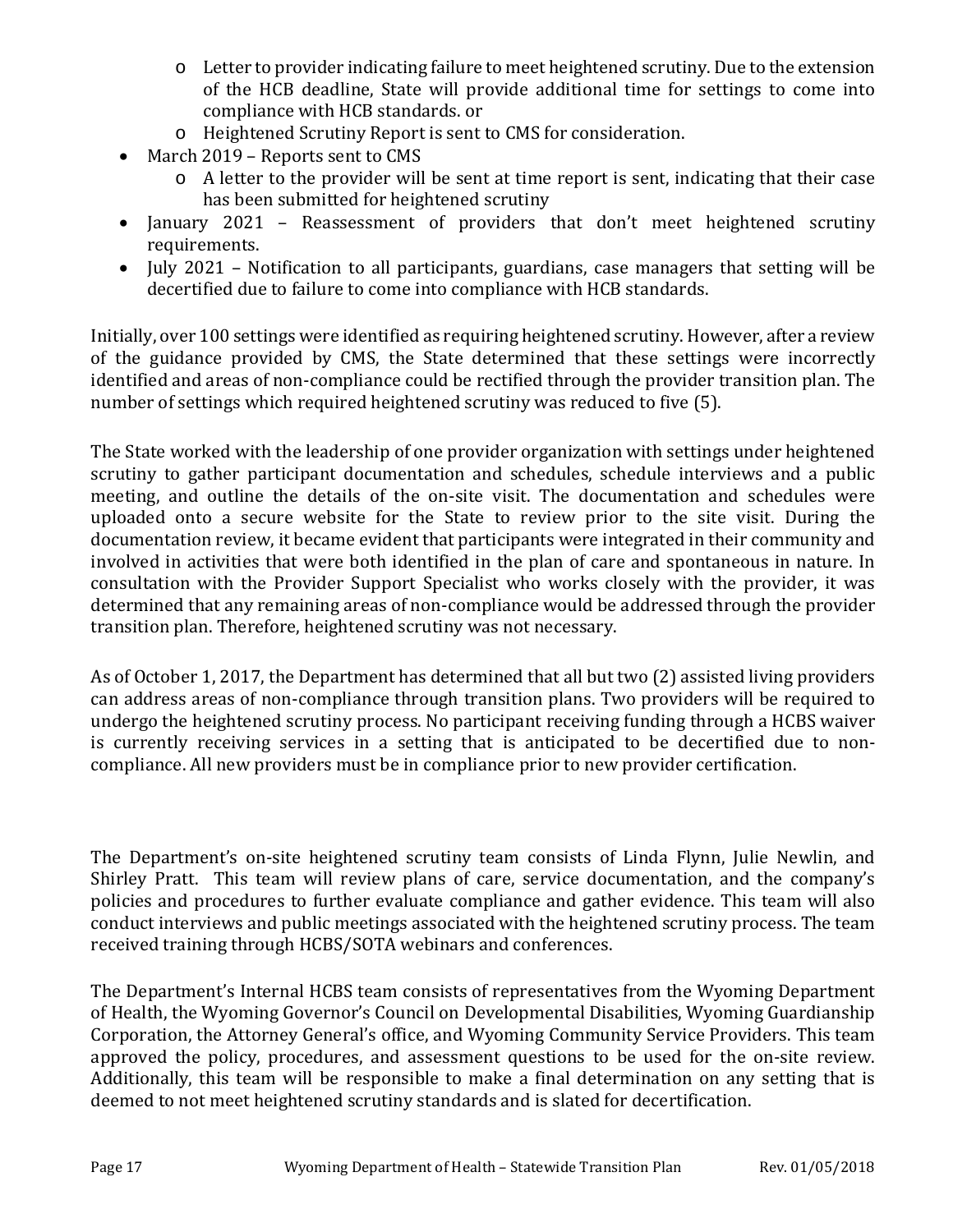## **Settings identified for possible heightened scrutiny**

As noted above, Wyoming does not have any setting currently identified as requiring heightened scrutiny. As provider settings are closely evaluated for compliance on an ongoing basis by the state, additional settings may need to be added to this list due to other evidence or information gathered by the state or the heightened scrutiny team.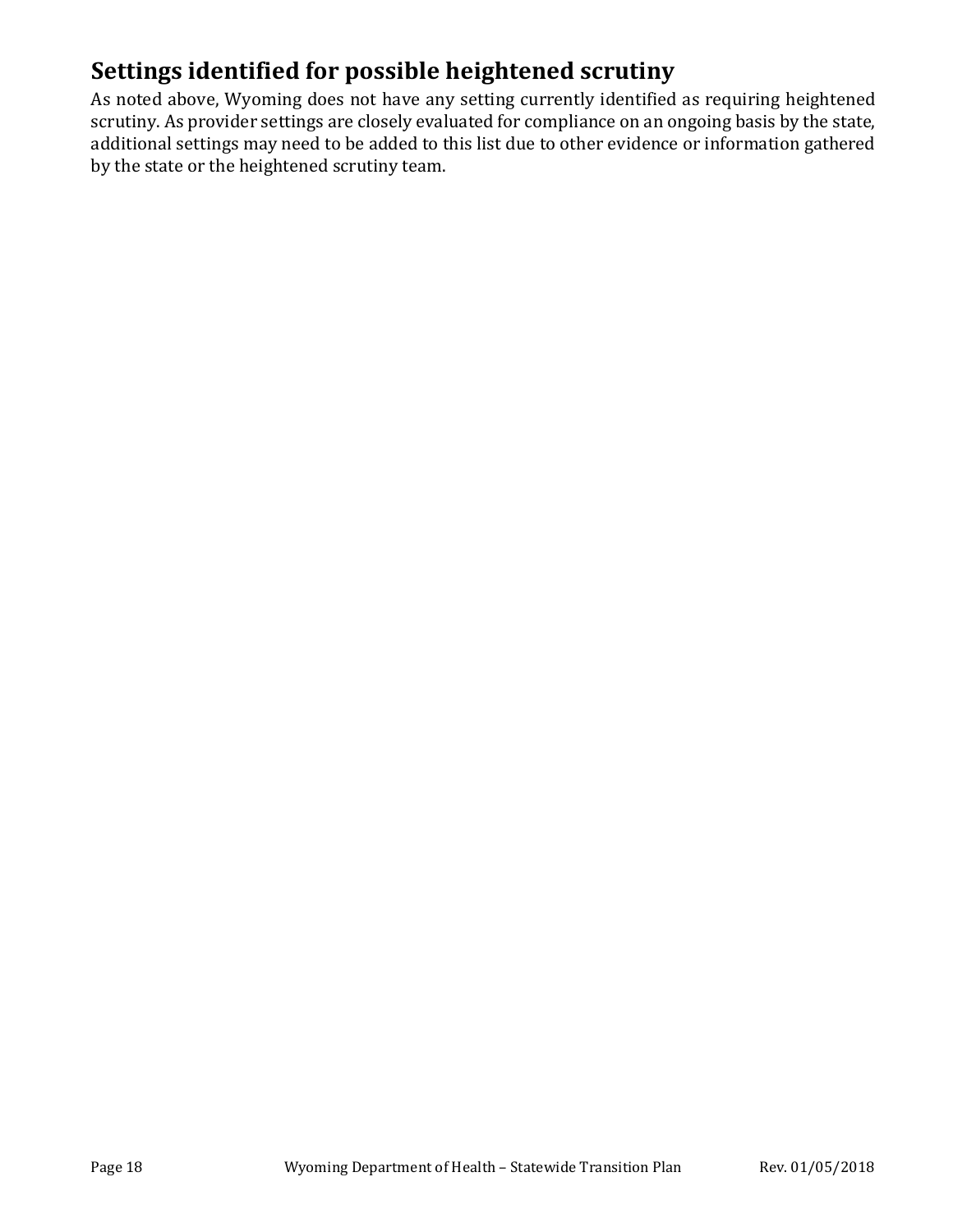# **Statewide Waiver Milestones and Plan for Full Compliance**

| Milestones                                                                                                                                                                                                                                                                                                                                                                                                                                                                                                                                                                                                                                                                                                                                                                                                                                                                                                                                                                                                                                          | <b>Target Date</b> | Completion<br><b>Status</b>                                               |
|-----------------------------------------------------------------------------------------------------------------------------------------------------------------------------------------------------------------------------------------------------------------------------------------------------------------------------------------------------------------------------------------------------------------------------------------------------------------------------------------------------------------------------------------------------------------------------------------------------------------------------------------------------------------------------------------------------------------------------------------------------------------------------------------------------------------------------------------------------------------------------------------------------------------------------------------------------------------------------------------------------------------------------------------------------|--------------------|---------------------------------------------------------------------------|
| YEAR 1 MILESTONES - March 17, 2014 - March 16, 2015                                                                                                                                                                                                                                                                                                                                                                                                                                                                                                                                                                                                                                                                                                                                                                                                                                                                                                                                                                                                 |                    |                                                                           |
| Milestone 1: By September 2014, the State will develop and implement a<br>communication strategy to inform and educate participants, guardians,<br>providers, legislators on the new standards and requirements. This strategy<br>includes updates during provider support calls, regular email blasts,<br>ongoing technical assistance, and legislative committee updates.                                                                                                                                                                                                                                                                                                                                                                                                                                                                                                                                                                                                                                                                         | 9/30/2014          | <b>Strategy</b><br>developed and<br>ongoing<br>communication<br>occurring |
| Milestone 2: In October 2014, the State will conduct Public Forums to<br>review transition plan and gather public input, as required by CMS.                                                                                                                                                                                                                                                                                                                                                                                                                                                                                                                                                                                                                                                                                                                                                                                                                                                                                                        | 10/30/2014         | <b>Public Forums</b><br>completed                                         |
| <b>Milestone 3:</b> In November 2014, the State will develop waiver and a<br>statewide transition plan to submit to CMS.                                                                                                                                                                                                                                                                                                                                                                                                                                                                                                                                                                                                                                                                                                                                                                                                                                                                                                                            | 11/30/2014         | <b>Initial STP</b><br>submitted<br>11/24/2014                             |
| YEAR 2 MILESTONES - March 17, 2015 - March 16, 2016                                                                                                                                                                                                                                                                                                                                                                                                                                                                                                                                                                                                                                                                                                                                                                                                                                                                                                                                                                                                 |                    |                                                                           |
| Milestone 4: Starting in November 2014, the State will inventory provider<br>settings and conduct an assessment of compliance with HCB standards in<br>federal rules. Settings must be evaluated to see if they meet the standards<br>and are required to fix the areas of non-compliance in order to remain HCB<br>providers according to the State's approved transition plan. Settings will be<br>considered one of the following:<br>A) In Compliance (fully align with the Federal requirements)<br>B) Does not comply with the Federal requirements and will<br>$\blacksquare$<br>require modifications<br>C) Cannot meet the Federal requirements and require removal<br>٠<br>from the program and/or the relocation of individuals<br>D) Presumptively non-home and community-based but for<br>which the State will provide justification / evidence to show that<br>those settings do not have the characteristics of an institution and<br>do have the qualities of HCBS (to be evaluated by CMS through<br>heightened scrutiny process). | 12/30/15           | <b>Initial Inventory</b><br>completed<br>4/1/15                           |
| Milestone 5: By June 2014 and ongoing until 2016, a Transition<br>Stakeholder team has been established and meets monthly. This<br>stakeholder team, which represents a cross section of the waiver providers,<br>participants, and agency staff, will meet to discuss and set standards and<br>complete self-assessments for Wyoming and help with ongoing issues.                                                                                                                                                                                                                                                                                                                                                                                                                                                                                                                                                                                                                                                                                 | 1/1/2016           | <b>Team Sunsetted</b>                                                     |
| YEAR 3 MILESTONES - March 17, 2016 - March 16, 2017                                                                                                                                                                                                                                                                                                                                                                                                                                                                                                                                                                                                                                                                                                                                                                                                                                                                                                                                                                                                 |                    |                                                                           |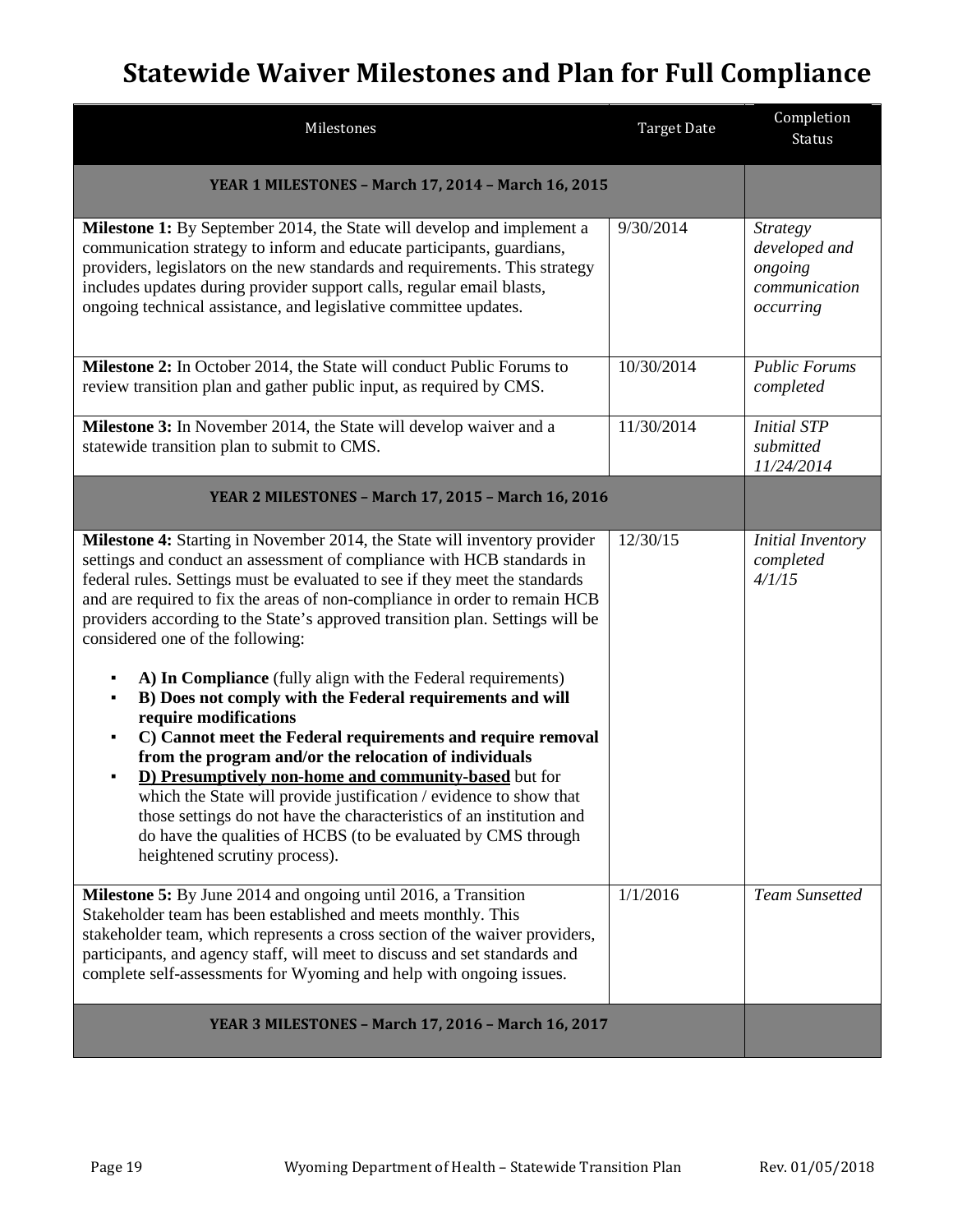| Milestone 6: In April 2016, the State will complete a document of changes<br>needed to address Chapter 45, Provider Certification Rules, Chapter 43,<br>Rules for the Acquired Brain Injury Waiver, Chapter 44, Rules for<br>Specialized Equipment, Environmental Modifications, and Self Directed<br>Goods and Services, service definitions, requirements, policies, new<br>Chapter 46, Rules for the Supports and Comprehensive Waivers, and<br>compliance for each settings, remediation improvements needed, and<br>changes to processes, provider or facility requirements.                                                                                 | 4/30/2016 | Completed |
|-------------------------------------------------------------------------------------------------------------------------------------------------------------------------------------------------------------------------------------------------------------------------------------------------------------------------------------------------------------------------------------------------------------------------------------------------------------------------------------------------------------------------------------------------------------------------------------------------------------------------------------------------------------------|-----------|-----------|
| YEAR 4 MILESTONES - March 17, 2017 - March 16, 2018                                                                                                                                                                                                                                                                                                                                                                                                                                                                                                                                                                                                               |           |           |
| <b>Milestone 7:</b> By May 1, 2017, providers will continue to implement<br>transition plans and report progress to the State during recertification<br>processes. Any business changes and policy changes should be evaluated<br>regularly and adjusted as appropriate.                                                                                                                                                                                                                                                                                                                                                                                          | 5/1/2017  | Completed |
| Milestone 8: By October 1, 2017, any provider HCB settings that are fully<br>assessed by the State and found to meet one of the following qualities will<br>be presumed institutional in nature:                                                                                                                                                                                                                                                                                                                                                                                                                                                                  | 10/1/2017 | Completed |
| The setting is designed to provide people with disabilities multiple<br>a)<br>types of services and activities on-site, including housing, day<br>services, medical, behavioral and therapeutic services, and/or social<br>and recreational activities.<br>b) People served in the setting have limited, if any, interaction with the<br>broader community.<br>Settings that use/authorize interventions/restrictions that are used in<br>C)<br>institutional settings or are deemed unacceptable in Medicaid<br>institutional settings (e.g. seclusion).                                                                                                         |           |           |
| If notified of this status, the provider may ask the State to request approval<br>from CMS to be considered HCB because of the other HCB qualities and<br>individual experiences that meet the federal standards.                                                                                                                                                                                                                                                                                                                                                                                                                                                 |           |           |
| Milestone 9: By October 1, 2017, and after, the State will complete<br>another year of monitoring and provider recertifications, if the State<br>determines any provider settings are non-HCB, the provider will be<br>notified that it must come into full compliance with the HCB standards by<br>October 1, 2021. If requested by the provider, the State will determine by<br>October 31, 2017 if the setting should be submitted to CMS for heightened<br>scrutiny. If the State determines any provider settings are non-HCB, the<br>provider will be notified that it must change or repurpose the setting that<br>does not comply with the HCB standards. | 10/1/2017 | Completed |
| Milestone 10: By January 1, 2018, the State will have developed a process<br>for monitoring and enforcing ongoing compliance with the new standards<br>and provider requirements. The State will implement this process through<br>initial and annual provider certification. States must ensure that providers<br>meet the milestones in the transition plan and continue to meet the<br>standards on an ongoing basis.                                                                                                                                                                                                                                          | 1/1/2018  | Completed |
| Milestone 11: By January 1, 2018, the State will implement changes to<br>provider monitoring practices to oversee the provider compliance to their<br>own transition plans and milestones. CMS requires the State to ensure the<br>provider is meeting State standards and must address areas of                                                                                                                                                                                                                                                                                                                                                                  | 1/1/2018  | Completed |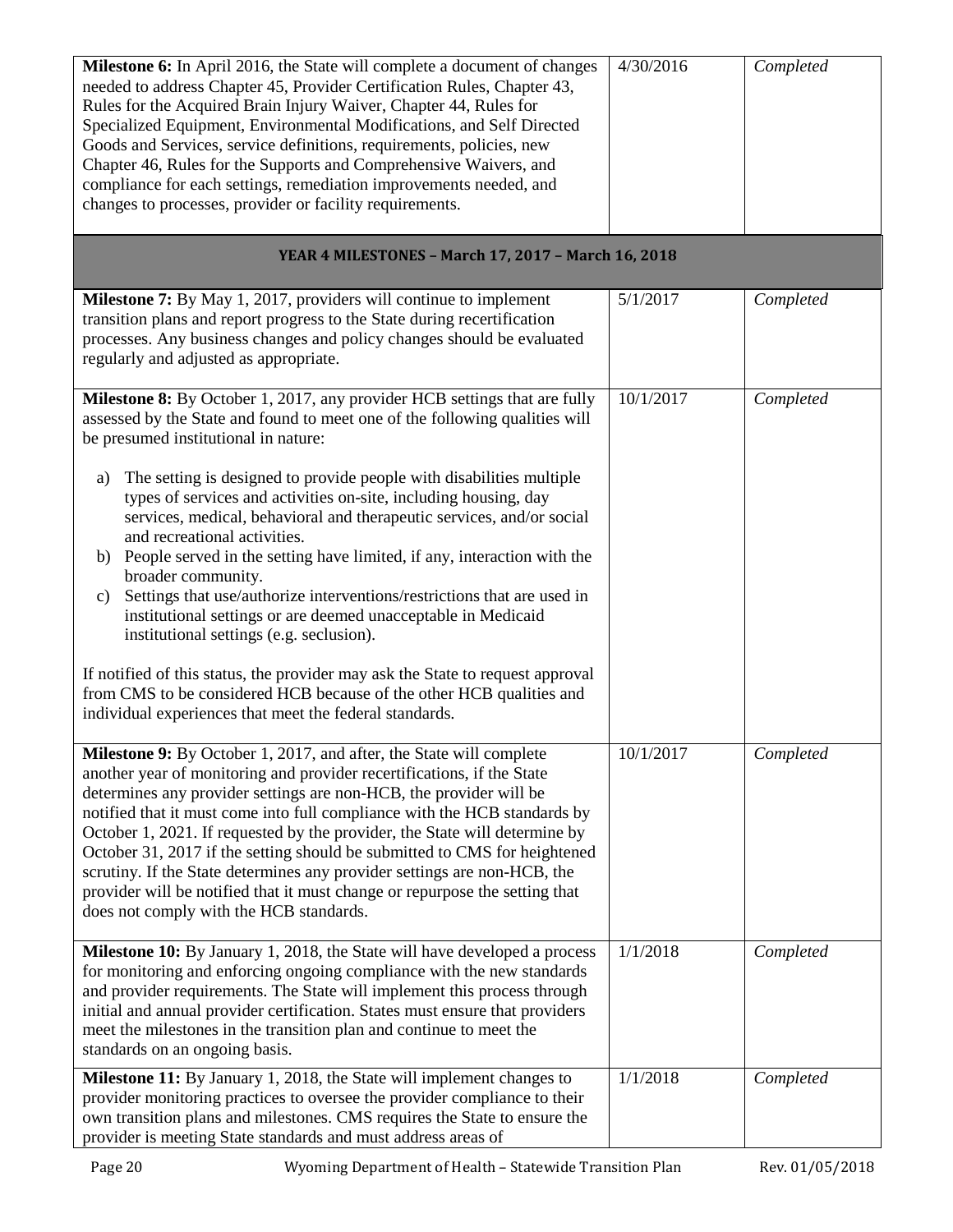| noncompliance through technical assistance, corrective action or other<br>sanctions.                                                                                                                                                                                                                                                                                                                                                                                                                                                                                                                                                                                    |            |           |
|-------------------------------------------------------------------------------------------------------------------------------------------------------------------------------------------------------------------------------------------------------------------------------------------------------------------------------------------------------------------------------------------------------------------------------------------------------------------------------------------------------------------------------------------------------------------------------------------------------------------------------------------------------------------------|------------|-----------|
| Milestone 12: By December 31, 2017, any provider found out of<br>compliance with an HCB standard in any setting must develop and<br>implement a transition plan to make changes in order to meet the standards.<br>The provider must ensure the policies and practices of their organization<br>are changed where appropriate and that board members, staff, participants<br>and guardians are aware of the systemic changes. Providers will be able to<br>uniquely adjust or restructure their business to meet the standards within<br>the years left in the transition period, but must report at time of milestone<br>completion identified in the transition plan. | 12/31/2017 | Completed |
| Milestone 13: By January 1, 2018, each provider with an HCB setting that<br>has areas of noncompliance with the new standards found by State staff<br>will receive technical assistance to develop provider specific transition<br>plans that address areas of non-compliance. Areas could include:<br>A lease or written residency agreement with each participant                                                                                                                                                                                                                                                                                                     | 1/1/2018   | Completed |
| Each individual has privacy in their sleeping or living unit<br>Units have lockable entrance doors, with the individual and<br>$\bullet$<br>appropriate staff having keys to doors as needed<br>Individuals sharing units have a choice of roommates<br>$\bullet$<br>Individuals have freedom to furnish and decorate within the<br>$\bullet$<br>lease/agreement                                                                                                                                                                                                                                                                                                        |            |           |
| Individuals have freedom and support to control their schedules<br>$\bullet$<br>and activities and have access to food any time<br>Individuals may have visitors at any time<br>$\bullet$<br>The setting is physically accessible to the individual<br>$\bullet$                                                                                                                                                                                                                                                                                                                                                                                                        |            |           |
| Milestone 14: By March 1, 2018, the State will develop and monitor a plan<br>to address provider capacity and setting capacity if issues with capacity<br>arise. The State must ensure that participants on the waivers and the<br>number of providers and settings available are equitable.                                                                                                                                                                                                                                                                                                                                                                            | 3/1/2018   |           |
| YEAR 5 MILESTONES - March 17, 2018 - March 16, 2019                                                                                                                                                                                                                                                                                                                                                                                                                                                                                                                                                                                                                     |            |           |
| Milestone 15: By March 31, 2018, any setting determined to meet the<br>requirements for heightened scrutiny, shall be approved by the State<br>Internal HCBS Team and submitted for CMS for consideration.                                                                                                                                                                                                                                                                                                                                                                                                                                                              | 3/31/2018  |           |
| <b>Milestone 16:</b> By March 2018, providers continue to implement transition<br>plans and report progress to the State during recertification processes.                                                                                                                                                                                                                                                                                                                                                                                                                                                                                                              | 3/31/2018  |           |
| Milestone 17: By October 1, 2018, participants who need a modification to<br>a right specified in the new standards must have the modification or<br>restriction identified and documented in a signed plan of care approved by<br>the State according to the requirements listed in $\S$ 441.301(c)(4)(vi)(A)<br>through (D). Participants must have their rights protected. Any<br>modification to their rights must be fully documented and explored by the<br>State's Case Manager, Provider, Guardian, and Participant team according<br>to the new HCB standards.                                                                                                 | 10/1/2018  |           |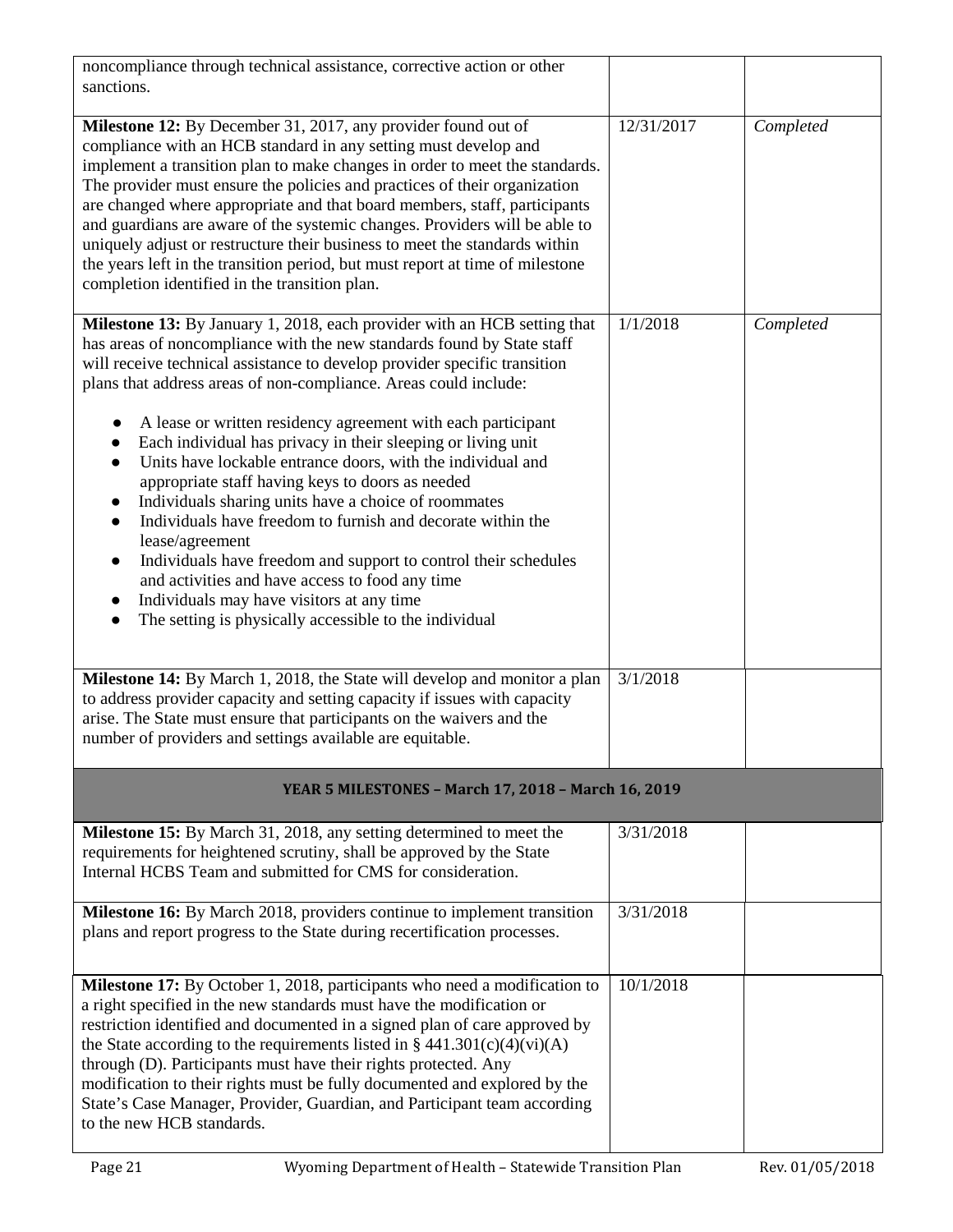| Milestones 18: By December 31, 2018, the participant's team documents                                                                                      | 12/31/2018 |
|------------------------------------------------------------------------------------------------------------------------------------------------------------|------------|
| in the plan of care, which is signed by the participant or guardian, how the<br>HCB setting(s) chosen in the plan:                                         |            |
|                                                                                                                                                            |            |
| Is integrated in and supports full access to the greater community<br>a)                                                                                   |            |
| to the same degree as individuals not receiving Medicaid HCBS.<br>b) Is selected by the individual from options, including non-                            |            |
| disability specific settings.                                                                                                                              |            |
| Ensures an individual's rights of privacy, dignity and respect, and<br>C)                                                                                  |            |
| freedom from coercion and restraint.<br>Optimizes, but does not regiment, individual initiative, autonomy,<br>d)                                           |            |
| and independence in making life choices including daily                                                                                                    |            |
| activities, physical environment, and with whom to interact.<br>Facilitates individual choice regarding services and supports, and                         |            |
| e)<br>who provides them.                                                                                                                                   |            |
|                                                                                                                                                            |            |
| The plan of care is developed using person-centered practices to ensure the<br>providers know how to support the person in an individualized fashion.      |            |
| The plan approval process ensures the participant and guardian signs and                                                                                   |            |
| approves the how services will be delivered.                                                                                                               |            |
|                                                                                                                                                            |            |
| YEAR 6 MILESTONES - March 17, 2019 - March 16, 2020                                                                                                        |            |
| Milestone 19: By March 2019, providers continue to implement transition                                                                                    | 3/31/2019  |
| plans and report progress to the State during recertification processes.                                                                                   |            |
|                                                                                                                                                            |            |
| Milestone 20: By July 1, 2019, the State will update administrative rules,<br>policies and laws required to meet new standards. The State needs to         | 7/1/2019   |
| ensure the rules and laws do not conflict with the federal regulations.                                                                                    |            |
|                                                                                                                                                            |            |
| YEAR 7 MILESTONES - March 17, 2020 - March 16, 2021                                                                                                        |            |
|                                                                                                                                                            |            |
| <b>Milestone 21:</b> By March 2020, providers continue to implement transition<br>plans and report progress to the State during recertification processes. | 3/31/2020  |
|                                                                                                                                                            |            |
|                                                                                                                                                            |            |
| YEAR 8 MILESTONES - March 17, 2021 - March 16, 2022                                                                                                        |            |
| <b>Milestone 22:</b> By March 2021, providers continue to implement transition                                                                             | 3/31/2021  |
| plans and report progress to the State during recertification processes.                                                                                   |            |
|                                                                                                                                                            |            |
| Milestone 23: By June 1, 2021, the State will notify providers of any<br>settings that will be disenrolled from waiver funding due to                      | 6/1/2021   |
| noncompliance.                                                                                                                                             |            |
|                                                                                                                                                            |            |
| Milestone 24: By July 1, 2021, the State will notify participants of any<br>setting that will be disenrolled from waiver funding due to noncompliance.     | 7/1/2021   |
| This is intended to allow participants and their family members ample time                                                                                 |            |
| to plan for transitioning of services, if needed.                                                                                                          |            |
| <b>Milestone 25:</b> By October 1, 2021, Providers make final adjustments to                                                                               | 10/1/2021  |
| meet and maintain compliance with all HCB setting standards.                                                                                               |            |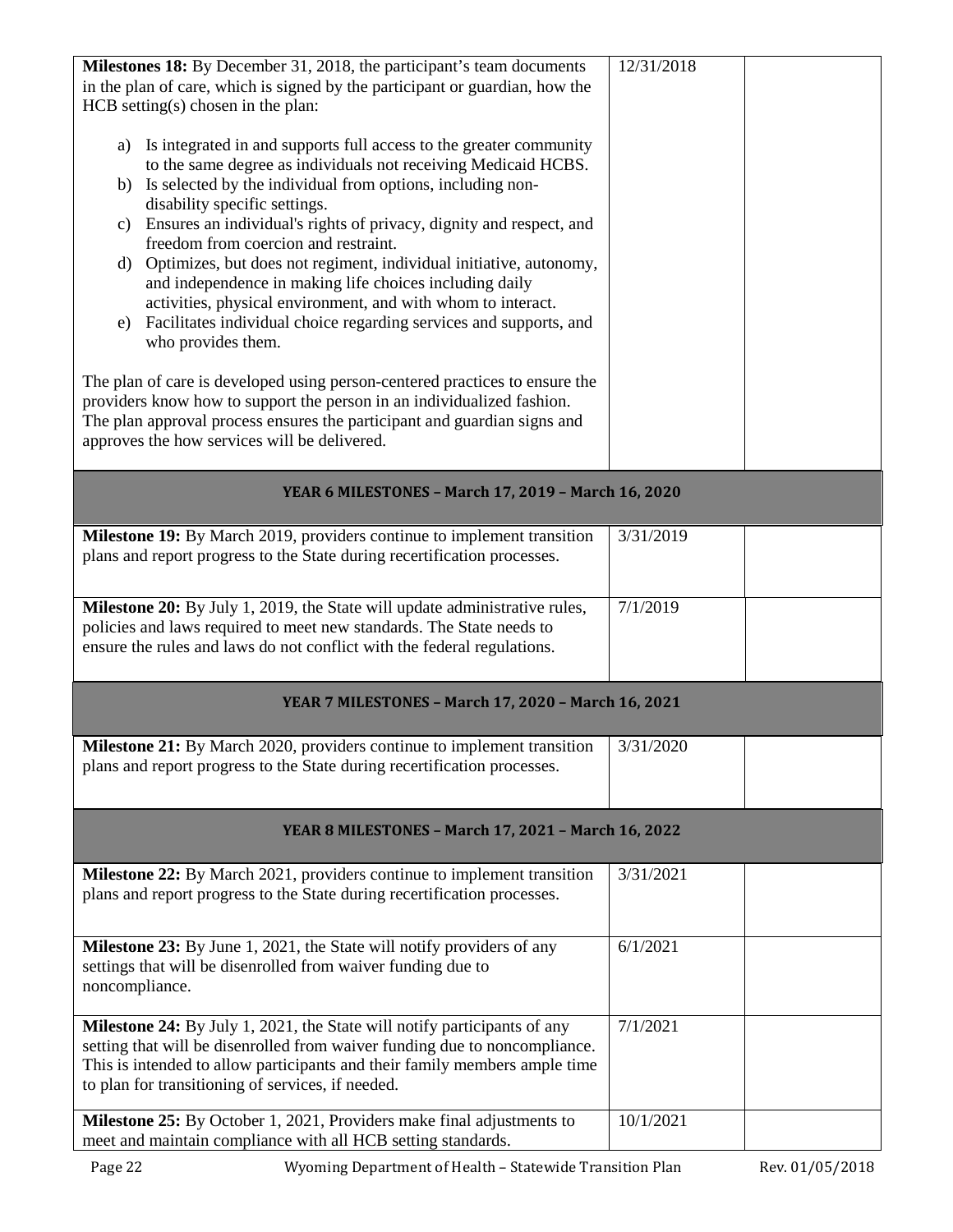| <b>Milestone 26:</b> By October 1, 2021, the State will conduct follow-up visits<br>of provider settings with participant, guardian, case manager, and State<br>staff respondents ensuring that milestones are being met. | 10/1/2021                  |  |
|---------------------------------------------------------------------------------------------------------------------------------------------------------------------------------------------------------------------------|----------------------------|--|
| <b>Milestone 27:</b> Pending CMS approval, the approved Statewide Transition<br>plan will be fully implemented.                                                                                                           | 12/31/2021                 |  |
| <b>Milestone 28:</b> By March 1, 2022, waiver participants must have completed<br>the transition to new settings, if needed.                                                                                              | 3/1/2022                   |  |
| <b>Milestone 29:</b> Continued provider compliance with HCB rule will be<br>ensured through ongoing provider surveys.                                                                                                     | Ongoing after<br>3/17/2022 |  |

### **STATE REVIEW OF RULES, POLICIES, AND PROCESSES**

The Department completed a review of rules, policies and processes that must be updated to comply with the rules. Wyoming Medicaid Rules Chapter 45, Provider Certification and Sanctions for ABI, Comprehensive, Supports, and the old Adult DD and Child DD waivers require the most changes. The changes include updates to plan of care requirements, conflict free case management, explanation of a participant's rights, standards for provider facilities including acceptable locations, and more standards on restricting a participant's rights to comport with the new HCB rules. The Department is introducing a tiered system for provider settings that will not allow new settings to be certified if they do not comply with the HCB federal rules. The current settings that are certified must still come into compliance according to the processes outlined in the statewide transition plan, but will not be disallowed as a qualified setting unless the provider does not come into compliance with HCB standards in the specified timeframe.

The changes have been made to the rules and they were posted for a 30 day informal public comment period. They were posted for public comment from November 15, 2016 - January 4, 2017 and are anticipated to be fully promulgated and in effect by July 1, 2017.

Plans of care and the electronic system that houses the plan of care are getting updates/enhancements to better reflect the wording of the new rules, but the state determined that the plan of care already requires items that are specified in the federal rule.

Provider certification processes are being updated with a new self-assessment as the Department is learning more about the heightened scrutiny process and the evidence that a provider must have to show/demonstrate compliance. Once the new rules are promulgated, the processes can be formally adopted. The goal is to have a system for a provider to monitor their own compliance and a comprehensive quality check of compliance done by the state that ensures a provider is doing what they agreed to do in their transition plan and are meeting the standards of the HCB rules.

### **NOTICE AND ASSISTANCE TO PARTICIPANTS IF RELOCATING**

Page 23 Wyoming Department of Health – Statewide Transition Plan Rev. 01/05/2018 The Department oversees the provider certification processes and ongoing oversight of provider compliance with all state standards. Through provider certification visits, incident and complaint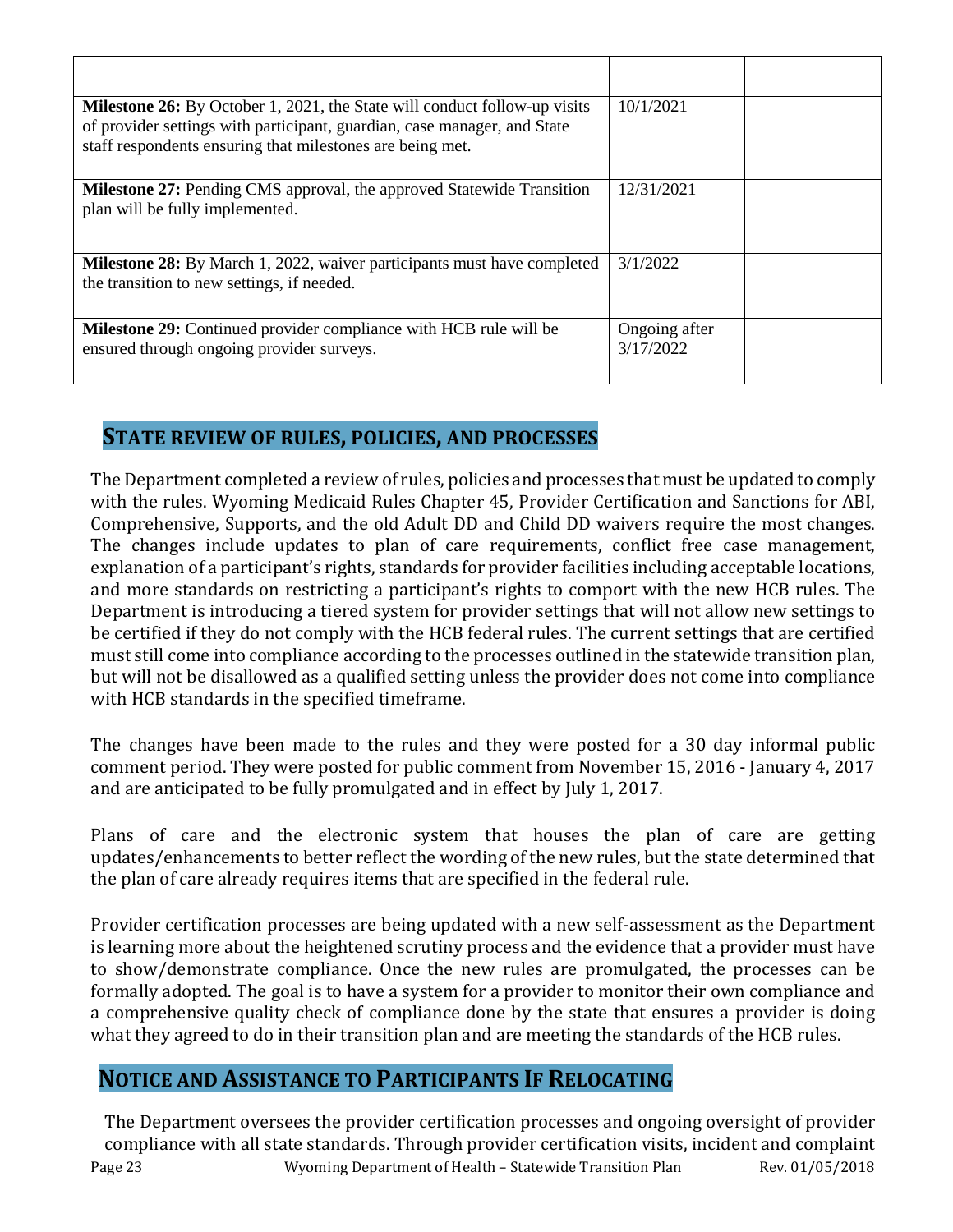management systems described in Appendix G of the approved waivers, the Department will assess providers for ongoing compliance with the HCB Settings. Certification requirements will be adjusted to ensure service settings for this waiver remain in settings that are not institutional or isolating in nature. Any areas of concern will be addressed the Department's corrective action and sanctioning processes pursuant to Chapter 16 of Wyoming Medicaid Rules. If participants must transition out of a service setting because it will be disenrolled, then the Division will involve the Department of Family Services and Protection & Advocacy System, Inc. to be additional advocates during the process.

By July 1, 2021, if a setting is likely not going to come into compliance by not being able to complete their transition plan milestones, is found to be out of compliance with HCB standards through provider recertifications, or if the heightened scrutiny process determines a setting is institutional in nature and not eligible for home and community-based funding, then the state will send out certified letters to the participants or guardians and hold a meeting in person at the provider's office or a central location and have a conference call-in number. The Department plans to hold this meeting with all people involved to review the decision, discuss choices and other options, and make state staff available for personal discussions, meetings or questions. The Department will utilize the case managers involved with the participants to offer choice of other setting options and to help participants visit or interview other providers. If a participant chooses to remain in a non-compliant setting waiver funding cannot be used.

When transitioning to a new setting, critical services will be maintained for each participant. The Case Manager will be responsible for coordinating a transition that seamlessly maintains services for the participant. The transition will be coordinating with the participant, their family members, and/or their authorized representatives.

By July 1, 2021, the State will notify providers of any setting that will be disenrolled from waiver funding due to noncompliance. At the same time, the State will issue notification to the participants and their case managers who receive services in noncompliant settings that the funding for services in those settings is discontinuing effective March 17, 2022 so the participants can be offered a choice in other providers and begin the transition process. De-certified providers may become active again, only if they are fully compliant with the HCB standards prior to reenrollment. By March 1, 2022, waiver participants must have completed the transition to new settings, if needed.

## **RESOURCES**

- Full text of the federal regulation and all of the associated guidance: [http://www.medicaid.gov/Medicaid-CHIP-Program-Information/By-Topics/Long-Term-](http://www.medicaid.gov/Medicaid-CHIP-Program-Information/By-Topics/Long-Term-Services-and-Supports/Home-and-Community-Based-Services/Home-and-Community-Based-Services.html)[Services-and-Supports/Home-and-Community-Based-Services/Home-and-Community-](http://www.medicaid.gov/Medicaid-CHIP-Program-Information/By-Topics/Long-Term-Services-and-Supports/Home-and-Community-Based-Services/Home-and-Community-Based-Services.html)[Based-Services.html](http://www.medicaid.gov/Medicaid-CHIP-Program-Information/By-Topics/Long-Term-Services-and-Supports/Home-and-Community-Based-Services/Home-and-Community-Based-Services.html)
- ASAN. (2014) Defining Community: Implementing the new Medicaid Home and Community-Based Services rule. Retrieved from [http://autisticadvocacy.org/wp](http://autisticadvocacy.org/wp-content/uploads/2014/09/Guide-for-Administrators.pdf)[content/uploads/2014/09/Guide-for-Administrators.pdf](http://autisticadvocacy.org/wp-content/uploads/2014/09/Guide-for-Administrators.pdf)
- Behavioral Health Division-DD Section Home page:<http://health.wyo.gov/ddd/index.html>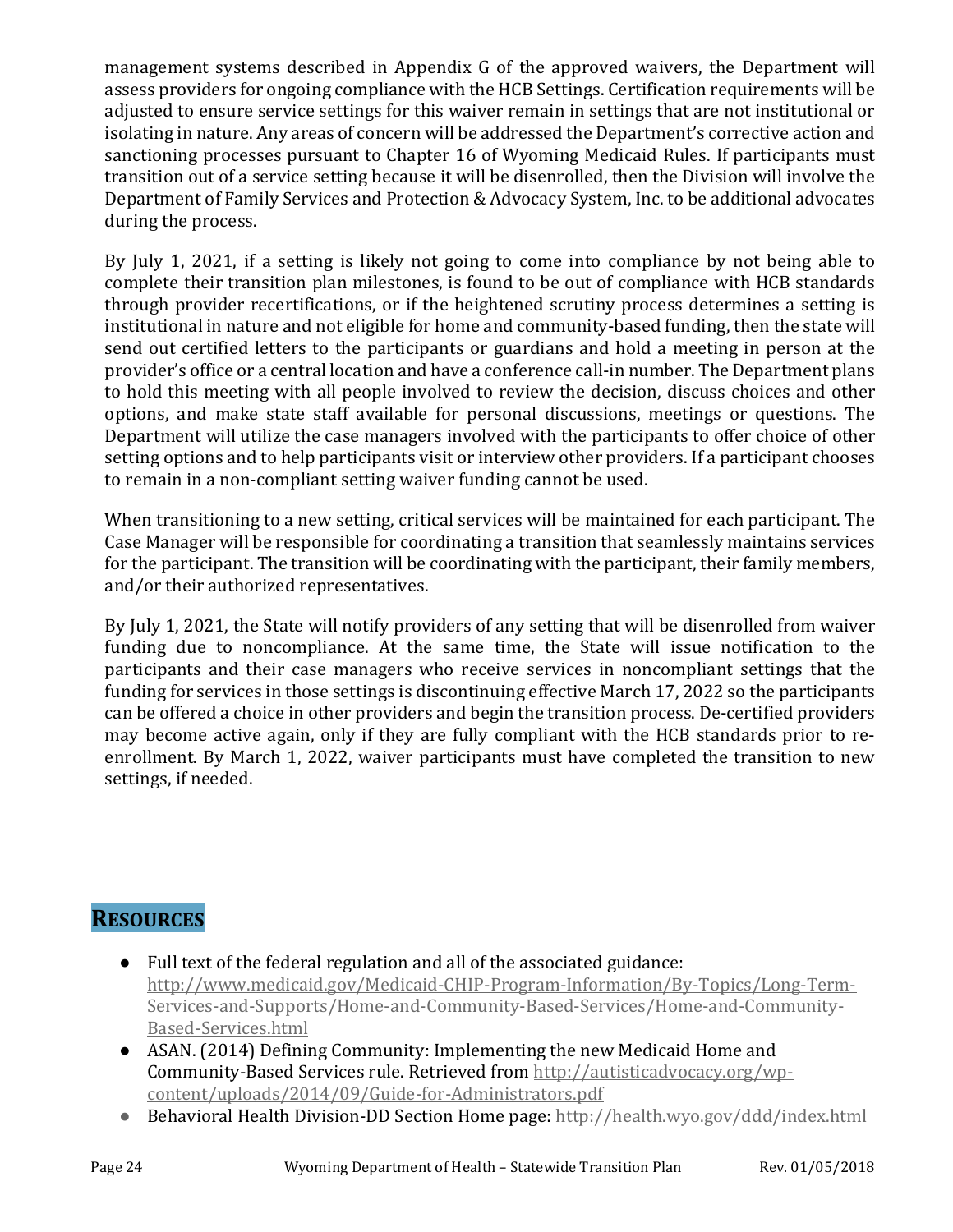- Healthcare Financing Home Care Services page: https://health.wyo.gov/healthcarefin/medicaid/homecareservices/
- Additional guides and resources for participants and guardians: <http://health.wyo.gov/ddd/ComprehensiveandSupportsWaiver.html> *To receive this information in an alternative format, please contact the Behavioral Health Division.*

#### **Teri Green,** State Medicaid Director | **Chris Newman,** BHD Senior Administrator Wyoming Department of Health | 6101 Yellowstone Road Suite 210 & 220 Cheyenne, Wyoming 82002 | 307-777-6494 | 1-800-510-0280 | bhdmail@wyo.gov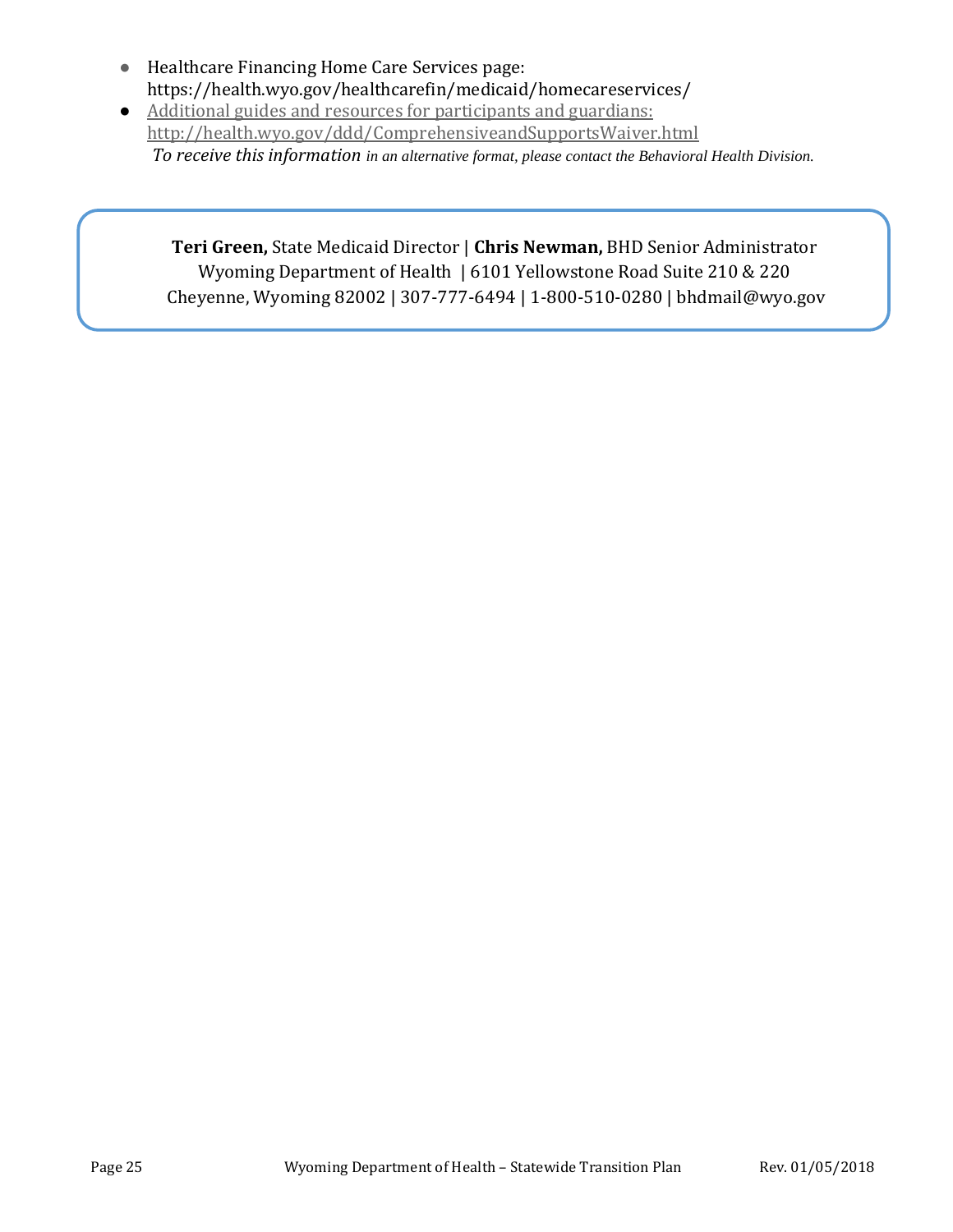## **APPENDIX A – PRELIMINARY RESULTS OF INITIAL PROVIDER ASSESSMENT OF COMPLIANCE**

## **HCB Compliance by Tier Level and Waiver**

| <b>Topic</b>                                                                             | <b>Supports</b><br><b>Waiver</b> | Comprehensive<br><b>Waiver</b> | <b>ABI</b><br><b>Waiver</b> | <b>CCW</b><br><b>Waiver</b> |
|------------------------------------------------------------------------------------------|----------------------------------|--------------------------------|-----------------------------|-----------------------------|
| Tier 1 compliance level (# of Settings)                                                  | 1                                | 8                              | 8                           | $\Omega$                    |
| Tier 2 compliance level (# of Settings)                                                  | 9                                | 126                            | 8                           | $\mathbf{0}$                |
| Tier 3 compliance level (# of Settings)                                                  | 18                               | 157                            | 27                          | 22                          |
| Tier 4 compliance level (# of Settings)                                                  | 5                                | 78                             | 24                          | $\mathbf{1}$                |
| Tier 5 compliance level (# of Settings)                                                  | $\boldsymbol{0}$                 | $\mathbf{0}$                   | $\mathbf{0}$                | $\overline{0}$              |
| # of Participants affected in these settings                                             | 27                               | 1353                           | 90                          | 167                         |
| Providers who provide services only to                                                   | 50                               | 472                            | 30                          | $\mathbf{0}$                |
| participants living in family homes or living                                            |                                  |                                |                             |                             |
| independently, and presumed to be in                                                     |                                  |                                |                             |                             |
| compliance.                                                                              |                                  |                                |                             |                             |
| # of Participants in settings family home or                                             | 197                              | 791                            | 52                          | $\mathbf{0}$                |
| living independently assumed to be compliant                                             |                                  |                                |                             |                             |
| or not affected.                                                                         |                                  |                                |                             |                             |
| Total # of Settings evaluated for waiver                                                 | 33                               | 365                            | 159                         | 19                          |
| NOTE: Some settings serve people from more than one                                      |                                  |                                |                             |                             |
| waiver, so numbers include duplicates                                                    | $\boldsymbol{0}$                 | $\mathbf{0}$                   | $\boldsymbol{0}$            | $\boldsymbol{0}$            |
| Settings Located in an inpatient treatment                                               |                                  |                                |                             |                             |
| facility                                                                                 | $\boldsymbol{0}$                 | $\overline{4}$                 | $\mathbf{0}$                | $\mathbf{0}$                |
| Setting located on the same campus or adjacent                                           |                                  |                                |                             |                             |
| too an intermediate care facility                                                        | $\boldsymbol{0}$                 | $\mathbf{0}$                   | $\mathbf{0}$                | $\mathbf{0}$                |
| Settings that will be submitted for heightened                                           |                                  |                                |                             |                             |
| scrutiny in 2015 (as of December 17, 2015)                                               | $\boldsymbol{0}$                 | 67                             | 5                           | $\mathbf{1}$                |
| Settings that may be submitted for heightened<br>scrutiny in 2016, 2017 or 2018 once the |                                  |                                | (duplicat                   |                             |
|                                                                                          |                                  |                                | $e$ #s,                     |                             |
| provider is in compliance with HCB regulations                                           |                                  |                                | settings                    |                             |
| These addresses are listed on page 17                                                    |                                  |                                | serve                       |                             |
|                                                                                          |                                  |                                | both ABI<br>and             |                             |
|                                                                                          |                                  |                                | Comp                        |                             |
|                                                                                          |                                  |                                | participa                   |                             |
|                                                                                          |                                  |                                | nts                         |                             |

# **Top Flags by Setting Type**

Some HCB setting types received higher numbers of flags than other setting types. The Division determines if any particular setting type would have a difficult time transitioning to the new HCB requirements. In this analysis, the Division excluded the **189** sites that did not send an assessment or documentation from both the nominator and denominator not to skew the results.

| <b>Setting Type</b> | <b>Compliance Results</b> |                                                                                                            |                 |
|---------------------|---------------------------|------------------------------------------------------------------------------------------------------------|-----------------|
|                     |                           | Facility Based Day Services averaged 14 flags per setting.                                                 |                 |
|                     | 56.8%                     | of settings do not provide people with disabilities multiple types of services and activities on-<br>site. |                 |
| Page 26             |                           | Wyoming Department of Health - Statewide Transition Plan                                                   | Rev. 01/05/2018 |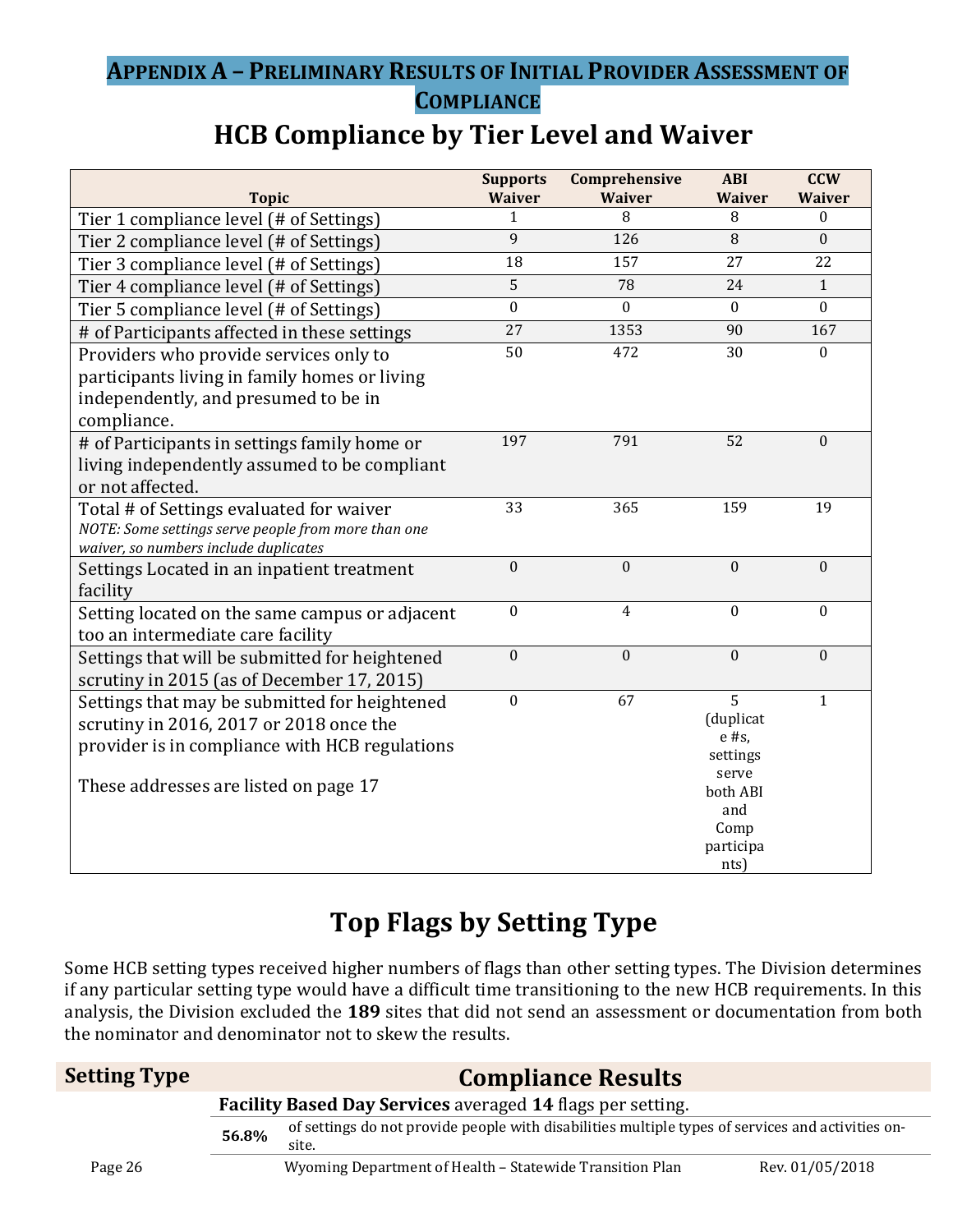| <b>Facility</b>                           | 52.3%          | of participants in this setting interact with members of the community whenever they please.                                                                                                                                                                                                                                                                                                                                  |
|-------------------------------------------|----------------|-------------------------------------------------------------------------------------------------------------------------------------------------------------------------------------------------------------------------------------------------------------------------------------------------------------------------------------------------------------------------------------------------------------------------------|
| <b>Based Day</b>                          | 72.7%          | of participants in this setting have safe physical access to the community.                                                                                                                                                                                                                                                                                                                                                   |
| <b>Services</b>                           | 84.1%          | of participants in this setting have transportation options that result in the ability to access the<br>community when they please.                                                                                                                                                                                                                                                                                           |
|                                           | 68.2%          | of settings do not use or authorize interventions or restrictions that are used in institutional<br>settings. (e.g. seclusion, involuntary restraints).                                                                                                                                                                                                                                                                       |
| 943                                       | 59.1%          | of settings integrate non-disabled persons who are not paid staff.                                                                                                                                                                                                                                                                                                                                                            |
| <i>participants</i>                       | 65.9%          | of settings support full access to the greater community.                                                                                                                                                                                                                                                                                                                                                                     |
| <b>Affected</b>                           | 63.6%          | of settings support and encourages interactions with people in the greater community when<br>participants have visitors or visit community locations, stores, etc.                                                                                                                                                                                                                                                            |
|                                           | 36.4%          | of settings include opportunities to seek employment.                                                                                                                                                                                                                                                                                                                                                                         |
| <b>38 Providers</b>                       | 40.9%          | of employment opportunities include competitive integrated work places.                                                                                                                                                                                                                                                                                                                                                       |
| affected                                  | 52.3%          | of settings include opportunities for persons to engage in community life.                                                                                                                                                                                                                                                                                                                                                    |
|                                           | 61.4%          | of settings include opportunities for persons to control personal resources.                                                                                                                                                                                                                                                                                                                                                  |
|                                           | 81.8%          | of settings include opportunities to receive services in the community to the same degree as<br>persons not receiving Medicaid HCBS.                                                                                                                                                                                                                                                                                          |
|                                           | 40.9%          | of settings are selected by the person from options including non-disability specific settings.                                                                                                                                                                                                                                                                                                                               |
|                                           | 77.3%          | of settings ensure a person's rights of privacy.                                                                                                                                                                                                                                                                                                                                                                              |
|                                           | 75.0%          | of settings ensure a person's rights of dignity and respect.                                                                                                                                                                                                                                                                                                                                                                  |
|                                           | 65.9%          | of settings ensure a person's rights of freedom from coercion and restraint.                                                                                                                                                                                                                                                                                                                                                  |
|                                           | 43.2%          | of settings optimize a person's independence in choosing daily activities.                                                                                                                                                                                                                                                                                                                                                    |
|                                           | 61.4%          | of settings optimize a person's independence in choosing his or her physical environment.                                                                                                                                                                                                                                                                                                                                     |
|                                           | 56.8%          | of settings optimize a person's independence in customizing their physical environment.                                                                                                                                                                                                                                                                                                                                       |
|                                           | 75.0%          | of settings optimize a person's ability to choose with whom to interact.                                                                                                                                                                                                                                                                                                                                                      |
|                                           | 68.2%          | of settings facilitate personal choice regarding services and supports.                                                                                                                                                                                                                                                                                                                                                       |
|                                           | 63.6%          | of settings facilitate personal choice regarding which provider provides services.<br>of people do not have to follow a regimented schedule during services in this setting.                                                                                                                                                                                                                                                  |
|                                           | 29.5%          | of settings give people the freedom and right to support and control his/her own schedule and                                                                                                                                                                                                                                                                                                                                 |
|                                           | 40.9%          | activities.                                                                                                                                                                                                                                                                                                                                                                                                                   |
|                                           | 31.8%          | of settings give people the freedom and right to support to access food at any time.                                                                                                                                                                                                                                                                                                                                          |
|                                           | 38.6%          | of settings allow people to decide when they want to eat.<br>of settings allow people to decide whom to eat with.                                                                                                                                                                                                                                                                                                             |
|                                           | 43.2%<br>59.1% | of settings allow people to have visitors at any time.                                                                                                                                                                                                                                                                                                                                                                        |
|                                           | 70.5%          | of settings are physically accessible to each person in it.                                                                                                                                                                                                                                                                                                                                                                   |
|                                           |                |                                                                                                                                                                                                                                                                                                                                                                                                                               |
|                                           |                | Day settings had higher rates of compliance than Residential and Supported Living settings. Day settings<br>share many common challenges with these other settings. In particular, day settings struggle with<br>providing freedom to choose and schedule daily activities. Some compliant day settings employ a<br>planning coordinator, who helps participants determine their goals, desires, and wishes, and then designs |
|                                           |                | customized schedules, helping the provider plan for staff time and transportation ahead of time.                                                                                                                                                                                                                                                                                                                              |
|                                           |                |                                                                                                                                                                                                                                                                                                                                                                                                                               |
| <b>Residential</b><br><b>Habilitation</b> |                | <b>Residential Habilitation Group Homes</b> averaged 17 flags per setting.                                                                                                                                                                                                                                                                                                                                                    |
| Group                                     |                | of settings do not provide people with disabilities multiple types of services and activities on-                                                                                                                                                                                                                                                                                                                             |
|                                           | 46.1%          | site.                                                                                                                                                                                                                                                                                                                                                                                                                         |
| <b>Homes</b>                              | 39.3%          | of participants in this setting interact with members of the community whenever they please.                                                                                                                                                                                                                                                                                                                                  |
|                                           | 76.4%          | of participants have safe physical access to the community.<br>of participants have transportation options that result in the ability to access the community                                                                                                                                                                                                                                                                 |
| 733                                       | 79.8%          | when they please.                                                                                                                                                                                                                                                                                                                                                                                                             |
| <b>Participants</b>                       |                | of settings do not use or authorize interventions or restrictions that are used in institutional                                                                                                                                                                                                                                                                                                                              |
| <b>Affected</b>                           | 62.9%          | settings. (e.g. seclusion, involuntary restraints).                                                                                                                                                                                                                                                                                                                                                                           |
|                                           | 47.2%          | of settings integrate non-disabled persons who are not paid staff.                                                                                                                                                                                                                                                                                                                                                            |
| <b>28 Providers</b>                       | 56.2%          | of settings support full access to the greater community.                                                                                                                                                                                                                                                                                                                                                                     |
| <b>Affected</b>                           | 55.1%          | of settings support and encourages interactions with people in the greater community when<br>participants have visitors or visit community locations, stores, etc.                                                                                                                                                                                                                                                            |
|                                           | 33.7%          | of settings include opportunities to seek employment.                                                                                                                                                                                                                                                                                                                                                                         |
|                                           | 37.1%          | of employment opportunities include competitive integrated work places.                                                                                                                                                                                                                                                                                                                                                       |
|                                           |                |                                                                                                                                                                                                                                                                                                                                                                                                                               |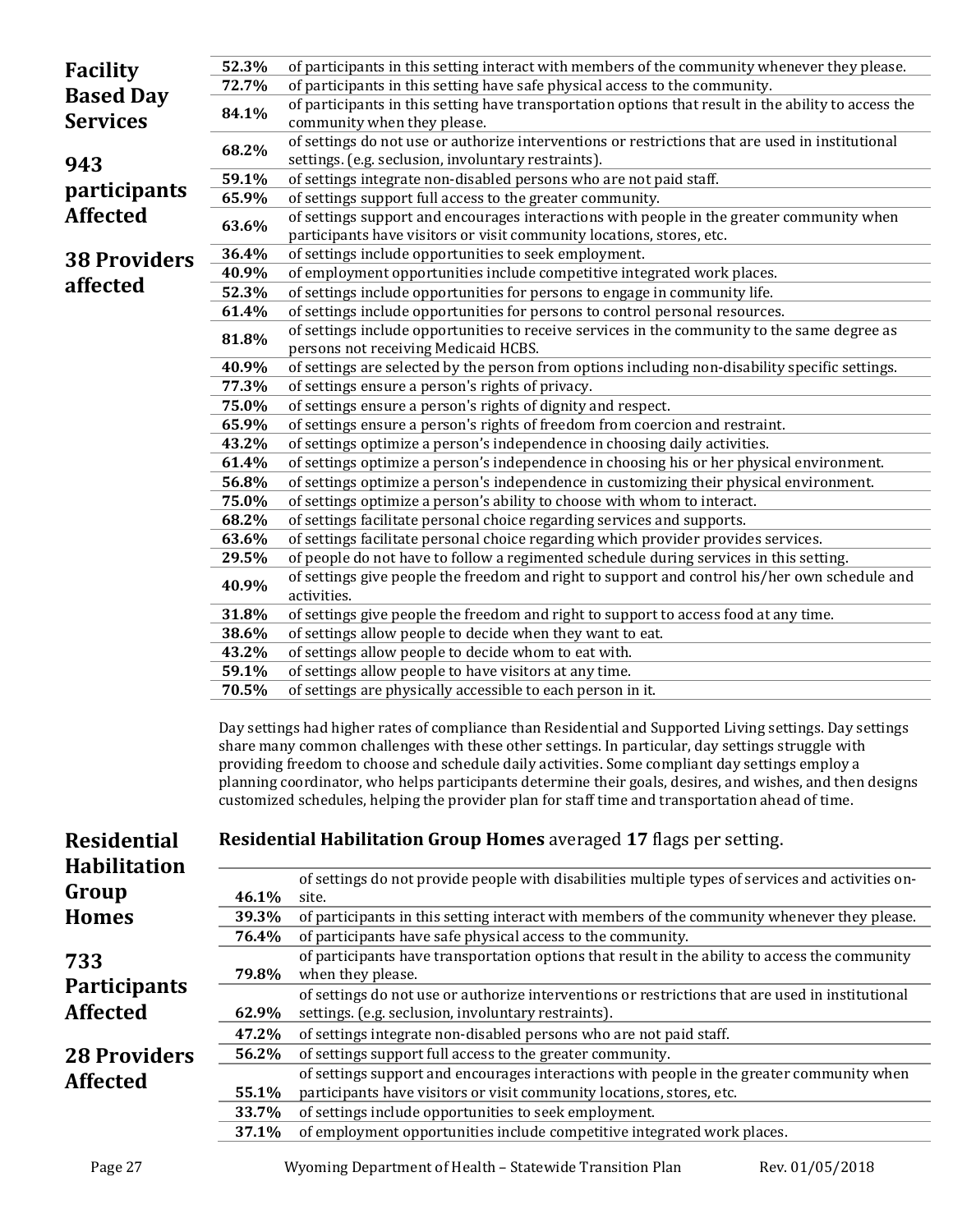| 46.1% | of settings include opportunities for persons to engage in community life.                           |
|-------|------------------------------------------------------------------------------------------------------|
| 61.8% | of settings include opportunities for persons to control personal resources.                         |
|       | of settings include opportunities to receive services in the community to the same degree as         |
| 76.4% | persons not receiving Medicaid HCBS.                                                                 |
| 13.5% | of settings are selected by the person from options including non-disability specific settings.      |
| 73.0% | of settings ensure a person's rights of privacy.                                                     |
| 68.5% | of settings ensure a person's rights of dignity and respect.                                         |
| 64.0% | of settings ensure a person's rights of freedom from coercion and restraint.                         |
| 43.8% | of settings optimize a person's independence in choosing daily activities.                           |
| 58.4% | of settings optimize a person's independence in choosing his or her physical environment.            |
| 69.7% | of settings optimize a person's independence in customizing his or her physical environment.         |
| 65.2% | of settings optimize a person's ability to choose with whom to interact.                             |
| 53.9% | of settings facilitate personal choice regarding services and supports.                              |
| 57.3% | of settings facilitate personal choice regarding which provider provides services.                   |
| 61.8% | of people in residential settings have a signed lease or written residency agreement.                |
| 62.9% | of people have privacy in their sleeping or living unit.                                             |
|       | of units have lockable entrance doors (bedroom and house door) with access to the lock, along        |
| 5.6%  | with appropriate staff having access.                                                                |
| 48.3% | of people sharing a sleeping or living unit have a choice of roommates.                              |
| 43.8% | of people have the freedom to furnish and decorate within the lease/agreement.                       |
|       | of settings allow people to not to have to follow a regimented schedule during services in this      |
| 25.8% | setting.                                                                                             |
|       | of settings allow people to have the freedom and right to support and control his/her own            |
| 38.2% | schedule and activities.                                                                             |
| 19.1% | of settings allow people to have the freedom and right to support to access food at any time.        |
| 13.5% | of settings allow people to decide when they want to eat.                                            |
| 29.2% | of settings allow people to decide with whom to eat with.                                            |
| 56.2% | of settings allow people to have visitors at any time.                                               |
| 74.2% | of settings are physically accessible to each person in it.                                          |
|       | Group homes struggled with 4 out 5 of the top-flagged areas the most. Group homes providers may      |
|       | aad to ghanga thain buginees madal and senital structure to nyarida non-disability specific settings |

need to change their business model and capital structure to provide non-disability specific settings. Transitioning to compliance with regards to keys will be easier and much less expensive, partially because many larger providers not in compliance have already drafted and enacted transition plans in these areas. With regards to access to food, most settings will need to formalize their practices by way of policies and procedures to ensure ongoing compliance, as the participant survey indicates most providers have compliant practices. It is important to note that while group homes struggled most in these areas, in many other areas there were very high rates of compliance.

| <b>Residential</b><br><b>Habilitation</b> |       | Residential Habilitation Host Homes averaged 17 flags per setting.                                         |
|-------------------------------------------|-------|------------------------------------------------------------------------------------------------------------|
| <b>Host Homes</b>                         | 63.8% | of settings do not provide people with disabilities multiple types of services and activities on-<br>site. |
|                                           | 40.4% | of participants in this setting interact with members of the community whenever they please.               |
| 144                                       | 76.6% | of participants have safe physical access to the community.                                                |
| <b>Participants</b>                       |       | of participants have transportation options that result in the ability to access the community             |
| <b>Affected</b>                           | 50.0% | when they please.                                                                                          |
|                                           |       | of settings do not use or authorize interventions or restrictions that are used in institutional           |
|                                           | 64.9% | settings. (e.g. seclusion, involuntary restraints).                                                        |
| <b>120</b>                                | 47.9% | of settings integrate non-disabled persons who are not paid staff.                                         |
| <b>Providers</b>                          | 29.8% | of settings support full access to the greater community.                                                  |
| <b>Affected</b>                           |       | of settings support and encourages interactions with people in the greater community when                  |
|                                           | 45.7% | participants have visitors or visit community locations, stores, etc.                                      |
|                                           | 42.6% | of settings include opportunities to seek employment.                                                      |
|                                           | 42.6% | of employment opportunities include competitive integrated work places.                                    |
|                                           | 36.2% | of settings include opportunities for persons to engage in community life.                                 |
| Page 28                                   |       | Wyoming Department of Health - Statewide Transition Plan<br>Rev. 01/05/2018                                |

L.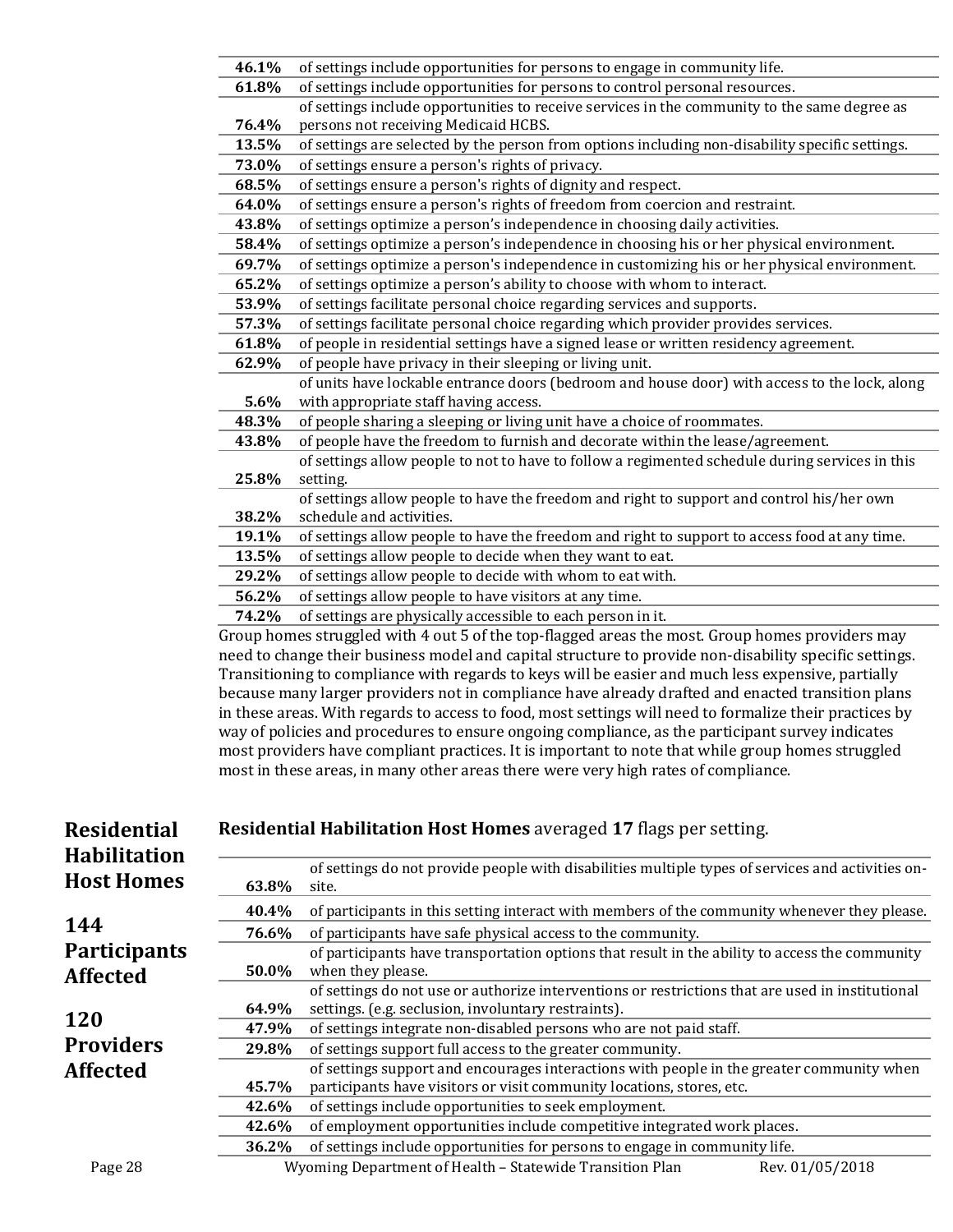|                     | 42.6% | of settings include opportunities for persons to control personal resources.                                                                                       |
|---------------------|-------|--------------------------------------------------------------------------------------------------------------------------------------------------------------------|
|                     |       | of settings include opportunities to receive services in the community to the same degree as                                                                       |
|                     | 50.0% | persons not receiving Medicaid HCBS.                                                                                                                               |
|                     | 37.2% | of settings are selected by the person from options including non-disability specific settings.                                                                    |
|                     | 48.9% | of settings ensure a person's rights of privacy.                                                                                                                   |
|                     | 46.8% | of settings ensure a person's rights of dignity and respect.                                                                                                       |
|                     | 48.9% | of settings ensure a person's rights of freedom from coercion and restraint.                                                                                       |
|                     | 31.9% | of settings optimize a person's independence in choosing daily activities.                                                                                         |
|                     | 44.7% | of settings optimize a person's independence in choosing his or her physical environment.                                                                          |
|                     | 58.5% | of settings optimize a person's independence in customizing his or her physical environment.                                                                       |
|                     | 46.8% | of settings optimize a person's ability to choose with whom to interact.                                                                                           |
|                     | 46.8% | of settings facilitate personal choice regarding services and supports.                                                                                            |
|                     | 53.2% | of settings facilitate personal choice regarding which provider provides services.                                                                                 |
|                     | 53.2% | of people in residential settings have a signed lease or written residency agreement.                                                                              |
|                     | 61.7% | of people have privacy in their sleeping or living unit.                                                                                                           |
|                     |       | of units have lockable entrance doors (bedroom and house door) with access to the lock, along                                                                      |
|                     | 40.4% | with appropriate staff having access.                                                                                                                              |
|                     | 48.9% | of settings allow people sharing a sleeping or living unit have a choice of roommates.                                                                             |
|                     |       | of settings allow people to have the freedom to furnish and decorate within the                                                                                    |
|                     | 46.8% | lease/agreement.                                                                                                                                                   |
|                     |       | of settings allow people to not have to follow a regimented schedule during services in this                                                                       |
|                     | 45.7% | setting.                                                                                                                                                           |
|                     |       | of settings allow people to have the freedom and right to support and control his/her own                                                                          |
|                     | 45.7% | schedule and activities.                                                                                                                                           |
|                     | 63.8% | of settings allow people to have the freedom and right to support to access food at any time.                                                                      |
|                     | 45.7% | of settings allow people to decide when they want to eat.                                                                                                          |
|                     | 59.6% | of settings allow people to decide with whom to eat with.                                                                                                          |
|                     | 57.4% | of settings allow people to have visitors at any time.                                                                                                             |
|                     | 71.3% | of settings are physically accessible to each person in it.                                                                                                        |
|                     |       |                                                                                                                                                                    |
|                     |       | Host Homes had better compliance than day settings in many respects, with the                                                                                      |
|                     |       |                                                                                                                                                                    |
|                     |       | exception of community integration. Hosts Homes are often located in rural locations,                                                                              |
|                     |       | further from other people. These settings will have to determine how they integrate                                                                                |
|                     |       | participants with neighbors and friends, and make sure participants can go into town.                                                                              |
|                     |       | Host Homes are also smaller than most day settings, which increases the likelihood of                                                                              |
|                     |       | individualized services.                                                                                                                                           |
| <b>Supported</b>    |       | <b>Supported Living</b> settings averaged 15 flags per setting.                                                                                                    |
|                     |       |                                                                                                                                                                    |
| Living              |       | of settings do not provide people with disabilities multiple types of services and activities on-                                                                  |
|                     | 58.7% | site.                                                                                                                                                              |
| 419                 | 52.2% | of participants in this setting interact with members of the community whenever they please                                                                        |
| <b>Participants</b> | 59.8% | of participants have safe physical access to the community.                                                                                                        |
|                     |       | of participants have transportation options that result in the ability to access the community                                                                     |
| affected            | 56.5% | when they please.                                                                                                                                                  |
|                     |       | of settings do not use or authorize interventions or restrictions that are used in institutional                                                                   |
| <b>62 Providers</b> | 29.3% | settings. (e.g. seclusion, involuntary restraints).                                                                                                                |
| <b>Affected</b>     | 53.3% | of settings integrate non-disabled persons who are not paid staff.                                                                                                 |
|                     | 52.2% | of settings support full access to the greater community.                                                                                                          |
|                     |       |                                                                                                                                                                    |
|                     | 51.1% | of settings support and encourages interactions with people in the greater community when<br>participants have visitors or visit community locations, stores, etc. |
|                     | 72.8% |                                                                                                                                                                    |
|                     |       | of settings include opportunities to seek employment.                                                                                                              |
|                     | 73.9% | of employment opportunities include competitive integrated work places.                                                                                            |
|                     | 52.2% | of settings include opportunities for persons to engage in community life.                                                                                         |
|                     | 51.1% | of settings include opportunities for persons to control personal resources.                                                                                       |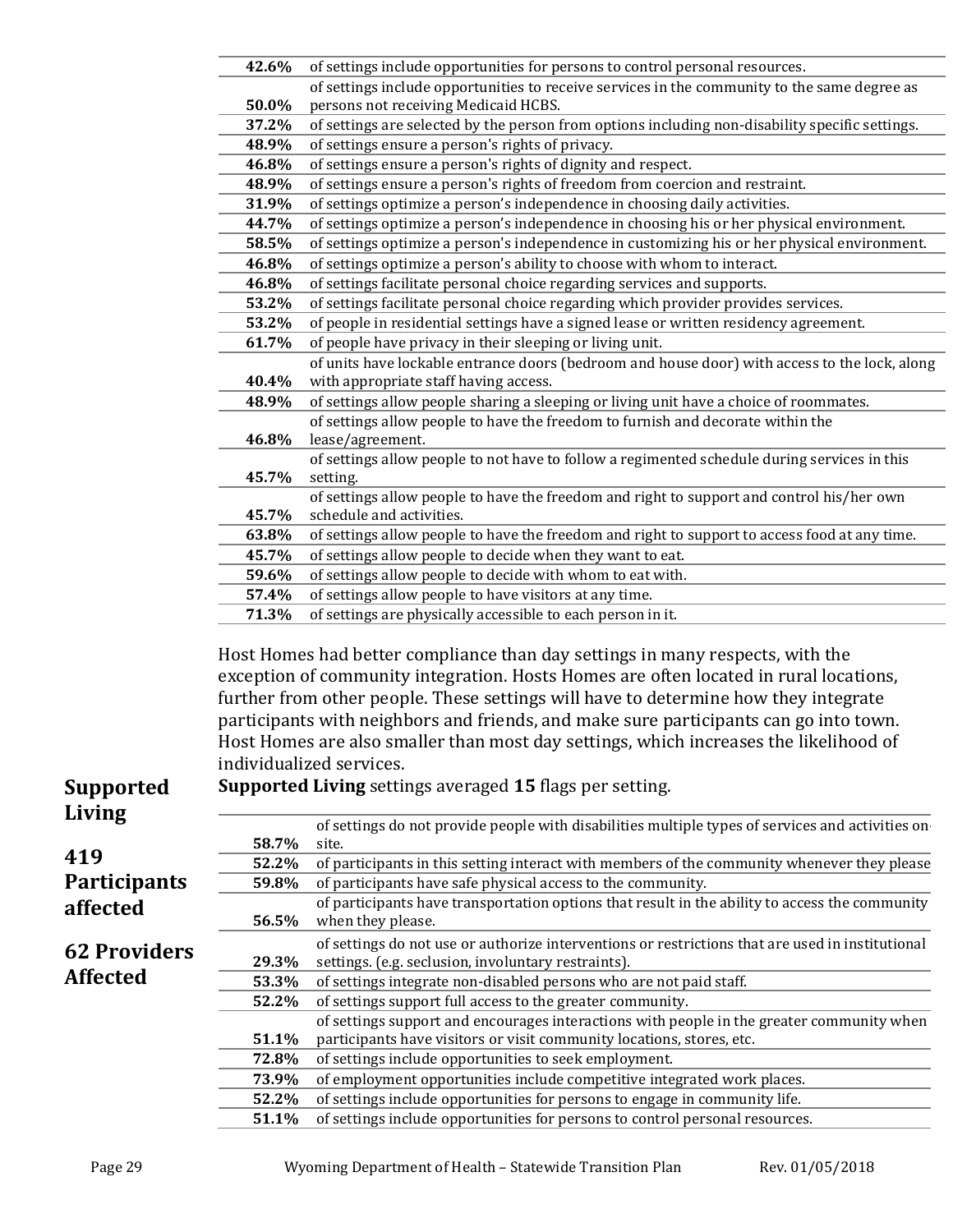|                          | 57.6%            | of settings include opportunities to receive services in the community to the same degree as<br>persons not receiving Medicaid HCBS. |
|--------------------------|------------------|--------------------------------------------------------------------------------------------------------------------------------------|
|                          | 23.9%            | of settings are selected by the person from options including non-disability specific settings.                                      |
|                          | 76.1%            | of settings ensure a person's rights of privacy.                                                                                     |
|                          | 51.1%            | of settings ensure a person's rights of dignity and respect.                                                                         |
|                          | 22.8%            | of settings ensure a person's rights of freedom from coercion and restraint.                                                         |
|                          | 48.9%            | of settings optimize a person's independence in choosing daily activities.                                                           |
|                          | 55.4%            | of settings optimize a person's independence in choosing his or her physical environment.                                            |
|                          | 78.3%            | of settings optimize a person's independence in customizing his or her physical environment.                                         |
|                          | 75.0%            | of settings optimize a person's ability to choose with whom to interact.                                                             |
|                          | 77.2%            | of settings facilitate personal choice regarding services and supports.                                                              |
|                          | 76.1%            | of settings facilitate personal choice regarding which provider provides services.                                                   |
|                          | 89.1%            | of people in residential settings have a signed lease or written residency agreement.                                                |
|                          | 64.1%            | of people have privacy in their sleeping or living unit.                                                                             |
|                          |                  | of units have lockable entrance doors (bedroom and house door) with access to the lock,                                              |
|                          | 35.9%            | along with appropriate staff having access.                                                                                          |
|                          | 40.2%            | of settings allow people sharing a sleeping or living unit have a choice of roommates.                                               |
|                          |                  | of settings allow people to have the freedom to furnish and decorate within the                                                      |
|                          | 90.2%            | lease/agreement.                                                                                                                     |
|                          |                  | of settings allow people to not to have to follow a regimented schedule during services in this                                      |
|                          | 30.4%            | setting.                                                                                                                             |
|                          |                  | of settings allow people to have the freedom and right to support and control his/her own                                            |
|                          | 64.1%            | schedule and activities.                                                                                                             |
|                          | 34.8%            | of settings allow people to have the freedom and right to support to access food at any time.                                        |
|                          | 34.8%            | of settings allow people to decide when they want to eat.                                                                            |
|                          | 64.1%            | of settings allow people to decide with whom to eat with.                                                                            |
|                          | 87.0%            | of settings allow people to have visitors at any time.                                                                               |
|                          | 69.6%            | of settings are physically accessible to each person in it.                                                                          |
|                          |                  | Supported living settings struggled with the five areas more than host homes or day                                                  |
|                          |                  | services. Many of these settings need to improve their process for showing participants                                              |
|                          |                  | different setting options, which include non-disability specific options. However, these                                             |
|                          |                  | settings are the most integrated of the four major setting types.                                                                    |
| <b>Special</b><br>Family |                  | Special Family Habilitation Homes Averaged 0 flags per setting.                                                                      |
|                          |                  | of settings do not provide people with disabilities multiple types of services and activities on                                     |
| <b>Habilitation</b>      | 100.0%           | site.                                                                                                                                |
| Home                     | 100.0%           | of participants in this setting interact with members of the community whenever they please                                          |
|                          | 100.0%           | of participants have safe physical access to the community.                                                                          |
| 26                       |                  | of participants have transportation options that result in the ability to access the community                                       |
| <b>Participants</b>      | 100.0%           | when they please.                                                                                                                    |
| <b>Affected</b>          |                  | of settings do not use or authorize interventions or restrictions that are used in institutional                                     |
|                          | 100.0%<br>100.0% | settings. (e.g. seclusion, involuntary restraints).<br>of settings integrate non-disabled persons who are not paid staff.            |
|                          | 100.0%           | of settings support full access to the greater community.                                                                            |
| 3 Providers              |                  | of settings support and encourages interactions with people in the greater community when                                            |
| Affactad                 |                  |                                                                                                                                      |

**100.0%**

**100.0%**

100.0% of settings include opportunities to seek employment.<br>100.0% of employment opportunities include competitive inte

persons not receiving Medicaid HCBS.

participants have visitors or visit community locations, stores, etc.

**100.0%** of settings include opportunities for persons to control personal resources.

**100.0%** of settings are selected by the person from options including non-disability specific settings.

of settings include opportunities to receive services in the community to the same degree as

**100.0%** of employment opportunities include competitive integrated work places.<br>**100.0%** of settings include opportunities for persons to engage in community life. **100.0%** of settings include opportunities for persons to engage in community life.<br>**100.0%** of settings include opportunities for persons to control personal resources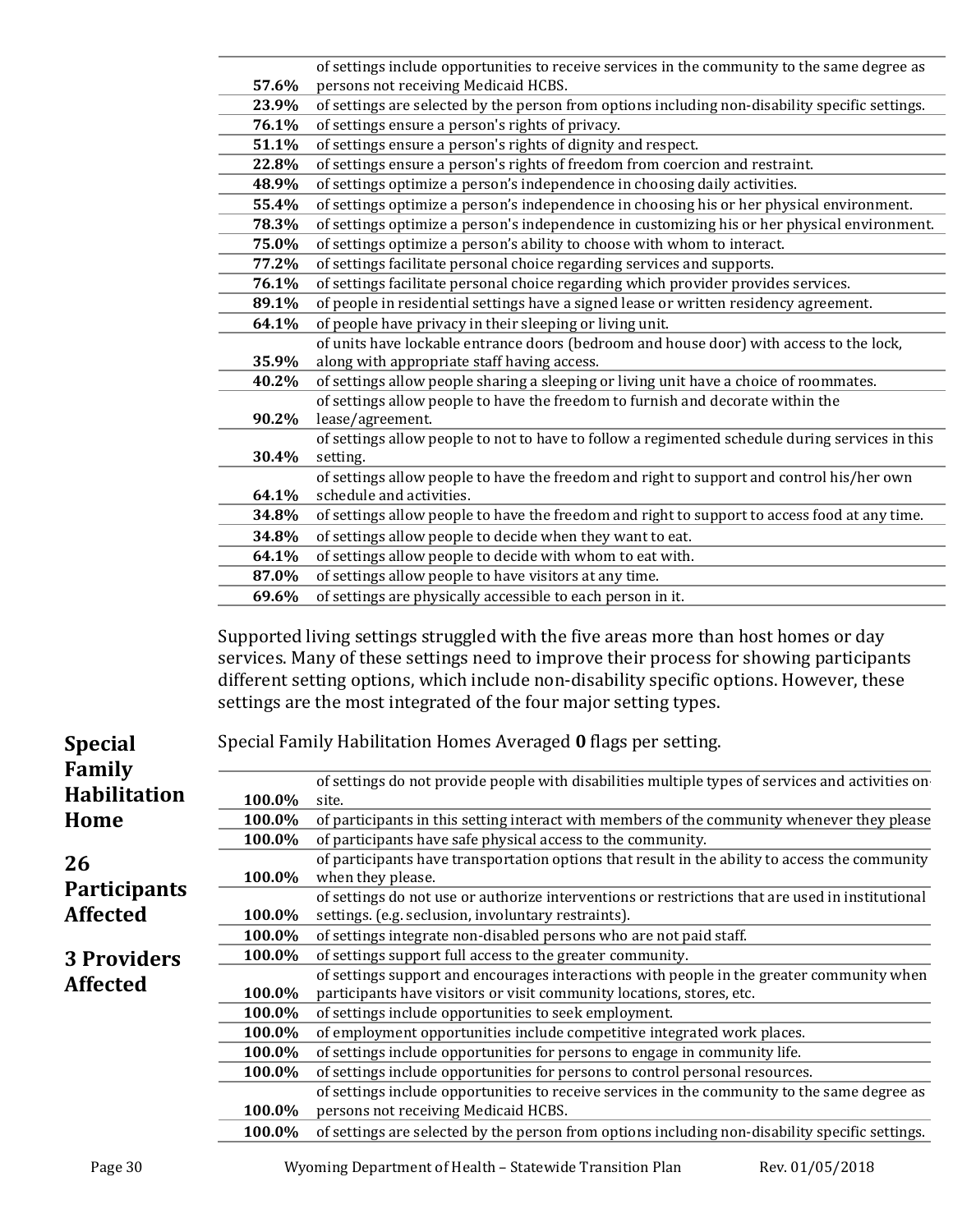|                     | 100.0%           | of settings ensure a person's rights of privacy.                                                                                                           |
|---------------------|------------------|------------------------------------------------------------------------------------------------------------------------------------------------------------|
|                     | 100.0%           | of settings ensure a person's rights of dignity and respect.                                                                                               |
|                     | 100.0%           | of settings ensure a person's rights of freedom from coercion and restraint.                                                                               |
|                     | 100.0%           | of settings optimize a person's independence in choosing daily activities.                                                                                 |
|                     | 100.0%           | of settings optimize a person's independence in choosing his or her physical environment.                                                                  |
|                     | 100.0%           | of settings optimize a person's independence in customizing his or her physical environment.                                                               |
|                     | 100.0%           | of settings optimize a person's ability to choose with whom to interact.                                                                                   |
|                     | 100.0%           | of settings facilitate personal choice regarding services and supports.                                                                                    |
|                     | 100.0%           | of settings facilitate personal choice regarding which provider provides services.                                                                         |
|                     | 100.0%           | of people in residential settings have a signed lease or written residency agreement.                                                                      |
|                     | 100.0%           | of people have privacy in their sleeping or living unit.                                                                                                   |
|                     |                  | of units have lockable entrance doors (bedroom and house door) with access to the lock,                                                                    |
|                     | 100.0%           | along with appropriate staff having access.                                                                                                                |
|                     | 100.0%           | of settings allow people sharing a sleeping or living unit to have a choice of roommates.                                                                  |
|                     |                  | of settings allow people to have the freedom to furnish and decorate within the                                                                            |
|                     | 100.0%           | lease/agreement.                                                                                                                                           |
|                     |                  | of settings allow people to not have to follow a regimented schedule during services in this                                                               |
|                     | 100.0%           | setting.                                                                                                                                                   |
|                     |                  |                                                                                                                                                            |
|                     |                  | of settings allow people to have the freedom and right to support and control his/her own                                                                  |
|                     | 100.0%           | schedule and activities.                                                                                                                                   |
|                     | 100.0%           | of settings allow people to have the freedom and right to support to access food at any time.                                                              |
|                     | 100.0%           | of settings allow people to can decide when they want to eat.                                                                                              |
|                     | 100.0%           | of settings allow people to decide with whom to eat with.                                                                                                  |
|                     |                  |                                                                                                                                                            |
|                     | 100.0%           | of settings allow people to have visitors at any time.                                                                                                     |
|                     | 100.0%           | of settings are physically accessible to each person in it.                                                                                                |
| <b>Residential</b>  |                  | Residential Habilitation Apartment Settings Averaged 21 flags per setting.                                                                                 |
|                     |                  |                                                                                                                                                            |
| <b>Habilitation</b> |                  | of settings do not provide people with disabilities multiple types of services and activities on-                                                          |
| <b>Apartment</b>    | 15.4%            | site.                                                                                                                                                      |
| <b>Setting</b>      | 7.7%             | of participants in this setting interact with members of the community whenever they please                                                                |
|                     | 15.4%            | of participants have safe physical access to the community.                                                                                                |
|                     |                  | of participants have transportation options that result in the ability to access the community                                                             |
| 139                 | 69.2%            | when they please.                                                                                                                                          |
| <b>Participants</b> |                  | of settings do not use or authorize interventions or restrictions that are used in institutional                                                           |
| <b>Affected</b>     | 69.2%            | settings. (e.g. seclusion, involuntary restraints).                                                                                                        |
|                     | 69.2%            | of settings integrate non-disabled persons who are not paid staff.                                                                                         |
| <b>7 Providers</b>  | 69.2%            | of settings support full access to the greater community.                                                                                                  |
|                     |                  | of settings support and encourages interactions with people in the greater community when                                                                  |
| <b>Affected</b>     | 7.7%             | participants have visitors or visit community locations, stores, etc.                                                                                      |
|                     | 15.4%            | of settings include opportunities to seek employment.                                                                                                      |
|                     | 15.4%            | of employment opportunities include competitive integrated work places.                                                                                    |
|                     | 15.4%            | of settings include opportunities for persons to engage in community life.                                                                                 |
|                     | 76.9%            | of settings include opportunities for persons to control personal resources.                                                                               |
|                     |                  |                                                                                                                                                            |
|                     |                  | of settings include opportunities to receive services in the community to the same degree as                                                               |
|                     | 76.9%            | persons not receiving Medicaid HCBS.                                                                                                                       |
|                     | 7.7%             | of settings are selected by the person from options including non-disability specific settings.                                                            |
|                     | 84.6%            | of settings ensure a person's rights of privacy.                                                                                                           |
|                     | 76.9%            | of settings ensure a person's rights of dignity and respect.                                                                                               |
|                     |                  |                                                                                                                                                            |
|                     | 69.2%<br>$0.0\%$ | of settings ensure a person's rights of freedom from coercion and restraint.<br>of settings optimize a person's independence in choosing daily activities. |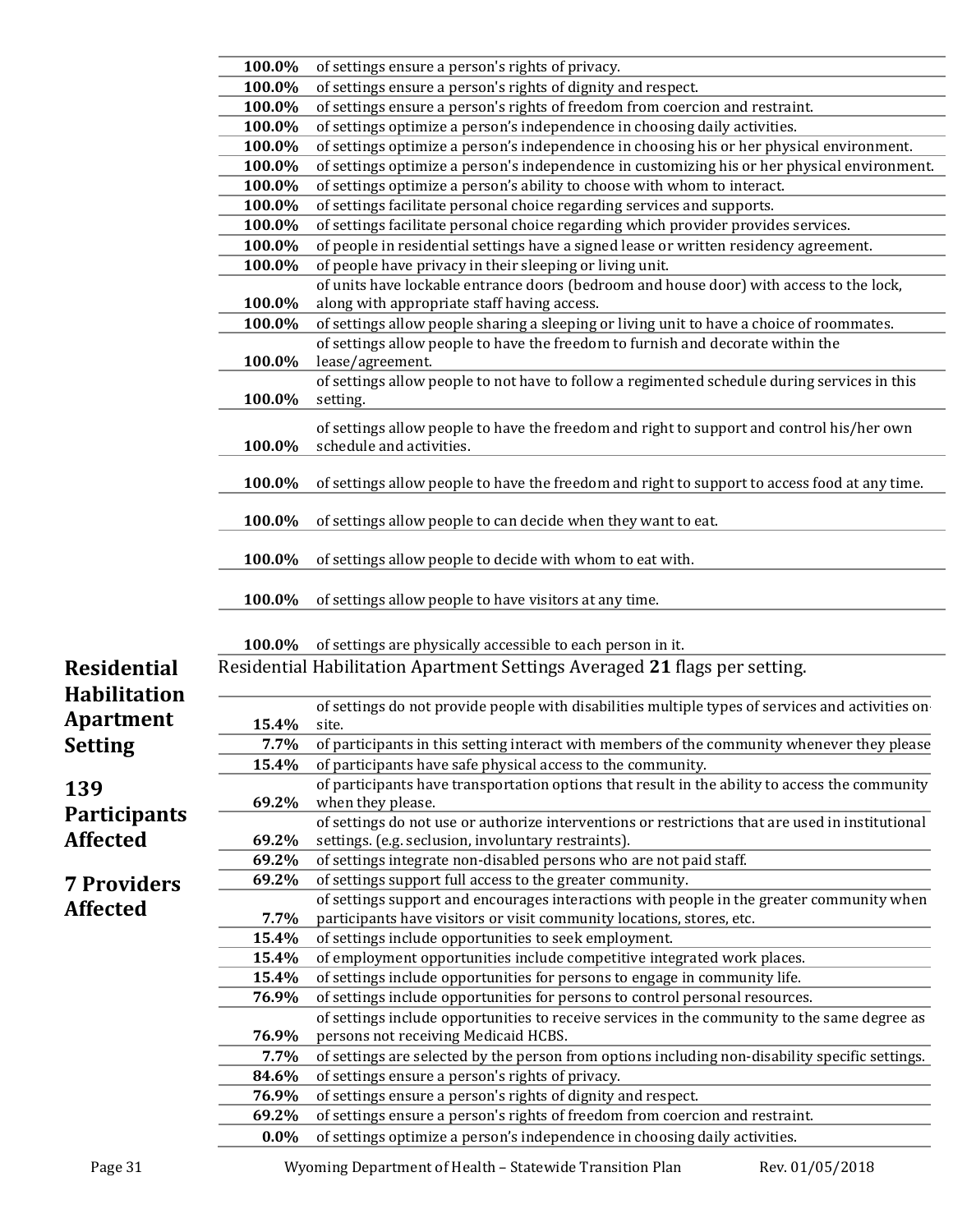|                            | 23.1%   | of settings optimize a person's independence in choosing his or her physical environment.                                                                          |
|----------------------------|---------|--------------------------------------------------------------------------------------------------------------------------------------------------------------------|
|                            | 30.8%   | of settings optimize a person's independence in customizing his or her physical environment.                                                                       |
|                            | 84.6%   | of settings optimize a person's ability to choose with whom to interact.                                                                                           |
|                            | 84.6%   | of settings facilitate personal choice regarding services and supports.                                                                                            |
|                            | 23.1%   | of settings facilitate personal choice regarding which provider provides services.                                                                                 |
|                            | 84.6%   | of people in residential settings have a signed lease or written residency agreement.                                                                              |
|                            | 84.6%   | of people have privacy in their sleeping or living unit.                                                                                                           |
|                            | $0.0\%$ | of units have lockable entrance doors (bedroom and house door) with access to the lock,<br>along with appropriate staff having access.                             |
|                            | 69.2%   | of settings allow people sharing a sleeping or living unit to have a choice of roommates.                                                                          |
|                            |         | of settings allow people to have the freedom to furnish and decorate within the                                                                                    |
|                            | 84.6%   | lease/agreement.                                                                                                                                                   |
|                            | $0.0\%$ | of settings allow people to not have to follow a regimented schedule during services in this<br>setting.                                                           |
|                            |         | of settings allow people to have the freedom and right to support and control his/her own                                                                          |
|                            | $0.0\%$ | schedule and activities.                                                                                                                                           |
|                            | $0.0\%$ | of settings allow people to have the freedom and right to support to access food at any time.                                                                      |
|                            | $0.0\%$ | of settings allow people to decide when they want to eat.                                                                                                          |
|                            | $0.0\%$ | of settings allow people to decide with whom to eat with.                                                                                                          |
|                            | 76.9%   | of settings allow people to have visitors at any time.                                                                                                             |
|                            | 15.4%   | of settings are physically accessible to each person in it.                                                                                                        |
| Other types<br>of settings |         | All settings that reported as "Other" averaged 20 flags per setting.                                                                                               |
| reported                   | 73.3%   | of settings do not provide people with disabilities multiple types of services and activities on-<br>site.                                                         |
|                            | 40.0%   | of participants in this setting interact with members of the community whenever they please.                                                                       |
| 22                         | 73.3%   | of participants have safe physical access to the community.                                                                                                        |
| <b>Participants</b>        |         | of participants have transportation options that result in the ability to access the community                                                                     |
| affected                   | 46.7%   | when they please.                                                                                                                                                  |
|                            | 66.7%   | of settings do not use or authorize interventions or restrictions that are used in institutional<br>settings. (e.g. seclusion, involuntary restraints).            |
| <b>25 Providers</b>        | 33.3%   | of settings integrate non-disabled persons who are not paid staff.                                                                                                 |
| <b>Affected</b>            | 33.3%   | of settings support full access to the greater community.                                                                                                          |
|                            | 33.3%   | of settings support and encourages interactions with people in the greater community when<br>participants have visitors or visit community locations, stores, etc. |
|                            | 40.0%   | of settings include opportunities to seek employment.                                                                                                              |
|                            | 40.0%   | of employment opportunities include competitive integrated work places.                                                                                            |
|                            | 26.7%   | of settings include opportunities for persons to engage in community life.                                                                                         |
|                            |         |                                                                                                                                                                    |
|                            | 33.3%   | of settings include opportunities for persons to control personal resources.                                                                                       |
|                            | 26.7%   | of settings include opportunities to receive services in the community to the same degree as<br>persons not receiving Medicaid HCBS.                               |
|                            | 33.3%   | of settings are selected by the person from options including non-disability specific settings.                                                                    |
|                            | 26.7%   | of settings ensure a person's rights of privacy.                                                                                                                   |
|                            | 26.7%   | of settings ensure a person's rights of dignity and respect.                                                                                                       |
|                            | 33.3%   | of settings ensure a person's rights of freedom from coercion and restraint.                                                                                       |
|                            | 20.0%   | of settings optimize a person's independence in choosing daily activities.                                                                                         |
|                            | 33.3%   | of settings optimize a person's independence in choosing his or her physical environment.                                                                          |
|                            | 53.3%   | of settings optimize a person's independence in customizing his or her physical environment.                                                                       |
|                            | 26.7%   | of settings optimize a person's ability to choose with whom to interact.                                                                                           |
|                            | 40.0%   | of settings facilitate personal choice regarding services and supports.                                                                                            |
|                            | 46.7%   | of settings facilitate personal choice regarding which provider provides services.                                                                                 |
|                            | 40.0%   | of people in residential settings have a signed lease or written residency agreement.                                                                              |
|                            | 66.7%   | of people have privacy in their sleeping or living unit.                                                                                                           |
|                            |         | of units have lockable entrance doors (bedroom and house door) with access to the lock, along                                                                      |
|                            | 26.7%   | with appropriate staff having access.                                                                                                                              |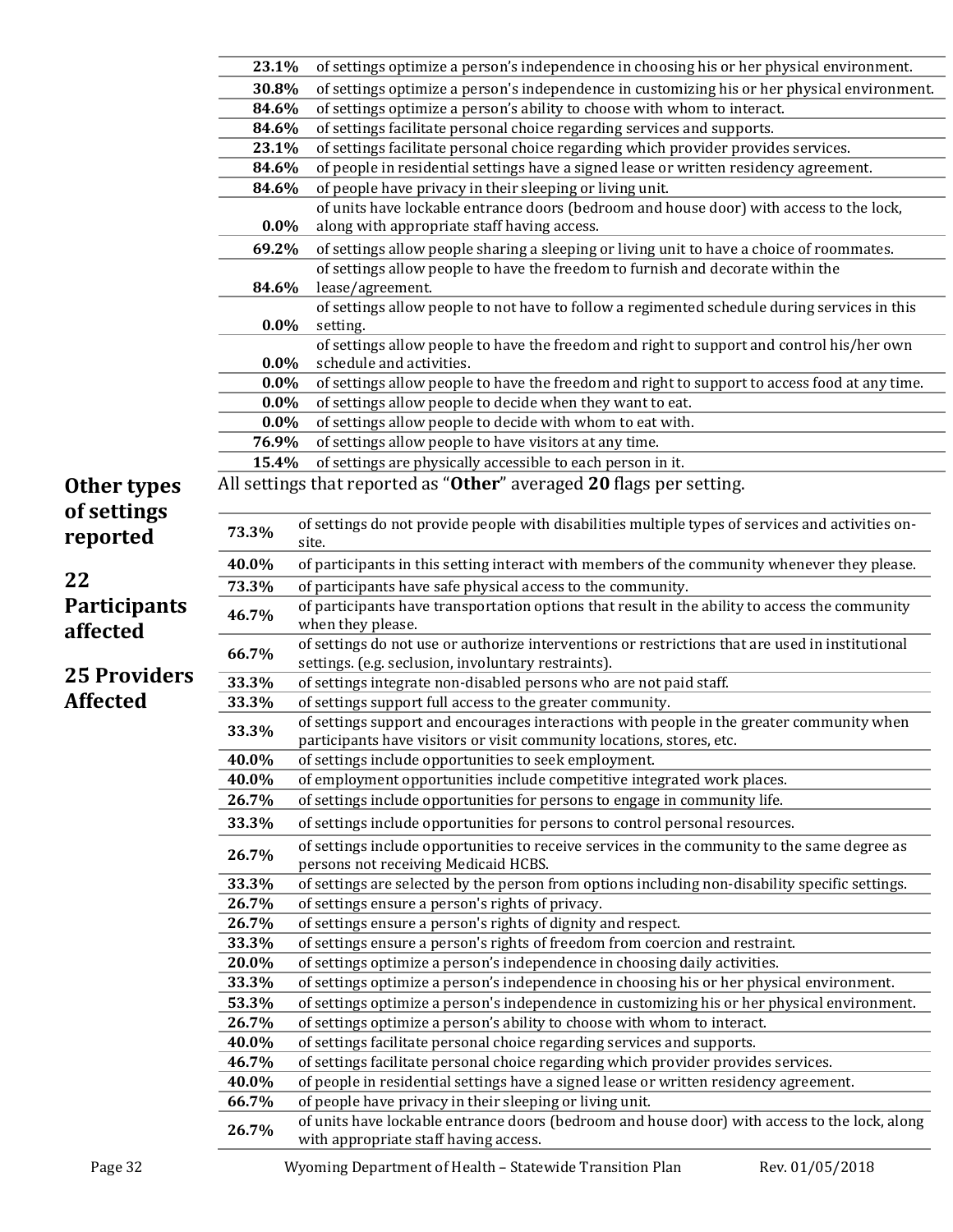|                     | 73.3%   | of settings allow people sharing a sleeping or living unit to have a choice of roommates.                             |
|---------------------|---------|-----------------------------------------------------------------------------------------------------------------------|
|                     |         | of settings allow people to have the freedom to furnish and decorate within the                                       |
|                     | 40.0%   | lease/agreement.                                                                                                      |
|                     | 40.0%   | of settings allow people to not have to follow a regimented schedule during services in this<br>setting.              |
|                     | 40.0%   | of settings allow people to have the freedom and right to support and control his/her own<br>schedule and activities. |
|                     | 40.0%   | of settings allow people to have the freedom and right to support to access food at any time.                         |
|                     | 53.3%   | of settings allow people to decide when they want to eat.                                                             |
|                     | 40.0%   | of settings allow people to decide with whom to eat with.                                                             |
|                     | 40.0%   | of settings allow people to have visitors at any time.                                                                |
|                     | 73.3%   | of settings are physically accessible to each person in it.                                                           |
| <b>Group Work</b>   |         | Group Work Centers averaged 21 flags per setting                                                                      |
| <b>Center</b>       |         | of settings do not provide people with disabilities multiple types of services and activities on-                     |
|                     | 28.6%   | site.                                                                                                                 |
| 72                  | 28.6%   | of participants in this setting interact with members of the community whenever they please.                          |
| <i>participants</i> | 28.6%   | of participants have safe physical access to the community.                                                           |
|                     |         | of participants have transportation options that result in the ability to access the community                        |
| affected            | 100.0%  | when they please.                                                                                                     |
|                     |         | of settings do not use or authorize interventions or restrictions that are used in institutional                      |
| <b>4 Providers</b>  | 100.0%  | settings. (e.g. seclusion, involuntary restraints).                                                                   |
| <b>Affected</b>     | 71.4%   | of settings integrate non-disabled persons who are not paid staff.                                                    |
|                     | 71.4%   | of settings support full access to the greater community.                                                             |
|                     |         | of settings support and encourages interactions with people in the greater community when                             |
|                     | $0.0\%$ | participants have visitors or visit community locations, stores, etc.                                                 |
|                     | $0.0\%$ | of settings include opportunities to seek employment.                                                                 |
|                     | $0.0\%$ | of employment opportunities include competitive integrated work places.                                               |
|                     | $0.0\%$ | of settings include opportunities for persons to engage in community life.                                            |
|                     | 71.4%   | of settings include opportunities for persons to control personal resources.                                          |
|                     |         | of settings include opportunities to receive services in the community to the same degree as                          |
|                     | 100.0%  | persons not receiving Medicaid HCBS.                                                                                  |
|                     | $0.0\%$ | of settings are selected by the person from options including non-disability specific settings.                       |
|                     | 71.4%   | of settings ensure a person's rights of privacy.                                                                      |
|                     | 71.4%   | of settings ensure a person's rights of dignity and respect.                                                          |
|                     | 100.0%  | of settings ensure a person's rights of freedom from coercion and restraint.                                          |
|                     | $0.0\%$ | of settings optimize a person's independence in choosing daily activities.                                            |
|                     | $0.0\%$ | of settings optimize a person's independence in choosing his or her physical environment.                             |
|                     | $0.0\%$ | of settings optimize a person's independence in customizing his or her physical environment.                          |
|                     | 71.4%   | of settings optimize a person's ability to choose with whom to interact.                                              |
|                     | 71.4%   | of settings facilitate personal choice regarding services and supports.                                               |
|                     | $0.0\%$ | of settings facilitate personal choice regarding which provider provides services.                                    |
|                     | 71.4%   | of people in residential settings have a signed lease or written residency agreement.                                 |
|                     | 71.4%   | of people have privacy in their sleeping or living unit.                                                              |
|                     |         | of units have lockable entrance doors (bedroom and house door) with access to the lock, along                         |
|                     | $0.0\%$ | with appropriate staff having access.                                                                                 |
|                     | 71.4%   | of settings allow people sharing a sleeping or living unit to have a choice of roommates.                             |
|                     |         | of settings allow people to have the freedom to furnish and decorate within the                                       |
|                     | 71.4%   | lease/agreement.                                                                                                      |
|                     |         | of settings allow people to not have to follow a regimented schedule during services in this                          |
|                     | $0.0\%$ | setting.                                                                                                              |
|                     |         | of settings allow people to have the freedom and right to support and control his/her own                             |
|                     | $0.0\%$ | schedule and activities.                                                                                              |
|                     | $0.0\%$ | of settings allow people to have the freedom and right to support to access food at any time.                         |
|                     | $0.0\%$ | of settings allow people to decide when they want to eat.                                                             |
|                     | $0.0\%$ | of settings allow people to decide with whom to eat with.                                                             |
|                     |         |                                                                                                                       |